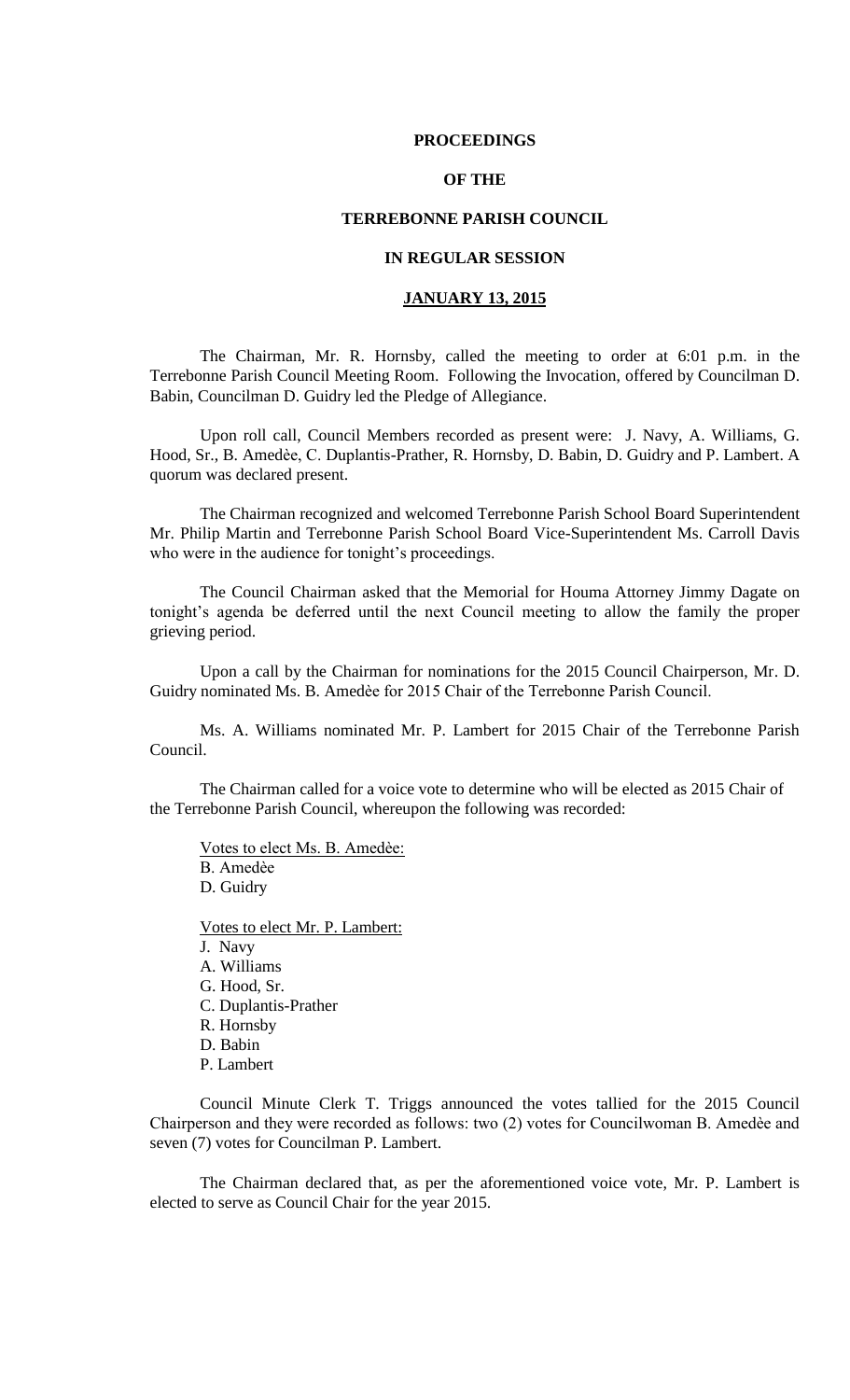Mr. P. Lambert thanked his fellow peers for this nomination and for their support and confidence in his ability to fulfill this position.

Council Chairman assumed the Chair and then called for nominations for the Council Vice-Chairperson for the year 2015.

Mr. J. Navy nominated Ms. C. Duplantis-Prather for the 2015 Vice-Chairman of the Council.

Mr. D. Babin nominated Mr. D. Guidry for the 2015 Vice-Chairman of the Council.

The Chairman called for a voice vote to determine who will be elected as 2015 Vice-Chair of the Terrebonne Parish Council, whereupon the following was recorded:

Votes to elect Ms. C. Duplantis-Prather: J. Navy A. Williams G. Hood, Sr. C. Duplantis-Prather P. Lambert Votes to elect Mr. D. Guidry: B. Amedѐe R. Hornsby D. Babin

D. Guidry

Council Minute Clerk T. Triggs announced the votes tallied for the 2015 Council Vice-Chairperson and they were recorded as follows: five (5) votes for Councilwoman C. Duplantis-Prather and four (4) votes for Councilman D. Guidry.

The Chairman declared that, as per the aforementioned voice vote, Ms. C. Duplantis-Prather is elected to serve as Council Vice-Chair for the year 2015.

Ms. C. Duplantis-Prather thanked Mr. J. Navy and her colleagues for the nomination and their support. She assured them that she will fulfill her position to the best of her abilities.

Mr. G. Hood, Sr. moved, seconded by Ms. C. Duplantis-Prather, "THAT, the Council approve the minutes of the Regular Council Session held on 12/03/14."

The Chairman called for a vote on the motion offered by Mr. G. Hood, Sr. THERE WAS RECORDED: YEAS: J. Navy, A. Williams, G. Hood, Sr., B. Amedèe, C. Duplantis-Prather, R. Hornsby, D. Babin, D. Guidry and P. Lambert. NAYS: None. ABSENT: None. The Chairman declared the motion adopted.

Mr. D. Guidry moved, seconded by Mr. D. Babin, "THAT, the Council approve the Parish Bill Lists dated 12/22/14, 12/29/14, 01/05/15 and 01/12/15."

The Chairman called for a vote on the motion offered by Mr. D. Guidry. THERE WAS RECORDED: YEAS: G. Hood, Sr., B. Amedèe, R. Hornsby, D. Babin, D. Guidry and P. Lambert. NAYS: A. Williams and C. Duplantis-Prather. ABSENT: None.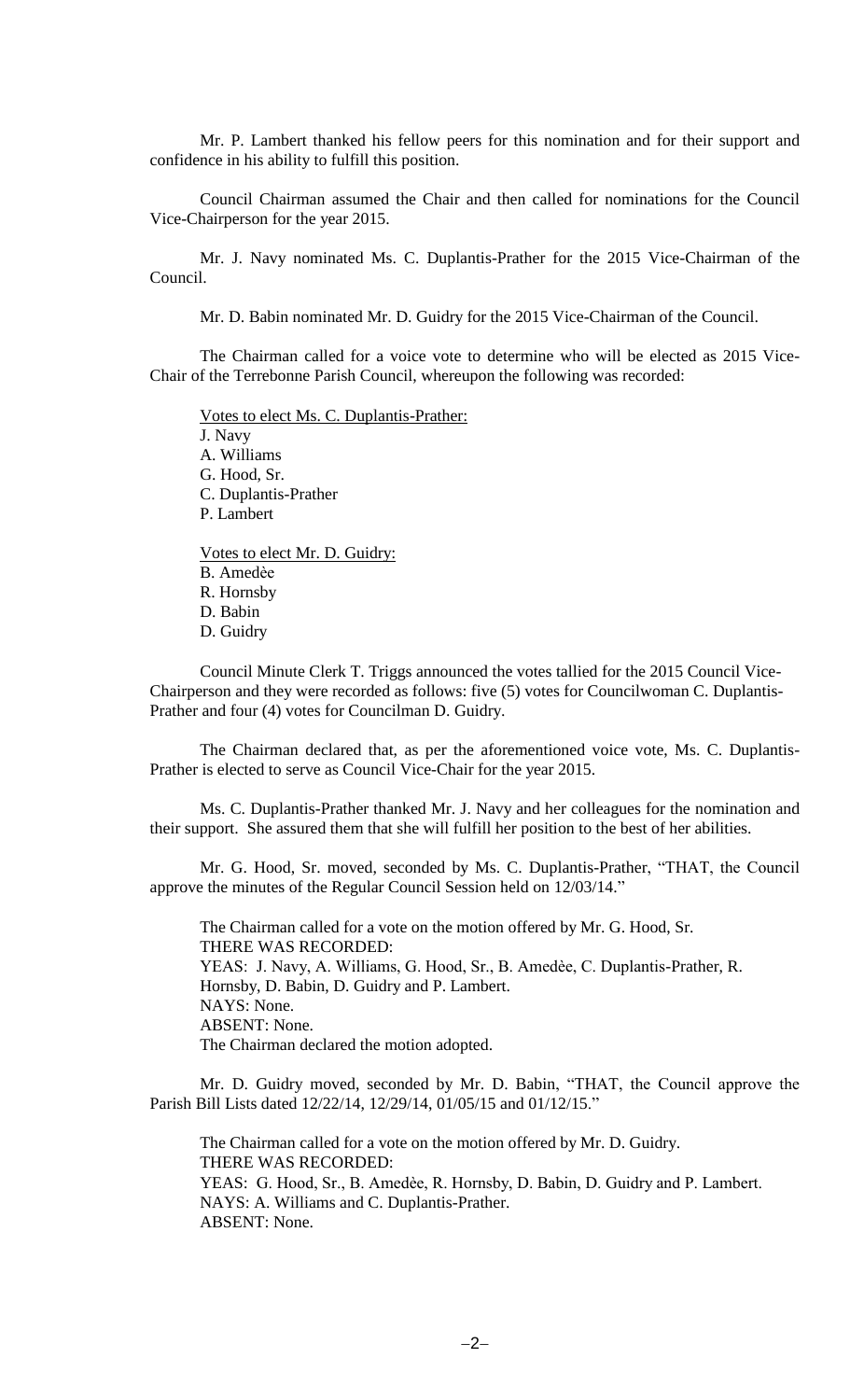ABSTAIN: J. Navy. The Chairman declared the motion adopted.

Ms. C. Duplantis-Prather moved, seconded by Ms. A. Williams, "THAT, the Council approve the Parish Manual Check List for November 2014."

The Chairman called for a vote on the motion offered by Ms. C. Duplantis-Prather. THERE WAS RECORDED: YEAS: J. Navy, A. Williams, G. Hood, Sr., B. Amedèe, C. Duplantis-Prather, R. Hornsby, D. Babin, D. Guidry and P. Lambert. NAYS: None. ABSENT: None. The Chairman declared the motion adopted.

Councilman G. Hood, Sr. read aloud a Proclamation for Arbor Day 2015.

The Council Chairman acknowledged Ms. Laura Browning, Chairwoman of the Terrebonne Parish Tree Board, who thanked the Council for this award; noted that the Annual Tree Give-Away will be held on Saturday, January 17, 2015 from 9:00 a.m. to 12:00 p.m. at the Terrebonne Parish Library's Main Branch on Library Dr.; and added that the trees for this event were donated by the Apache Oil and Tree Foundation.

Council Chairman P. Lambert thanked Ms. Browning and the Terrebonne Parish Tree Board for all of the work that they do and for a job well done.

Councilman J. Navy read aloud a commendation congratulating the 2015-2016 Terrebonne Parish Principals and Teachers of the Year: Ms. Gwen Ferguson, Elementary Principal of the Year – Mulberry Elementary School, Dr. Monica Breaux, Middle School Principal of the Year –Caldwell Middle School, Mr. Matthew Hodson, High School Principal of the Year - H. L. Bourgeois High School, Ms. Tara Portier, Elementary Teacher of the Year – Mulberry Elementary School, Ms. Summer Skarke, Middle School Teacher of the Year – Lacache Middle School and Ms. Susan Adams, Secondary School Teacher of the Year – South Terrebonne High School.

Ms. Gwen Ferguson, Ms. Tara Portier, Ms. Susan Adams and Ms. Summer Skarke thanked the Council for this award and for recognizing their efforts in educating the children of Terrebonne Parish.

Several Council members thanked and congratulated the principals and teachers for all of their hard work and wished them well in all of their future endeavors.

The following resolution was offered by Ms. A. Williams and seconded by Ms. C. Duplantis-Prather:

# RESOLUTION 15-001

A resolution giving preliminary approval to the issuance of not exceeding Eleven Million Three Hundred Thousand Dollars (\$11,300,000) of Public Improvement Sales Tax Refunding Bonds of the Parish of Terrebonne, State of Louisiana; making application to the State Bond Commission for approval of said Bonds; providing for the employment of bond counsel and appointment of municipal advisor and underwriter; and providing for other matters in connection therewith.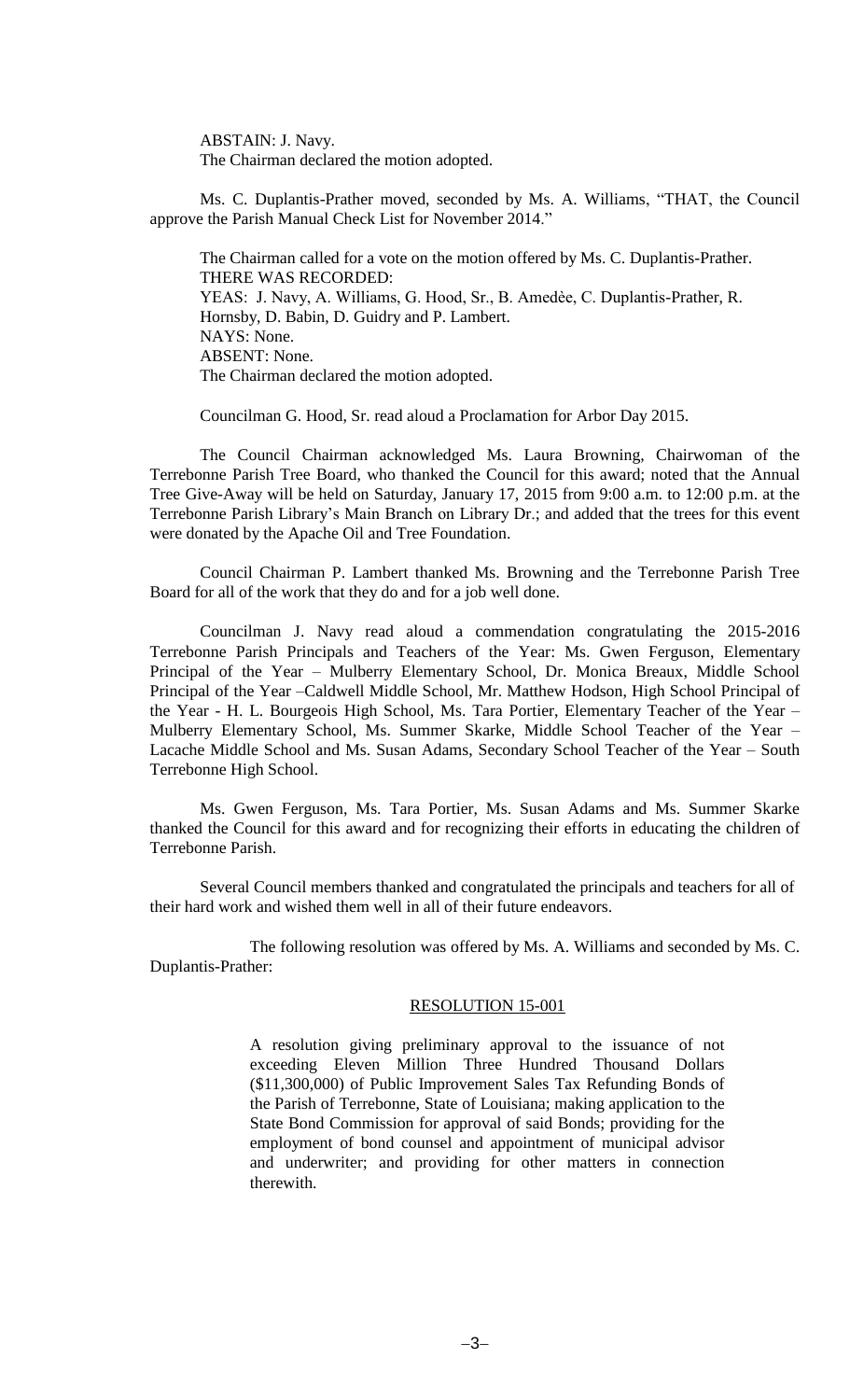WHEREAS, pursuant to the provisions of Sub-Part F, Part III, Chapter 4, of Title 39 of the Louisiana Revised Statutes of 1950, as amended, and other constitutional and statutory authority, the Parish of Terrebonne, State of Louisiana (the "Issuer") has heretofore issued \$7,495,000 of Public Improvement Bonds, Series ST-2005 (the "Series 2005 Bonds") and \$9,825,000 of Public Improvement Bonds, Series ST-2008 (the Series 2008 Bonds); and

WHEREAS, in order to provide debt service savings, the Issuer desires to refund all or a portion of the outstanding Series 2005 Bonds and the Series 2008 Bonds, pursuant to the provisions of Chapter 14-A of Title 39 of the Louisiana Revised Statutes of 1950, as amended, and other constitutional and statutory authority (the "Act"), through the issuance of its refunding bonds; and

WHEREAS, pursuant to the Act, and subject to the approval of the State Bond Commission, the Issuer desires to accomplish the refunding by authorizing the issuance of not exceeding Eleven Million Three Hundred Thousand Dollars (\$11,300,000) of its Public Improvement Sales Tax Refunding Bonds (the Refunding Bonds), to be payable solely from and secured by an irrevocable pledge and dedication of the avails or proceeds of (i) the Issuer's portion (approximately 1/3) of the one percent (1%) sales and use tax now being levied and collected by the Issuer under the authority of Act No. 500 of the Louisiana Legislature for the year 1964, and pursuant to an election held in the Issuer on September 15, 1964, and (ii) the onefourth of one percent (1/4%) sales and use tax now being levied and collected by the Issuer pursuant to an election held in the Issuer on October 27, 1979(collectively, the "Tax"); and

WHEREAS, the Issuer desires to make formal application to the State Bond Commission for approval of the issuance of the Refunding Bonds;

NOW, THEREFORE, BE IT RESOLVED by the Terrebonne Parish Council of the Parish of Terrebonne, State of Louisiana (the "Governing Authority"), acting as the governing authority of the Parish of Terrebonne, State of Louisiana (the "Issuer"), that:

SECTION 1. Preliminary Approval of the Refunding Bonds. Preliminary approval is given to the issuance of not exceeding Eleven Million Three Hundred Thousand Dollars (\$11,300,000) of Public Improvement Sales Tax Refunding Bonds, of the Issuer, to be issued for the purpose of refunding all or any portion of the outstanding Series 2005 Bonds and the Series 2008 Bonds, and paying the costs of issuance of the Refunding Bonds, said Refunding Bonds to be payable from and secured by the Tax. The Refunding Bonds shall bear interest at a rate or rates not to exceed five percent (5%) per annum, to be determined by subsequent resolution of this Governing Authority at the time of the sale of the Refunding Bonds, and shall mature in annual installments due no later than March 1, 2028. The Refunding Bonds shall be issued in fully registered form, shall be sold to the purchasers thereof at a price of not less than 95% of par, plus accrued interest, and shall have such additional terms and provisions as may be determined by this Governing Authority.

SECTION 2. State Bond Commission. Application is hereby made to the State Bond Commission, Baton Rouge, Louisiana, for approval of the issuance and sale of the Refunding Bonds and for consent and authority to proceed with the issuance and sale of the Refunding Bonds as provided above, and Bond Counsel is directed to make application to the State Bond Commission in accordance with the foregoing on behalf of the Governing Authority.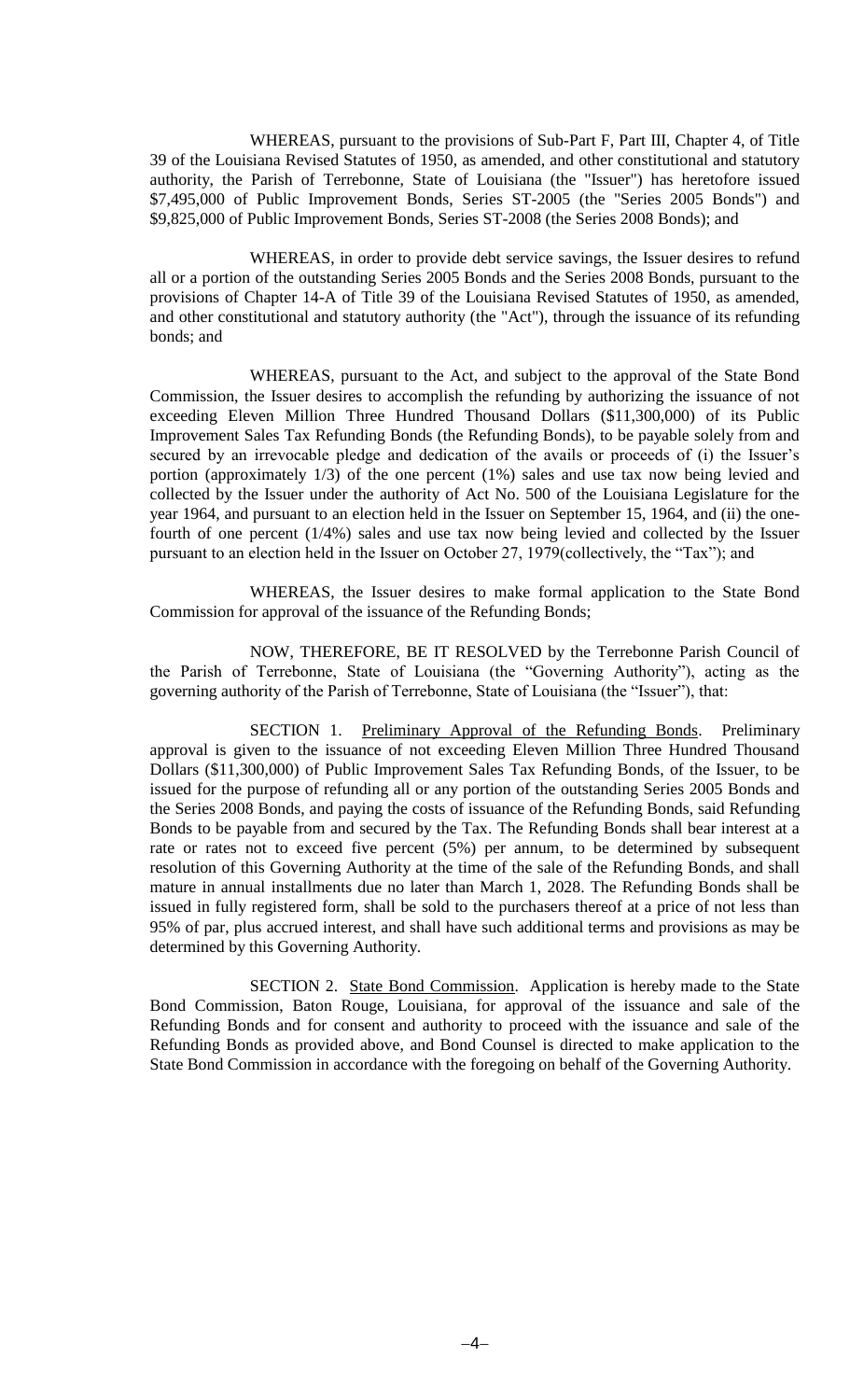By virtue of applicant/issuer's application for, acceptance and utilization of the benefits of the Louisiana State Bond Commission's approval(s) resolved and set forth herein, it resolves that it understands and agrees that such approval(s) are expressly conditioned upon, and it further resolves that it understands, agrees and binds itself, its successors and assigns to, full and continuing compliance with the "State Bond Commission Policy on Approval of Proposed Use of Swaps, or other forms of Derivative Products Hedges, Etc", adopted by the Commission on July 20, 2006, as to the borrowing(s) and other matter(s) subject to the approval(s), including subsequent application and approval under said Policy of the implementation or use of any swap(s) or other product(s) or enhancement(s) covered thereby.

SECTION 3. Employment. This Governing Authority finds and determines that a real necessity exists for the employment of special counsel in connection with the issuance of the Bonds, and accordingly, Foley & Judell, L.L.P., of New Orleans, Louisiana, as Bond Counsel, is hereby employed to do and perform work of a traditional legal nature as bond counsel with respect to the issuance and sale of said Bonds. Said Bond Counsel shall prepare and submit to this Governing Authority for adoption all of the proceedings incidental to the authorization, issuance, sale and delivery of such Bonds, shall counsel and advise this Governing Authority as to the issuance and sale thereof and shall furnish its opinions covering the legality of the issuance of the Bonds. The fee of Bond Counsel for each series of bonds shall be fixed at a sum not exceeding the fee allowed by the Attorney General=s fee guidelines for such bond counsel work in connection with the issuance of such series of revenue bonds and based on the amount of said Bonds actually issued, sold, delivered and paid for, plus "out-of-pocket" expenses, said fees to be contingent upon the issuance, sale and delivery of said bonds. The Parish President is hereby authorized and directed to execute, and this Governing Authority hereby agrees to and accepts the terms of, the engagement letter of Bond Counsel appended hereto. A certified copy of this resolution shall be submitted to the Attorney General of the State of Louisiana for his written approval of said employment and of the fees herein designated, and the Clerk is hereby empowered and directed to provide for payment of the work herein specified upon completion thereof and under the conditions herein enumerated.

SECTION 4. Appointment of Municipal Advisor. The Issuer hereby retains Arthur A. DeFraites, Jr., of Houma, Louisiana, to act as its Municipal Advisor ("MA") pursuant to the provisions of the Dodd-Frank Wall Street Reform and Consumer Protection Act and the rules promulgated thereunder by the Securities and Exchange Commission. The Issuer hereby acknowledges that it is represented by the MA and will rely upon the advice of the MA with respect to the Bonds. The fee to be paid the MA shall be payable solely from the proceeds of the Bonds when and if issued, and the amount thereof shall be subject to the approval of the State Bond Commission. The Parish President is hereby authorized and directed to execute the contract with the MA appended hereto.

SECTION 4. Appointment of Investment Banker/Underwriter. Raymond James & Associates, Inc., of Baton Rouge, Louisiana, is hereby appointed as investment banker/underwriter in connection with refunding the Series 2005 Bonds and the Series 2008 Bonds, any compensation to be subsequently approved by the Issuer and to be paid from the proceeds of the Refunding Bonds and contingent upon the issuance of the Refunding Bonds; provided that no compensation shall be due to said investment banker/underwriter unless the Refunding Bonds are sold and delivered.

> This resolution having been submitted to a vote, the vote thereon was as follows: THERE WAS RECORDED: YEAS: J. Navy, A. Williams, G. Hood, Sr., B. Amedée, C. Duplantis-Prather, R. Hornsby, D. Babin, D. Guidry, and P. Lambert. NAYS: None. ABSTAINING: None. ABSENT: None.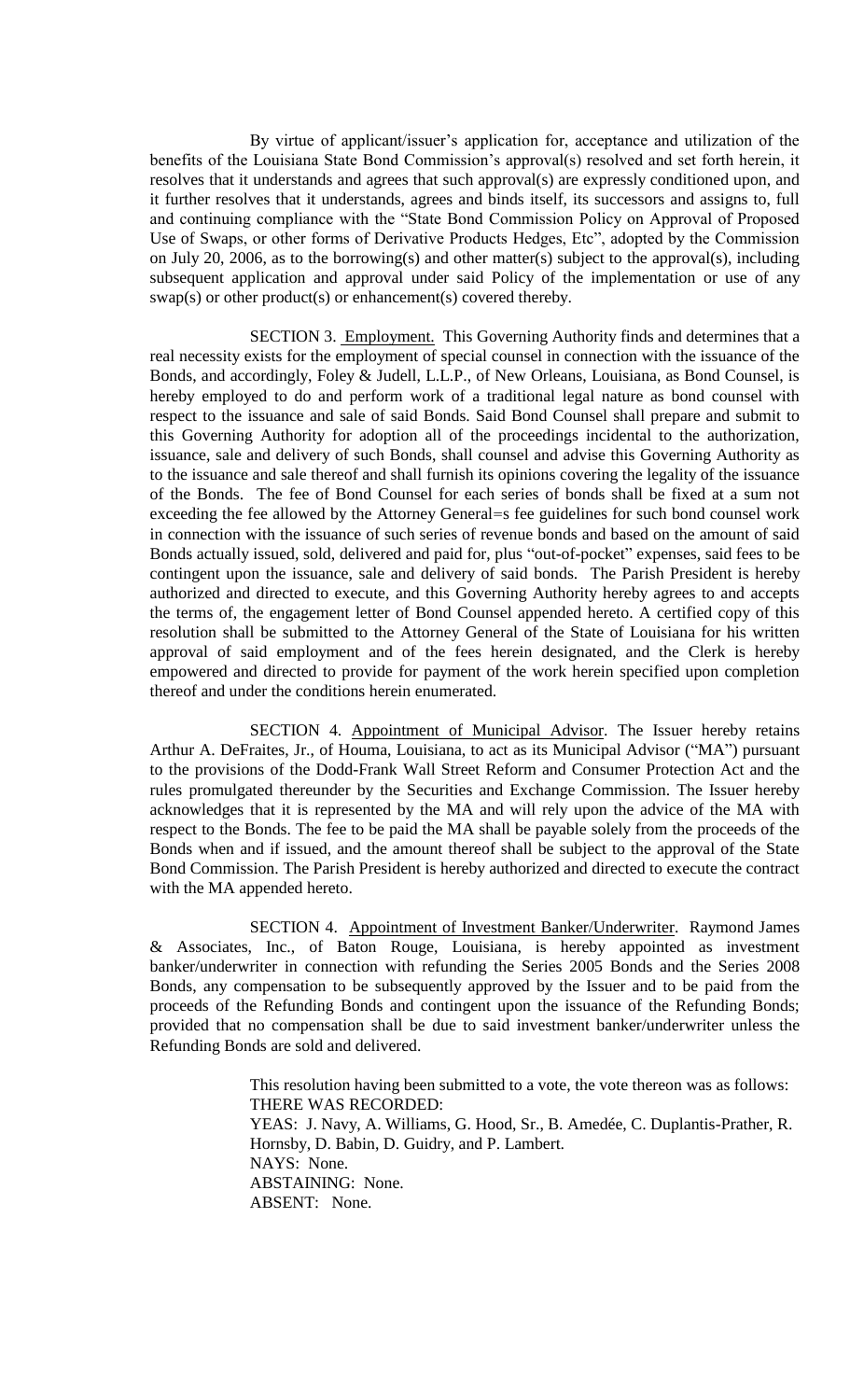And the resolution was declared adopted on this,  $13<sup>th</sup>$  day of January, 2015.

The following resolution was offered by Ms. A. Williams and seconded by Ms. C. Duplantis-Prather:

## RESOLUTION NO. 15-002

A resolution giving preliminary approval to the issuance of not to exceed Thirteen Million Five Hundred Thousand Dollars (\$13,500,000) of General Obligation Refunding Bonds of the Parish of Terrebonne, State of Louisiana; providing certain terms of said bonds; providing for the employment of bond counsel and appointment of municipal advisor and underwriter; making application to the State Bond Commission for approval of said bonds; and providing for other matters in connection therewith.

WHEREAS, pursuant to the provisions of Article VI, Section 33 of the Constitution of the State of Louisiana of 1974, Part III, Chapter 4, Title 39 of the Louisiana Revised Statutes of 1950, as amended (the "Act"), and other constitutional and statutory authority, the Parish of Terrebonne, State of Louisiana (the "Issuer") has heretofore issued (i) \$5,000,000 of General Obligation Bonds, Series 2005(the "2005 Bonds"), (ii) \$10,000,000 of General Obligation Bonds, Series 2007(the "2007 Bonds"), and (iii) \$5,000,000 of General Obligation Bonds, Series 2008 (the "2008 Bonds")(collectively, the "Bonds"); and

WHEREAS, in order to provide debt service reductions to the Issuer, the Issuer desires to refund all or a portion of (i) \$3,750,000 of the 2005 Bonds, which mature March 1, 2016 to March 1, 2025, inclusive, (ii) \$6,220,000 of the 2007 Bonds, which mature March 1, 2018 to March 1, 2027, inclusive, and (iii) \$2,865,000 of the 2008 Bonds, which mature March 1, 2021, March 1, 2024 and March 1, 2028 (collectively, the "Refunded Bonds"), pursuant to Chapter 14- A of Title 39 of the Louisiana Revised Statutes of 1950, as amended, through the issuance of its refunding bonds; and

WHEREAS, pursuant to the Act, and subject to the approval of the State Bond Commission, the Issuer desires to accomplish the refunding through the issuance of not exceeding \$13,500,000 of its General Obligation Refunding Bonds (the "Refunding Bonds"), to be payable from unlimited ad valorem taxes, which Refunding Bonds shall be payable from and secured by unlimited ad valorem taxes now being levied and collected annually in excess of all other taxes on all the property subject to taxation within the territorial limits of the Issuer; and

WHEREAS, the Issuer desires to make formal application to the State Bond Commission for approval of the Refunding Bonds, and to appoint special bond counsel in connection therewith;

NOW, THEREFORE, BE IT RESOLVED by the Terrebonne Parish Council of the Parish of Terrebonne, State of Louisiana, acting as the governing authority of the Issuer, that:

SECTION 1) Preliminary Approval of Refunding Bonds. Preliminary approval is given to the issuance of not exceeding \$13,500,000 of General Obligation Refunding Bonds of the Parish of Terrebonne, State of Louisiana (the "Refunding Bonds"), to be issued for the purpose of refunding all or any portion of the Refunded Bonds described in the preambles hereto. The Refunding Bonds will be general obligations of the Issuer payable from and secured by unlimited *ad valorem* taxes now being levied and collected annually in excess of all other taxes on all the property subject to taxation within the territorial limits of the Issuer. The Refunding Bonds shall bear interest at a rate or rates not to exceed five percent (5%) per annum, to be determined by subsequent resolution of this Parish Council at the time of the sale of the Refunding Bonds, and shall mature in annual installments due no later than March 1, 2028. The Refunding Bonds shall be issued in fully registered form, shall be sold at a price of not less than 95% of par plus accrued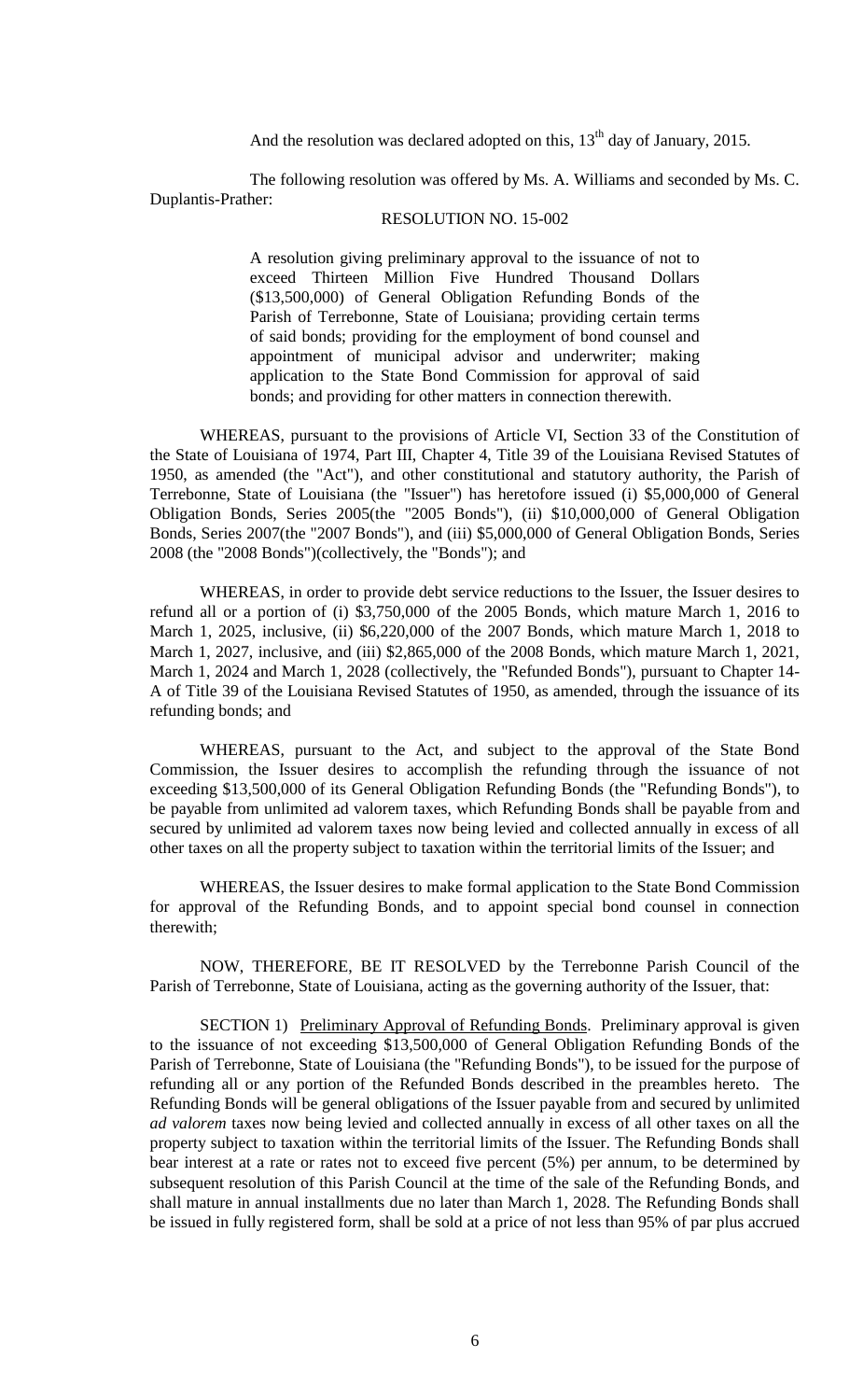interest, if any, and shall have such additional terms and provisions as may be determined by this Parish Council.

SECTION 2) Employment. This Governing Authority finds and determines that a real necessity exists for the employment of special counsel in connection with the issuance of the Refunding Bonds, and accordingly, Foley & Judell, L.L.P., of New Orleans, Louisiana, as Bond Counsel, is hereby employed to do and perform work of a traditional legal nature as bond counsel with respect to the issuance and sale of said Refunding Bonds. Said Bond Counsel shall prepare and submit to this Governing Authority for adoption all of the proceedings incidental to the authorization, issuance, sale and delivery of such Refunding Bonds, shall counsel and advise this Governing Authority as to the issuance and sale thereof and shall furnish its opinions covering the legality of the issuance of the Refunding Bonds. The fee of Bond Counsel for each series of Refunding Bonds shall be fixed at a sum not exceeding the fee allowed by the Attorney General's fee guidelines for such bond counsel work in connection with the issuance of such series of revenue bonds and based on the amount of said Refunding Bonds actually issued, sold, delivered and paid for, plus "out-of-pocket" expenses, said fees to be contingent upon the issuance, sale and delivery of said Refunding Bonds. The Parish President is hereby authorized and directed to execute, and this Governing Authority hereby agrees to and accepts the terms of, the engagement letter of Bond Counsel appended hereto. A certified copy of this resolution shall be submitted to the Attorney General of the State of Louisiana for his written approval of said employment and of the fees herein designated, and the Clerk is hereby empowered and directed to provide for payment of the work herein specified upon completion thereof and under the conditions herein enumerated.

SECTION 3. Appointment of Municipal Advisor. The Issuer hereby retains Arthur A. DeFraites, Jr., of Houma,, Louisiana, to act as its Municipal Advisor ("MA") pursuant to the provisions of the Dodd-Frank Wall Street Reform and Consumer Protection Act and the rules promulgated thereunder by the Securities and Exchange Commission. The Issuer hereby acknowledges that it is represented by the MA and will rely upon the advice of the MA with respect to the Refunding Bonds. The fee to be paid the MA shall be payable solely from the proceeds of the Refunding Bonds when and if issued, and the amount thereof shall be subject to the approval of the State Bond Commission. The Parish President is hereby authorized and directed to execute the contract with the MA appended hereto.

SECTION 4. Appointment of Investment Banker/Underwriter. Raymond James & Associates, Inc., of Baton Rouge, Louisiana, is hereby appointed as investment banker/underwriter in connection with refunding the Bonds, any compensation to be subsequently approved by the Issuer and to be paid from the proceeds of the Refunding Bonds and contingent upon the issuance of the Refunding Bonds; provided that no compensation shall be due to said investment banker/underwriter unless the Refunding Bonds are sold and delivered.

SECTION 5. Sale of the Refunding Bonds. The Bond Counsel is hereby authorized and directed to prosecute the sale and issuance of the Refunding Bonds and the Bond Counsel is authorized and directed to prepare necessary documents appertaining thereto and to present them for further action by this Parish Council.

SECTION 6. State Bond Commission. Application is hereby made to the State Bond Commission, Baton Rouge, Louisiana, for approval of the issuance and sale of the Refunding Bonds and for consent and authority to proceed with the issuance and sale of the Refunding Bonds as provided above, and Bond Counsel is directed to make application to the State Bond Commission in accordance with the foregoing on behalf of the Issuer. A certified copy of this resolution shall be forwarded to said State Bond Commission by the Issuer's bond counsel, together with a letter requesting the prompt consideration and approval of this application. By virtue of applicant/issuer's application for acceptance and utilization of the benefits of the Louisiana State Bond Commission's approval resolved and set forth herein, it resolves that it understands and agrees that such approval is expressly conditioned upon, and it further resolves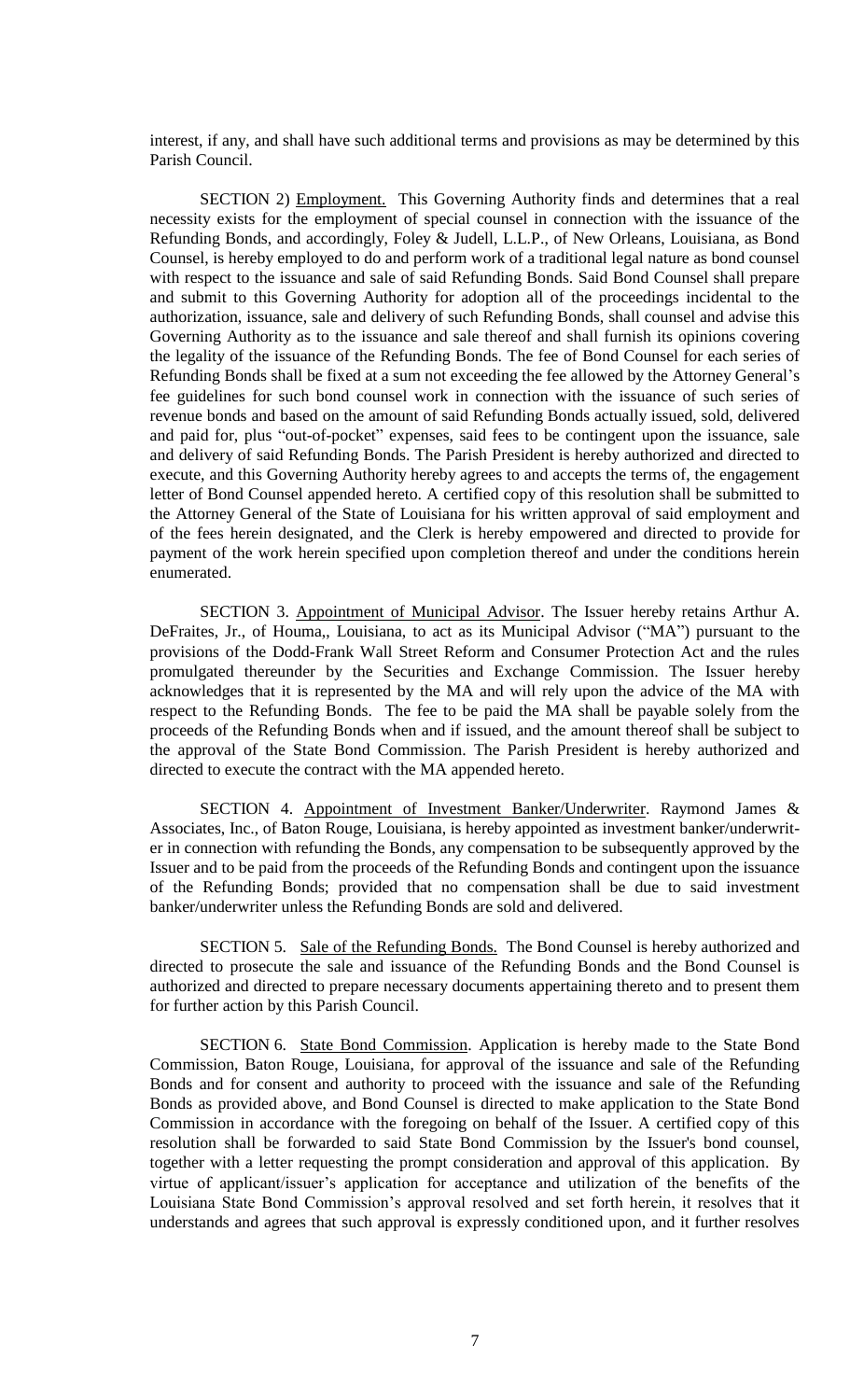that it understands, agrees and binds itself, its successors and assigns to, full and continuing compliance with the "State Bond Commission Policy on Approval of Proposed Use of Swaps, or other forms of Derivative Products Hedges, Etc.", adopted by the Commission on July 20, 2006,as to the borrowing and other matter subject to the approval, including subsequent application and approval under said Policy of the implementation or use of any swap or other product or enhancement covered thereby.

This resolution having been submitted to a vote, the vote thereon was as follows: THERE WAS RECORDED: YEAS: J. Navy, A. Williams, G. Hood, Sr., B. Amedée, C. Duplantis-Prather, R. Hornsby, D. Babin, D. Guidry, and P. Lambert. NAYS: None. ABSTAINING: None. ABSENT: None. And the resolution was declared adopted on this the  $13<sup>th</sup>$  day of January, 2015.

The following resolution was offered by Ms. B. Amedée and seconded by Ms. C. Duplantis-Prather:

#### RESOLUTION 15-003

A resolution giving preliminary approval to the issuance of not exceeding. Three Million Eight Hundred Thousand Dollars (\$3,800,000) of Public Library Sales Tax Refunding Bonds of the Parish of Terrebonne, State of Louisiana; making application to the State Bond Commission for approval of said Bonds; providing for the employment of bond counsel and appointment of municipal advisor and underwriter; and providing for other matters in connection therewith.

WHEREAS, pursuant to the provisions of Chapter 14-A, of Title 39 of the Louisiana Revised Statutes of 1950, as amended, and other constitutional and statutory authority, the Parish of Terrebonne, State of Louisiana (the "Issuer") has heretofore issued \$8,830,000 of Public Library Sales Tax Refunding Bonds, Series 2005 (the "2005 Bonds"); and

WHEREAS, in order to provide debt service savings, the Issuer desires to refund all or any portion of the outstanding Series 2005 Bonds, pursuant to the provisions of Chapter 14-A of Title 39 of the Louisiana Revised Statutes of 1950, as amended, and other constitutional and statutory authority (the "Act"), through the issuance of its refunding bonds; and

WHEREAS, pursuant to the Act, and subject to the approval of the State Bond Commission, the Issuer desires to accomplish the refunding by authorizing the issuance of not exceeding Three Million Eight Hundred Thousand Dollars (\$3,800,000) of its Public Library Sales Tax Refunding Bonds (the "Refunding Bonds"), to be payable solely from and secured by an irrevocable pledge and dedication of the net avails or proceeds of the special one-fourth of one percent (1/4%) sales and use tax being levied and collected by the Issuer pursuant to an election held in the Issuer on April 4, 1998 (collectively, the "Tax"); and

WHEREAS, the Issuer desires to make formal application to the State Bond Commission for approval of the issuance of the Refunding Bonds;

NOW, THEREFORE, BE IT RESOLVED by the Terrebonne Parish Council of the Parish of Terrebonne, State of Louisiana (the "Governing Authority"), acting as the governing authority of the Parish of Terrebonne, State of Louisiana (the "Issuer"), that: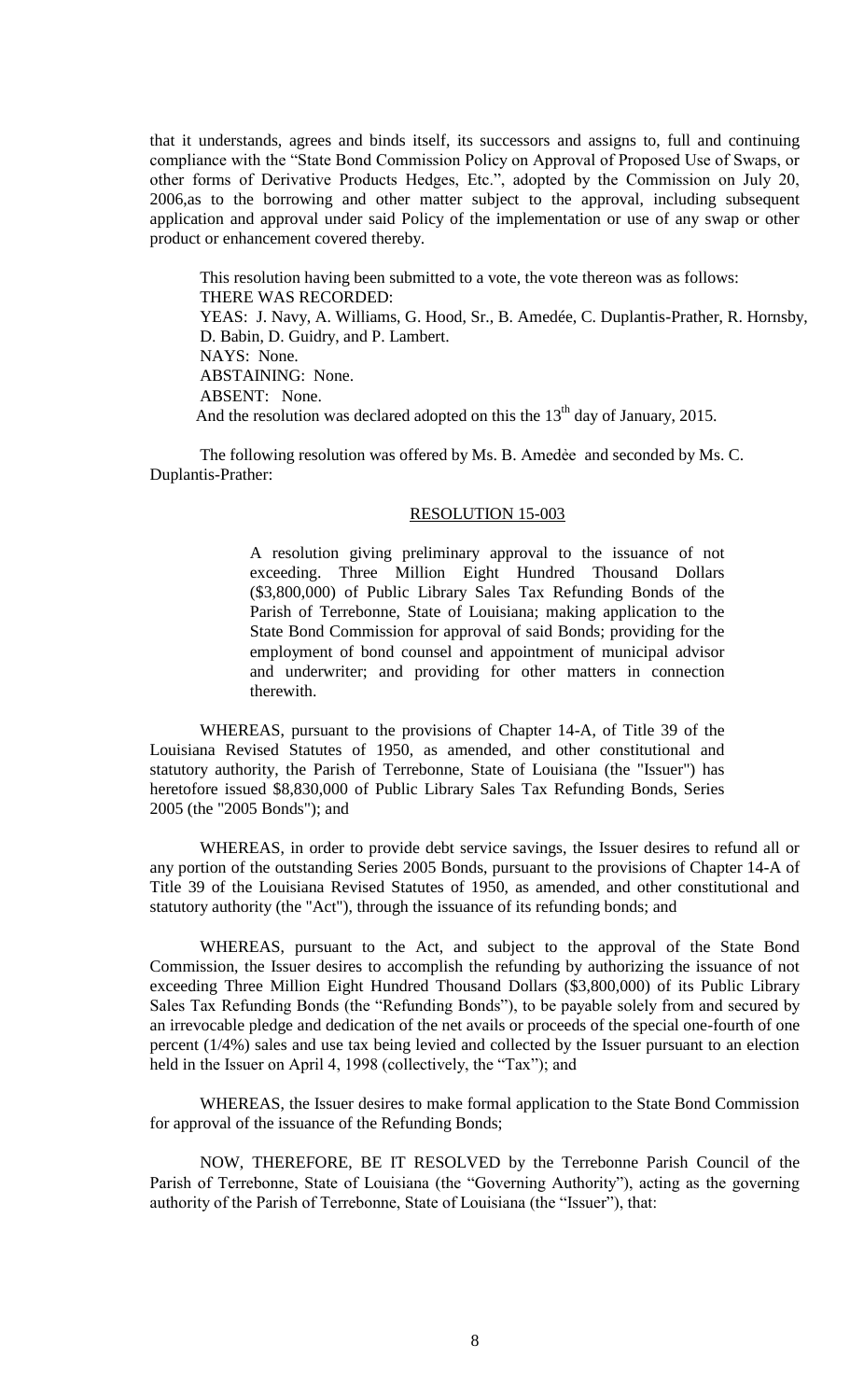SECTION 1. Preliminary Approval of the Refunding Bonds. Preliminary approval is given to the issuance of not exceeding Three Million Eight Hundred Thousand Dollars (\$3,800,000) of Public Library Sales Tax Refunding Bonds, of the Issuer, to be issued for the purpose of refunding all or any portion of the outstanding Series 2005 Bonds and paying the costs of issuance of the Refunding Bonds, said Refunding Bonds to be payable from and secured by the Tax. The Refunding Bonds shall bear interest at a rate or rates not to exceed five percent (5%) per annum, to be determined by subsequent resolution of this Governing Authority at the time of the sale of the Refunding Bonds, and shall mature in annual installments due no later than March 1, 2020. The Refunding Bonds shall be issued in fully registered form, shall be sold to the purchasers thereof at a price of not less than 95% of par, plus accrued interest, and shall have such additional terms and provisions as may be determined by this Governing Authority.

SECTION 2. State Bond Commission. Application is hereby made to the State Bond Commission, Baton Rouge, Louisiana, for approval of the issuance and sale of the Refunding Bonds and for consent and authority to proceed with the issuance and sale of the Refunding Bonds as provided above, and Bond Counsel is directed to make application to the State Bond Commission in accordance with the foregoing on behalf of the Governing Authority.

By virtue of applicant/issuer's application for, acceptance and utilization of the benefits of the Louisiana State Bond Commission's approval(s) resolved and set forth herein, it resolves that it understands and agrees that such approval(s) are expressly conditioned upon, and it further resolves that it understands, agrees and binds itself, its successors and assigns to, full and continuing compliance with the "State Bond Commission Policy on Approval of Proposed Use of Swaps, or other forms of Derivative Products Hedges, Etc.", adopted by the Commission on July 20, 2006, as to the borrowing(s) and other matter(s) subject to the approval(s), including subsequent application and approval under said Policy of the implementation or use of any swap(s) or other product(s) or enhancement(s) covered thereby.

SECTION 3. Employment. This Governing Authority finds and determines that a real necessity exists for the employment of special counsel in connection with the issuance of the Bonds, and accordingly, Foley & Judell, L.L.P., of New Orleans, Louisiana, as Bond Counsel, is hereby employed to do and perform work of a traditional legal nature as bond counsel with respect to the issuance and sale of said Bonds. Said Bond Counsel shall prepare and submit to this Governing Authority for adoption all of the proceedings incidental to the authorization, issuance, sale and delivery of such Bonds, shall counsel and advise this Governing Authority as to the issuance and sale thereof and shall furnish its opinions covering the legality of the issuance of the Bonds. The fee of Bond Counsel for each series of bonds shall be fixed at a sum not exceeding the fee allowed by the Attorney General's fee guidelines for such bond counsel work in connection with the issuance of such series of revenue bonds and based on the amount of said Bonds actually issued, sold, delivered and paid for, plus "out-of-pocket" expenses, said fees to be contingent upon the issuance, sale and delivery of said bonds. The Parish President is hereby authorized and directed to execute, and this Governing Authority hereby agrees to and accepts the terms of, the engagement letter of Bond Counsel appended hereto. A certified copy of this resolution shall be submitted to the Attorney General of the State of Louisiana for his written approval of said employment and of the fees herein designated, and the Clerk is hereby empowered and directed to provide for payment of the work herein specified upon completion thereof and under the conditions herein enumerated.

SECTION 4. Appointment of Municipal Advisor. The Issuer hereby retains Arthur A. DeFraites, Jr., of Houma, Louisiana, to act as its Municipal Advisor ("MA") pursuant to the provisions of the Dodd-Frank Wall Street Reform and Consumer Protection Act and the rules promulgated thereunder by the Securities and Exchange Commission. The Issuer hereby acknowledges that it is represented by the MA and will rely upon the advice of the MA with respect to the Bonds. The fee to be paid the MA shall be payable solely from the proceeds of the Bonds when and if issued, and the amount thereof shall be subject to the approval of the State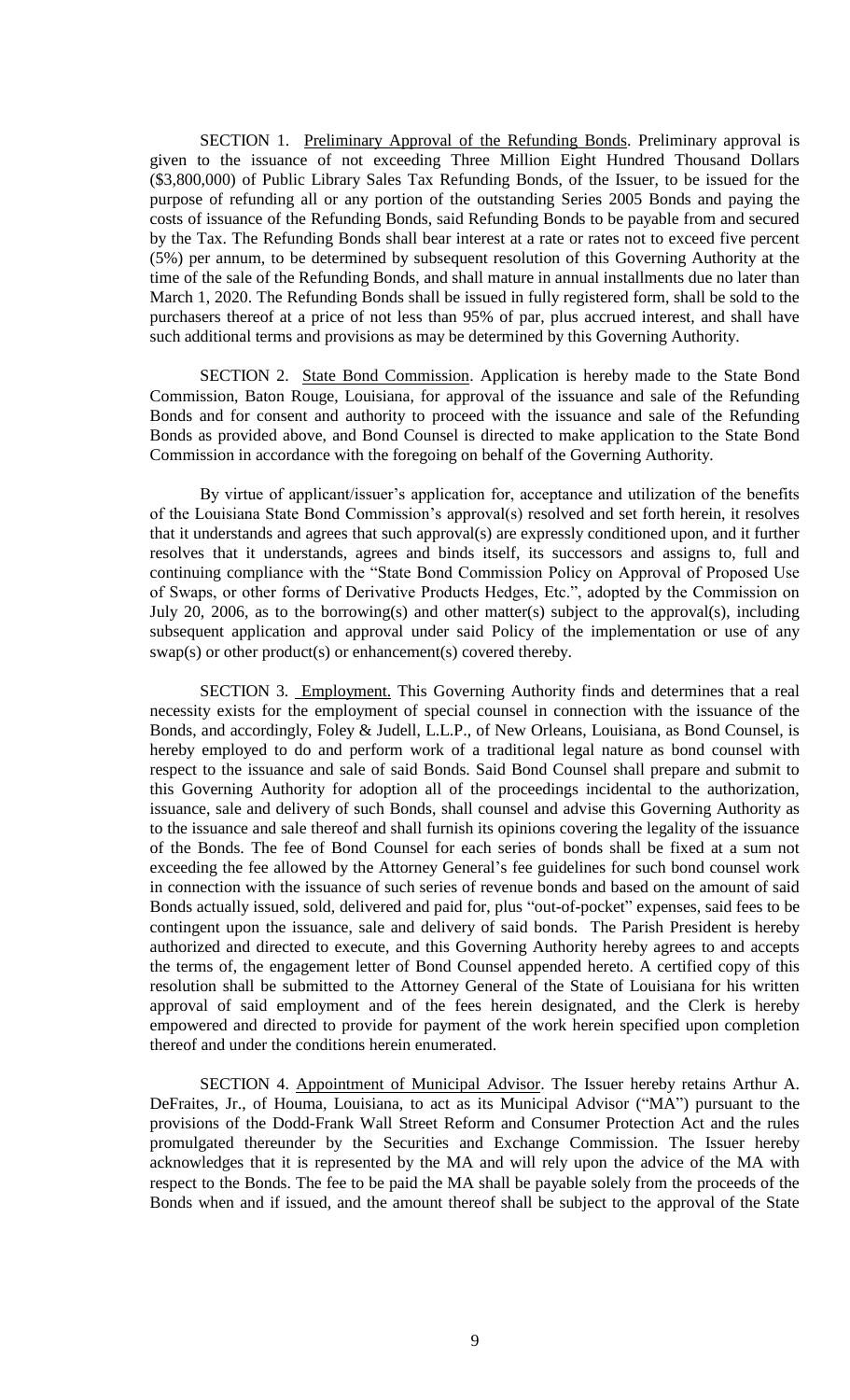Bond Commission. The Parish President is hereby authorized and directed to execute the contract with the MA appended hereto.

SECTION 5. Appointment of Investment Banker/Underwriter. Raymond James & Associates, Inc., of Baton Rouge, Louisiana, is hereby appointed as investment banker/underwriter in connection with refunding the Series 2005 Bonds, any compensation to be subsequently approved by the Issuer and to be paid from the proceeds of the Refunding Bonds and contingent upon the issuance of the Refunding Bonds; provided that no compensation shall be due to said investment banker/underwriter unless the Refunding Bonds are sold and delivered.

This resolution having been submitted to a vote, the vote thereon was as follows: THERE WAS RECORDED: YEAS: J. Navy, A. Williams, G. Hood, Sr., B. Amedée, C. Duplantis-Prather, R. Hornsby, D. Babin, D. Guidry, and P. Lambert. NAYS: None. ABSTAINING: None. ABSENT: None. And the resolution was declared adopted on this,  $13<sup>th</sup>$  day of January, 2015.

The Council Chairman acknowledged Mr. Jerry Osborne, Bond Counsel with Foley and Judell, addressed the Council relative to the matter of giving the approval of the issuance of the aforementioned bonds. Mr. Osborne distributed a handout to the Council explained that this is a unique opportunity for the Parish of Terrebonne because the interest rate is unusually low thus allowing the parish to sell the bonds at a lower rate and save the taxpayers some additional money.

Ms. B. Amedèe moved, seconded by Mr. D. Guidry, "THAT, the Council introduce an ordinance that will reduce the drainage servitude by eight feet on Maime Dr. in Schriever and calling a public hearing on January 28, 2015 at 6:30 p.m."

The Chairman called for a vote on the motion offered by Ms. B. Amedèe. THERE WAS RECORDED: YEAS: J. Navy, G. Hood, Sr., B. Amedèe, C. Duplantis-Prather, R. Hornsby, D. Babin, D. Guidry and P. Lambert. NAYS: None. ABSENT: A. Williams. The Chairman declared the motion adopted.

The Council Chairman acknowledged Ms. Lucretia McBride, a Houma resident, who addressed the Council relative to the matter of Council Procedures and Roberts Rule of Orders. Ms. McBride explained that, in her opinion, she was treated unfairly by a member of the Council (Mr. D. Babin) at a previous meeting that she attended. She felt at that time the issues and/or items that were brought up against her were "personal" attacks and may have violated Council policies and procedures.

Councilman D. Babin explained that he has no problem with the public record requests for his e-mails concerning TPCG issues.

Councilwoman C. Duplantis-Prather thanked Ms. McBride for coming before the Council and reiterated and clarified for the public that all of the cell phone records are not public records, just the cell phones that Terrebonne Parish pays for.

Ms. A. Williams moved, seconded by Ms. C. Duplantis-Prather, "THAT, it now being 6:36 p.m., the Council open public hearings."

The Chairman called for a vote on the motion offered by Ms. A. Williams.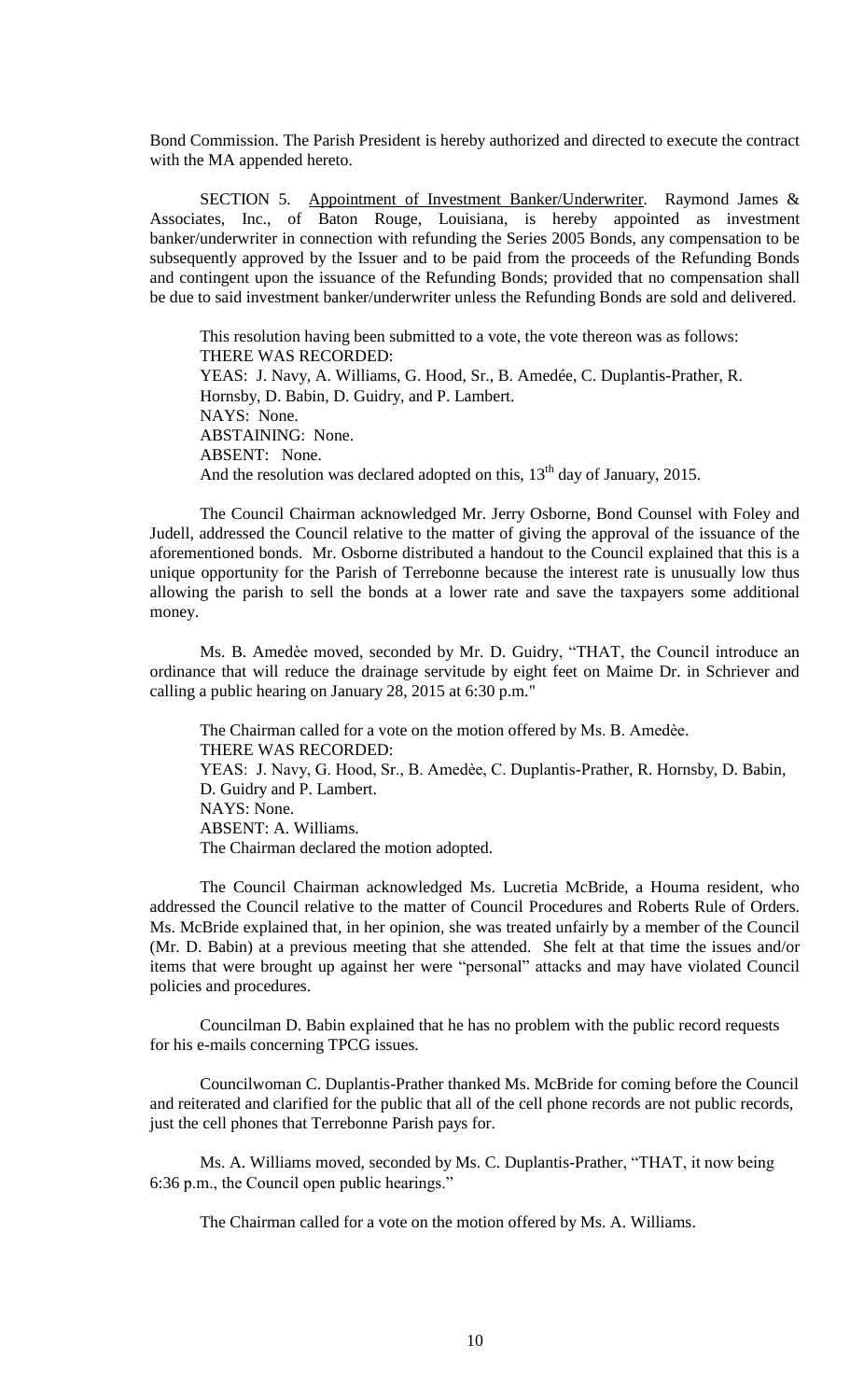THERE WAS RECORDED: YEAS: J. Navy, A. Williams, G. Hood, Sr., B. Amedèe, C. Duplantis-Prather, R. Hornsby, D. Babin, D. Guidry and P. Lambert. NAYS: None. ABSENT: None. The Chairman declared the motion adopted.

The Chairman recognized the public for comments on the following:

- A. A proposed ordinance that will amend the 2015 Adopted Operating Budget and the 5 Year Capital Outlay of the Terrebonne Parish Consolidated Government for the following items:
	- I. City Court New Position, Judge's Secretary, \$53,477
	- II. Emergency Operations Center, \$2,390,000
	- III. Pet Smart Charities, \$33,040

There were no comments from the public on the proposed ordinance.

Ms. A. Williams moved, seconded by Mr. G. Hood, Sr., "THAT, the Council close the aforementioned public hearing."

The Chairman called for a vote on the motion offered by Ms. A. Williams. THERE WAS RECORDED: YEAS: J. Navy, A. Williams, G. Hood, Sr., B. Amedèe, C. Duplantis-Prather, R. Hornsby, D. Babin, D. Guidry and P. Lambert. NAYS: None. ABSENT: None. The Chairman declared the motion adopted.

OFFERED BY: Mr. D. Babin SECONDED BY: Ms. C. Duplantis-Prather

### ORDINANCE NO. 8501

AN ORDINANCE TO AMEND THE 2015 ADOPTED OPERATING BUDGET AND THE 5-YEAR CAPITAL OUTLAY OF THE TERREBONNE PARISH CONSOLIDATED GOVERNMENT FOR THE FOLLOWING ITEMS AND TO PROVIDE FOR RELATED MATTERS.

- I. CITY COURT NEW POSITION, JUDGE'S SECRETARY, \$53,477
- II. EMERGENCY OPERATIONS CENTER, \$2,390,000
- III. PET SMART CHARITIES, \$33,040

# SECTION I

WHEREAS, the new City Court Judge has been elected and will begin his term in January, 2015, and

WHEREAS, the new Judge is requesting a new position, Judge's Secretary, to be implemented for 2015, and

WHEREAS, the job description has been reviewed and approved by the Parish's Human Resources Department and assigned the annual wage of \$35,006 along with the fringes equaling \$18,471 for a total of \$53,477, and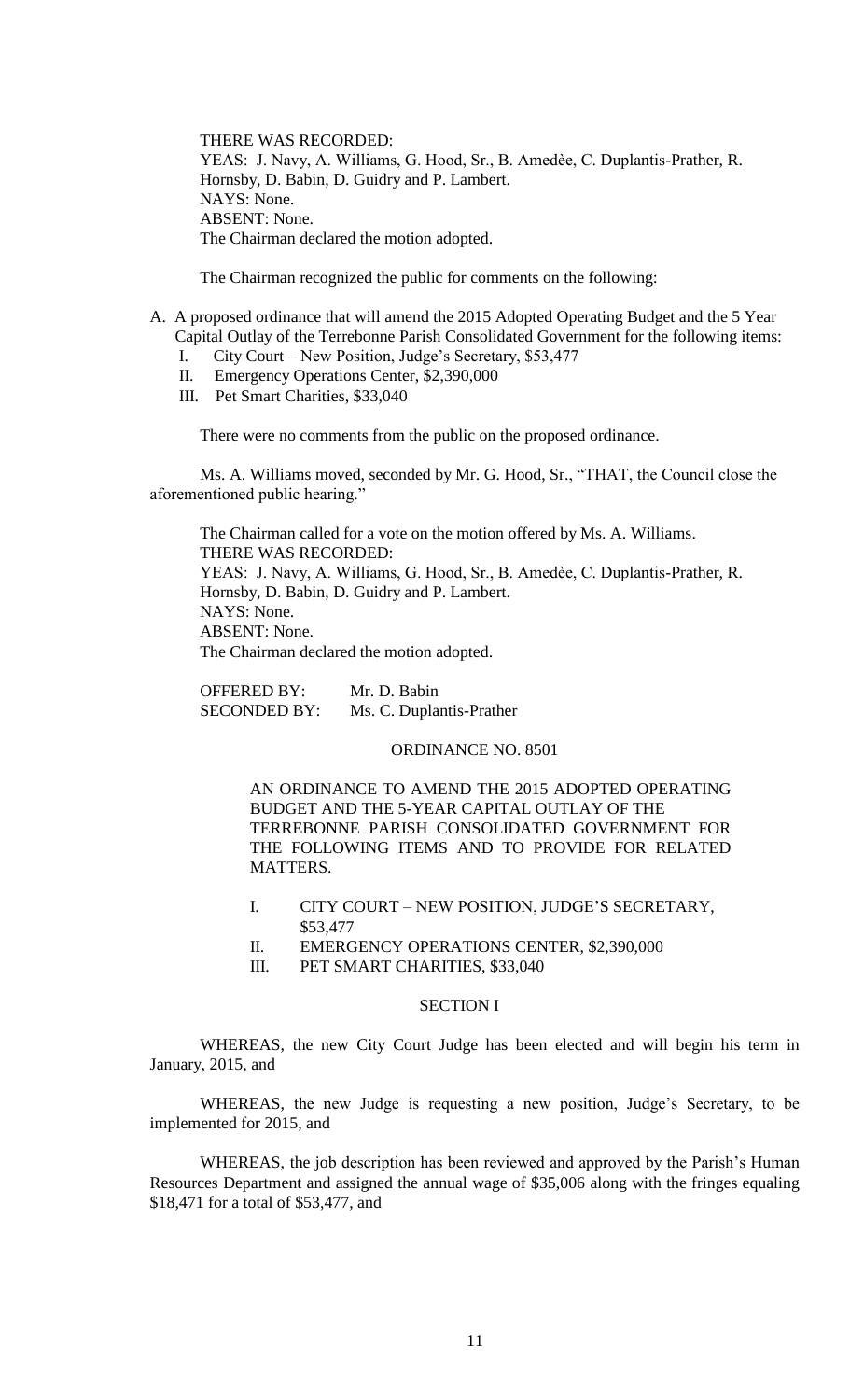WHEREAS, City Court will reimburse the Parish for the cost of this position.

NOW, THEREFORE BE IT ORDAINED, by the Terrebonne Parish Council, on behalf of the Terrebonne Parish Consolidated Government, that the 2015 Adopted Operating Budget be amended to recognize the necessary adjustment for the City Court's Judge's Secretary. (Attachment A)

# SECTION II

WHEREAS, the Parish's facility, Emergency Operations Center, is due to receive \$2,390,000 from the State of Louisiana, Facility Planning and Control, and

WHEREAS, this will aid in the Parish's goal to centralize the emergency operations in Terrebonne Parish.

NOW, THEREFORE BE IT FURTHER ORDAINED, by the Terrebonne Parish Council, on behalf of the Terrebonne Parish Consolidated Government, that the 2014 Adopted Operating Budget and the 5 Year Capital Outlay be amended to recognize the State's award for the Emergency Operations Center. (Attachment B)

#### SECTION III

WHEREAS, Pet Smart Charities has donated \$33,040 for partial funding for a Veterinary Technician for a period of one year, and

WHEREAS, the Parish will open this position in 2015 and will pay for the remainder portion of \$8,402.

NOW, THEREFORE BE IT FURTHER ORDAINED, by the Terrebonne Parish Council, on behalf of the Terrebonne Parish Consolidated Government, that the 2015 Adopted Operating Budget be amended to recognize the necessary adjustment for the Animal Shelter Department – Pet Smart Charities. (Attachment C)

### SECTION IV

If any word, clause, phrase, section or other portion of this ordinance shall be declared null, void, invalid, illegal, or unconstitutional, the remaining words, clauses, phrases, sections and other portions of this ordinance shall remain in full force and effect, the provisions of this ordinance hereby being declared to be severable.

## SECTION V

This ordinance shall become effective upon approval by the Parish President or as otherwise provided in Section 2-13(b) of the Home Rule Charter for a Consolidated Government for Terrebonne Parish, whichever occurs sooner.

This ordinance, having been introduced and laid on the table for at least two weeks, was voted upon as follows:

THERE WAS RECORDED: YEAS: J. Navy, A. Williams, G. Hood, Sr., B. Amedėe, C. Duplantis-Prather, R. Hornsby, D. Babin, D. Guidry, and P. Lambert. NAYS: None. NOT VOTING: None. ABSTAINING: None. ABSENT: None.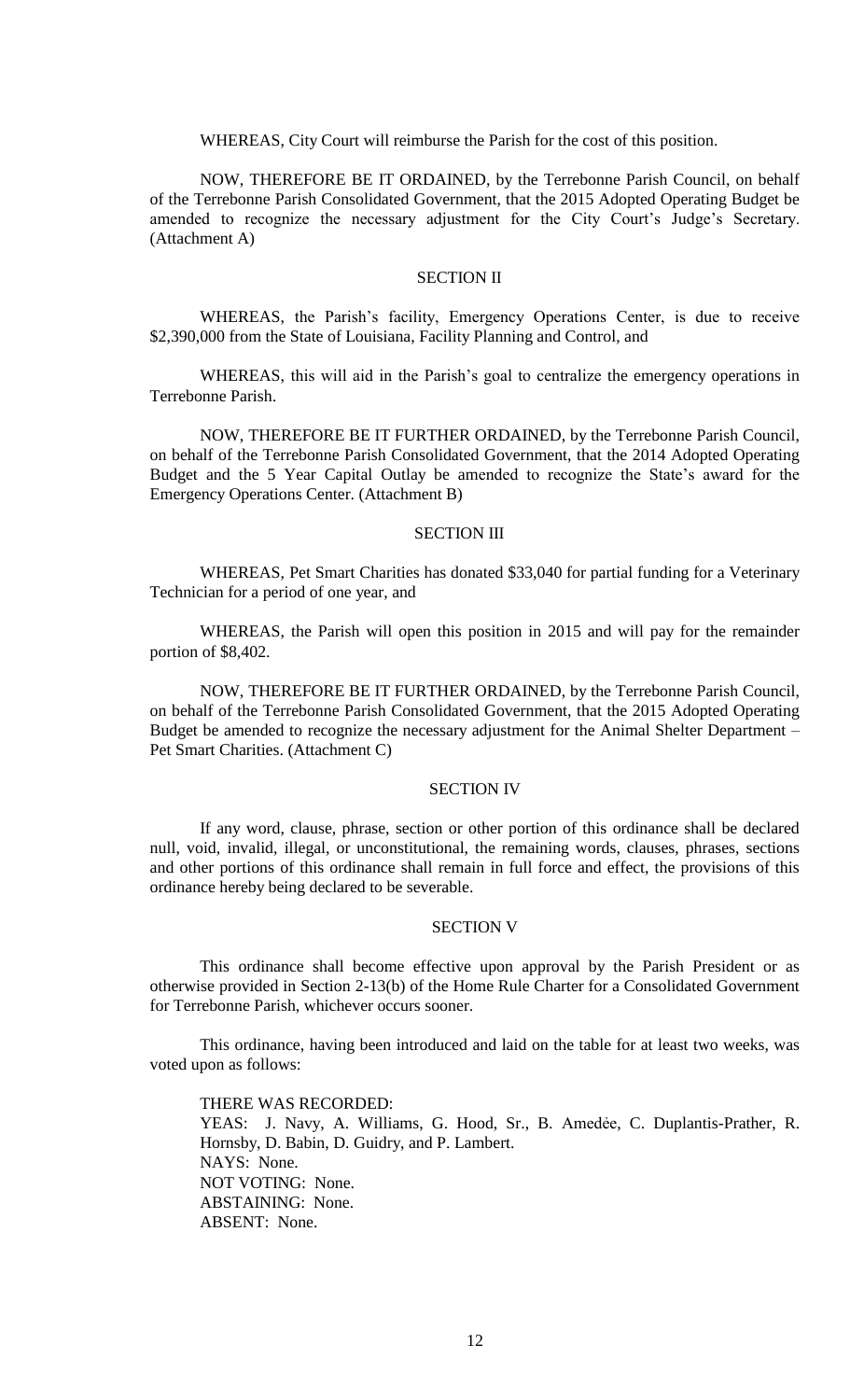The Chairman declared the ordinance adopted on this, the 13th day of January 2015.

## **ATTACHMENT A - City Court**

|                                 | 2015           |               |           |
|---------------------------------|----------------|---------------|-----------|
|                                 | <b>Adopted</b> | <b>Change</b> | Amended   |
| Salaries & Wages                | 851,217        | 35,006        | 886,223   |
| <b>FICA</b>                     | 53,395         | 2,170         | 55,565    |
| Medicare                        | 12,488         | 508           | 12,996    |
| Pension                         | 82,492         | 3,501         | 85,993    |
| Group Insurance                 | 219,500        | 11.624        | 231,124   |
| Unemployment Compensation       | 10,765         | 438           | 11,203    |
| <b>Workers Compensation</b>     | 5,647          | 230           | 5,877     |
| <b>City Court Reimbursement</b> | (454,173)      | (53,477)      | (507,650) |

## **ATTACHMENT A - City Court**

| $\bullet$         | 2015    |        |         |       |      |      |            |
|-------------------|---------|--------|---------|-------|------|------|------------|
|                   | Adopted | Change | Amended | Level | MIN  | MID  | <b>MAX</b> |
| Judge's Secretary |         |        |         | N/A   | **** | **** | ****       |

## **ATTACHMENT B - Emergency Operations Center**

|                                    | 2015                     |             |             |
|------------------------------------|--------------------------|-------------|-------------|
|                                    | <b>Adopted</b>           | Change      | Amended     |
|                                    |                          |             |             |
| <b>Emergency Operations Center</b> | 1,490,044                | 2,390,000   | 3,880,044   |
| <b>Emergency Operations Center</b> | $\overline{\phantom{0}}$ | (2,390,000) | (2,390,000) |

# **ATTACHMENT C - Pet Smart Charities**

|                            |                          | 2015          |          |  |
|----------------------------|--------------------------|---------------|----------|--|
|                            | <b>Adopted</b>           | <b>Change</b> | Amended  |  |
| Donations - Animal Shelter | $\overline{\phantom{0}}$ | (33,040)      | (33,040) |  |
| Fund Balance (Increase)    | N/A                      | 33.040        | N/A      |  |

Councilman D. Babin reiterated to the public that the funding used for the City Court, New Judge's Secretary Position is fully reimbursable to the parish.

The Chairman recognized the public for comments on the following:

B. A proposed ordinance that will establish a "3-Way Stop" at the intersection of Lansdown Drive and Fair Oaks Street.

There were no comments from the public on the proposed ordinance.

Mr. R. Hornsby moved, seconded by Mr. D. Babin, "THAT, the Council close the aforementioned public hearing."

The Chairman called for a vote on the motion offered by Mr. R. Hornsby. THERE WAS RECORDED: YEAS: J. Navy, A. Williams, G. Hood, Sr., B. Amedèe, C. Duplantis-Prather, R. Hornsby, D. Babin, D. Guidry and P. Lambert. NAYS: None. ABSENT: None. The Chairman declared the motion adopted.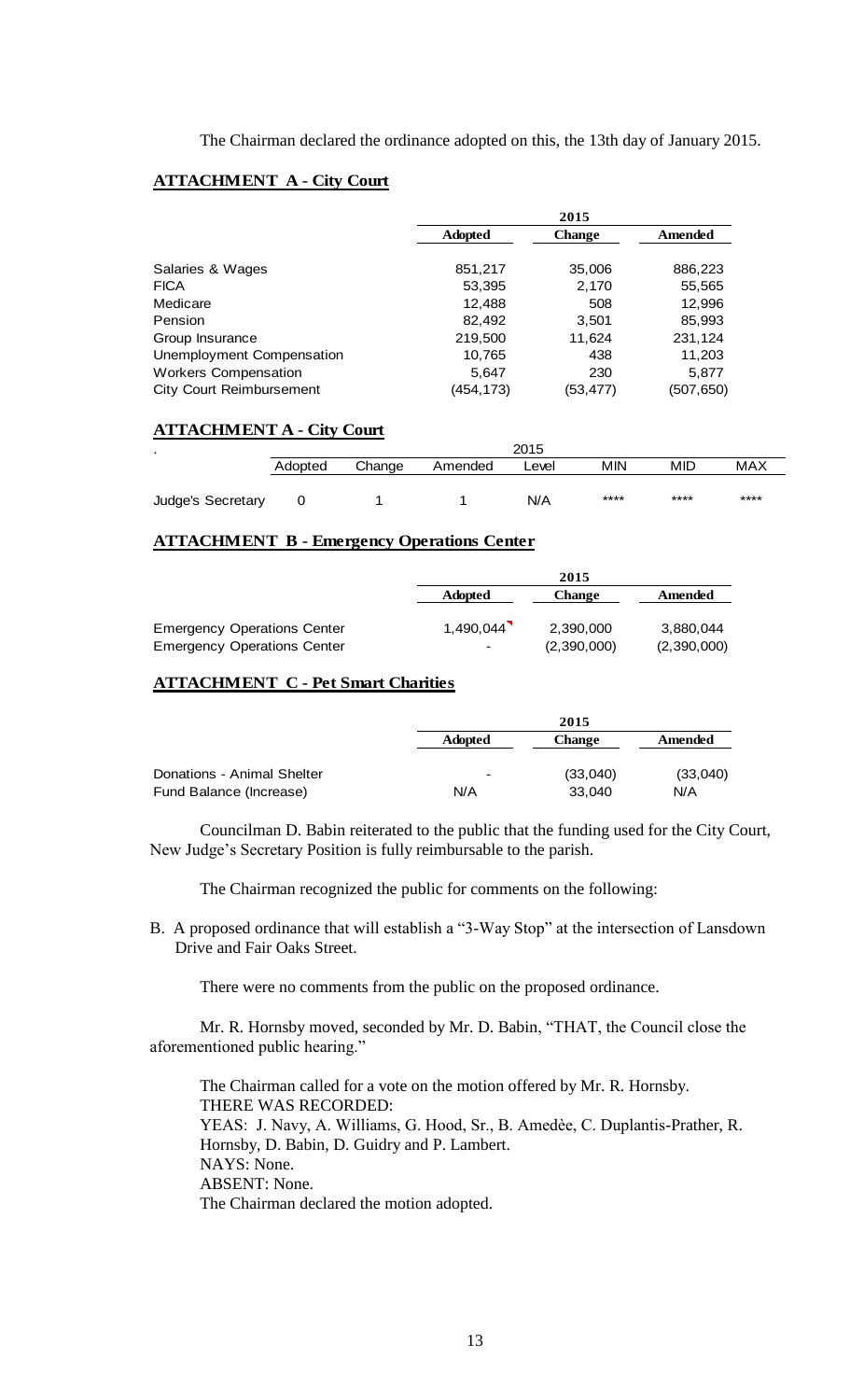OFFERED BY: Mr. R. Hornsby SECONDED BY: Mr. J. Navy

#### ORDINANCE NO. 8502

AN ORDINANCE AMENDING THE PARISH CODE OF TERREBONNE PARISH, CHAPTER 18, ARTICLE IV. OPERATION OF VEHICLES, DIVISION 3. CITY, SECTION 18-120 TO ESTABLISH A "3-WAY STOP" AT THE INTERSECTION OF LANSDOWN DRIVE AND FAIR OAKS STREET, AND TO AUTHORIZE THE INSTALLATION OF SAID SIGNS; AND TO ADDRESS OTHER MATTERS RELATIVE THERETO.

## SECTION I

BE IT ORDAINED by the Terrebonne Parish Council, in regular session convened, acting pursuant to the authority invested in it by the Constitution and laws of the State of Louisiana, the Home Rule Charter for a Consolidated Government for Terrebonne Parish, and including, but not limited to, LSA R.S. 33:1368 and other statutes of the State of Louisiana, to amend the parish Code of Terrebonne Parish, Chapter 18, Article IV, and Section 18-120 to create a " 3 WAY STOP" at the intersection of Lansdown Drive and Fair Oaks Street, as follows:

# CHAPTER 18, Motor Vehicles and Traffic ARTICLE IV, Operation of Vehicles DIVISION III, City SECTION 18-120

(a) Through (c) remain the same

(d) *Three-way stop intersections.* Persons operating vehicles on the following streets shall stop such vehicles at the named intersections, which are designated as three-way stop intersections:

*(ADD TO LIST*) Lansdown Drive and Fair Oaks Street

#### SECTION II

The intersection of Leona Street and Sylvia Street shall be declared as a "3 Way Stop" intersection, and appropriate "STOP" signs shall be erected and maintained along said roadways. Any vehicle traveling on Lansdown Drive and/or Fair Oaks Street shall adhere to the provisions of this ordinance.

#### SECTION III

If any word, clause, phrase, section or other portion of this ordinance shall be declared null, void, invalid, illegal, or unconstitutional, the remaining words, clauses, phrases, sections or other portions of this ordinance shall remain in full force and effect, the provisions of this section hereby being declared to be severable.

### SECTION IV

Any ordinance or part thereof in conflict herewith is hereby repealed.

#### SECTION V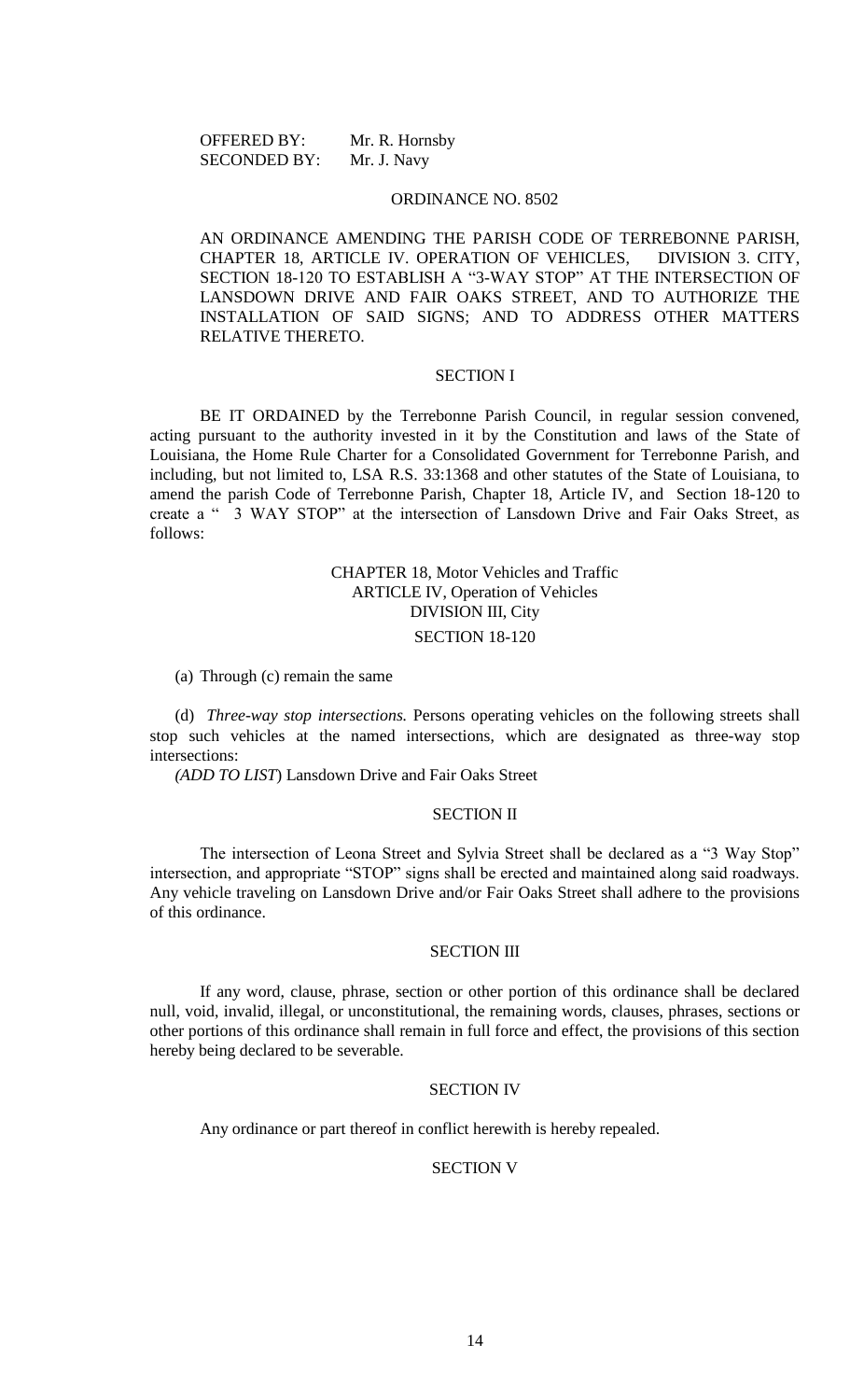This ordinance shall become effective upon approval by the Parish President or as otherwise provided in Section 2-13 (b) of the Home Rule Charter for Consolidated Government for Terrebonne Parish, whichever occurs sooner.

This ordinance, having been introduced and laid on the table for at least two weeks, was voted upon as follows:

THERE WAS RECORDED: YEAS: J. Navy, A. Williams, G. Hood, Sr., B. Amedée, C. Duplantis-Prather, R. Hornsby, D. Babin, D. Guidry, and P. Lambert. NAYS: None. NOT VOTING: None. ABSTAINING: None. ABSENT: None. The Chairman declared the ordinance adopted on this, the 13th day of January 2015.

The Chairman recognized the public for comments on the following:

C. A proposed ordinance that will amend the Parish Code to establish a "No Parking Zone" along the north side of Ellender Street from Grand Caillou Road to the pedestrian crosswalk at Honduras School.

There were no comments from the public on the proposed ordinance.

Ms. C. Duplantis-Prather moved, seconded by Ms. A. Williams, "THAT, the Council close the aforementioned public hearing."

The Chairman called for a vote on the motion offered by Ms. C. Duplantis-Prather. THERE WAS RECORDED: YEAS: J. Navy, A. Williams, G. Hood, Sr., B. Amedèe, C. Duplantis-Prather, R. Hornsby, D. Babin, D. Guidry and P. Lambert. NAYS: None. ABSENT: None. The Chairman declared the motion adopted.

| <b>OFFERED BY:</b>  | Ms. C. Duplantis |
|---------------------|------------------|
| <b>SECONDED BY:</b> | Ms. A. Williams  |

# ORDINANCE NO. 8503

AN ORDINANCE AMENDING THE PARISH CODE OF TERREBONNE PARISH, CHAPTER 18. MOTOR VEHICLES AND TRAFFIC, ARTICLE V. STOPPING, STANDING AND PARKING, DIVISION 2. PARISH, SECTION 18-223. NO PARKING ZONES, TO ESTABLISH A NO PARKING ZONE ALONG THE NORTH SIDE OF ELLENDER STREET FROM GRAND CAILLOU ROAD TO THE PEDESTRIAN CROSSWALK AT HONDURAS SCHOOL; TO PROVIDE FOR THE INSTALLATION OF SAID SIGNS, AND TO ADDRESS OTHER MATTERS RELATIVE THERETO.

# SECTION I

BE IT ORDAINED by the Terrebonne Parish Council, in regular session convened, acting pursuant to the authority invested in it by the Constitution and laws of the State of Louisiana, the Home Rule Charter for a Consolidated Government for Terrebonne Parish, and including, but not limited to, LSA R.S. 33:1368 and other statutes of the State of Louisiana, to amend the Parish Code of Terrebonne Parish, Chapter 18, Article V, Division 2, Section 18-223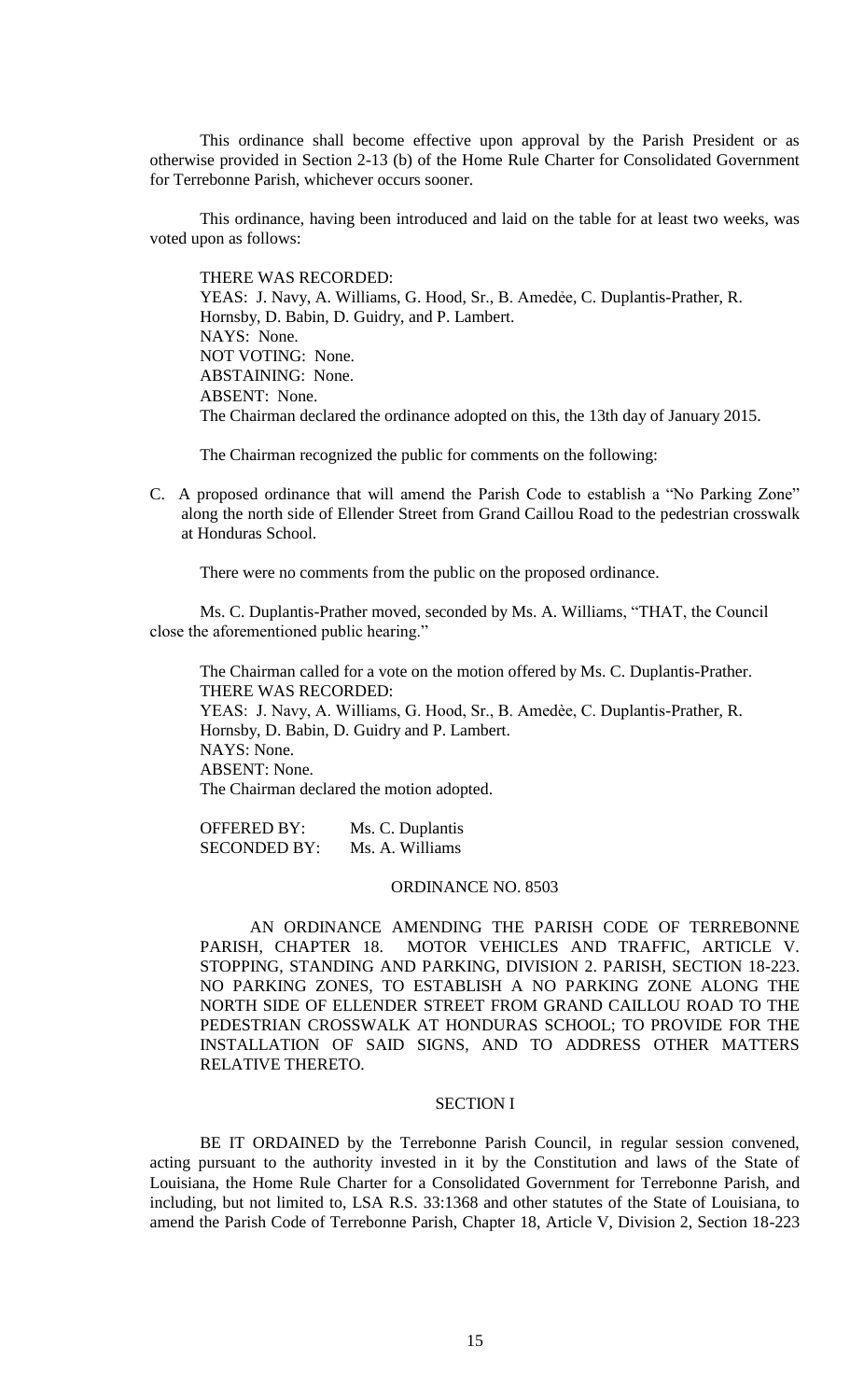to create a "No Parking Zone along the North Side of Ellender Street from Grand Caillou Road at the pedestrian crosswalk to Honduras School, and to provide for the installation of said signs.

# SECTION II

If any word, clause, phrase, section or other portion of this ordinance shall be declared null, void, invalid, illegal, or unconstitutional, the remaining words, clauses, phrases, sections and other portions of this ordinance shall remain in full force and effect, the provisions of this ordinance hereby being declared to be severable.

# SECTION III

This ordinance shall become effective upon approval by the Parish President or as otherwise provided in Section 2-13(b) of the Home Rule Charter for a Consolidated Government for Terrebonne Parish, whichever occurs sooner.

This ordinance, having been introduced and laid on the table for at least two weeks, was voted upon as follows:

THERE WAS RECORDED: YEAS: J. Navy, A. Williams, G. Hood, Sr., B. Amedee, C. Duplantis-Prather, R. Hornsby, D. Babin, D. Guidry, and P. Lambert. NAYS: None. NOT VOTING: None. ABSTAINING: None. ABSENT: None. The Chairman declared the ordinance adopted on this, the 13th day of January 2015.

The Chairman recognized the public for comments on the following:

D. A proposed ordinance to enter into an Act of Donation with Terrebonne Land Partnership for Summerfield Ponds.

There were no comments from the public on the proposed ordinance.

Mr. R. Hornsby moved, seconded by Mr. D. Babin, "THAT, the Council close the aforementioned public hearing."

The Chairman called for a vote on the motion offered by Mr. R. Hornsby. THERE WAS RECORDED: YEAS: J. Navy, A. Williams, G. Hood, Sr., B. Amedèe, C. Duplantis-Prather, R. Hornsby, D. Babin, D. Guidry and P. Lambert. NAYS: None. ABSENT: None. The Chairman declared the motion adopted.

OFFERED BY: Mr. R. Hornsby SECONDED BY: Mr. D. Babin

# ORDINANCE NO. 8504

AN ORDINANCE TO AUTHORIZE THE PARISH PRESIDENT TO EXECUTE AN ACT OF DONATION WITH TERREBONNE LAND PARTNERSHIP AND ANY RELATED DOCUMENTS FOR SUMMERFIELD PONDS AND TO PROVIDE FOR RELATED MATTERS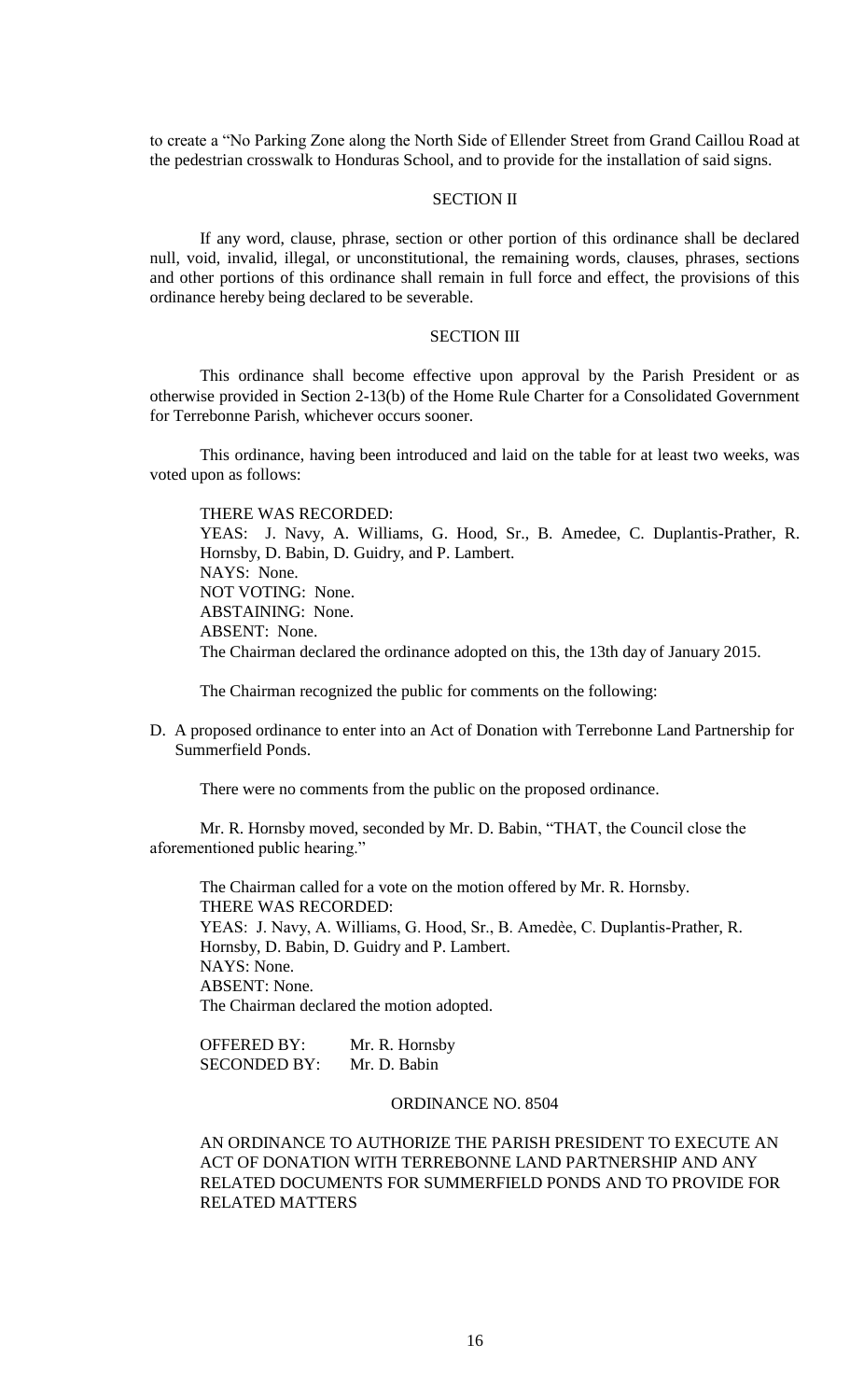WHEREAS, the Terrebonne Parish Consolidated Government ("TPCG") is authorized by Louisiana Constitution Art. 6, §23 to acquire immovable property for any public purpose; and

WHEREAS, Section 2-11(12) of the Terrebonne Parish Charter requires an ordinance to acquire real property on behalf of the Parish Government; and

WHEREAS, the Terrebonne Parish Consolidated Government wishes to acquire by donation a parcel of property along Valhi Blvd. ; and

NOW, THEREFORE BE IT ORDAINED by the Terrebonne Parish Council, on behalf of the Terrebonne Parish Consolidated Government, that:

# SECTION I

The Parish President, Michel Claudet, or his designee, be and he is hereby authorized to execute an act of donation , prepared by the Office of the Parish Attorney to acquire the property described in the attached legal descriptions ("Exhibit A") and plat "Exhibit B", and any other necessary legal documents.

## SECTION II

If any word, clause, phrase, section or other portion of this ordinance shall be declared null, void, invalid, illegal, or unconstitutional, the remaining words, clauses, phrases, sections and other portions of this ordinance shall remain in full force and effect, the provisions of this ordinance hereby being declared to be severable.

## SECTION III

This ordinance shall become effective upon approval by the Parish President or as otherwise provided in Section 2-13(b) of the Home Rule Charter for a Consolidated Government for Terrebonne Parish, whichever occurs sooner.

This ordinance, having been introduced and laid on the table for at least two weeks, was voted upon as follows:

### THERE WAS RECORDED:

YEAS: J. Navy, A. Williams, G. Hood, Sr., B. Amedee, R. Hornsby, D. Babin, D. Guidry, and P. Lambert. NAYS: None. NOT VOTING: None. ABSTAINING: C. Duplantis-Prather. ABSENT: None. The Chairman declared the ordinance adopted on this, the 13th day of January 2015.

The Chairman recognized the public for comments on the following:

E. A proposed ordinance that will amend the Flood Damage Prevention Ordinance to limit the cumulative substantial improvement and substantial damage determination period to ten years.

There were no comments from the public on the proposed ordinance.

Ms. C. Duplantis- Prather moved, seconded by Ms. A. Williams, "THAT, the Council close the aforementioned public hearing."

The Chairman called for a vote on the motion offered by Ms. C. Duplantis-Prather.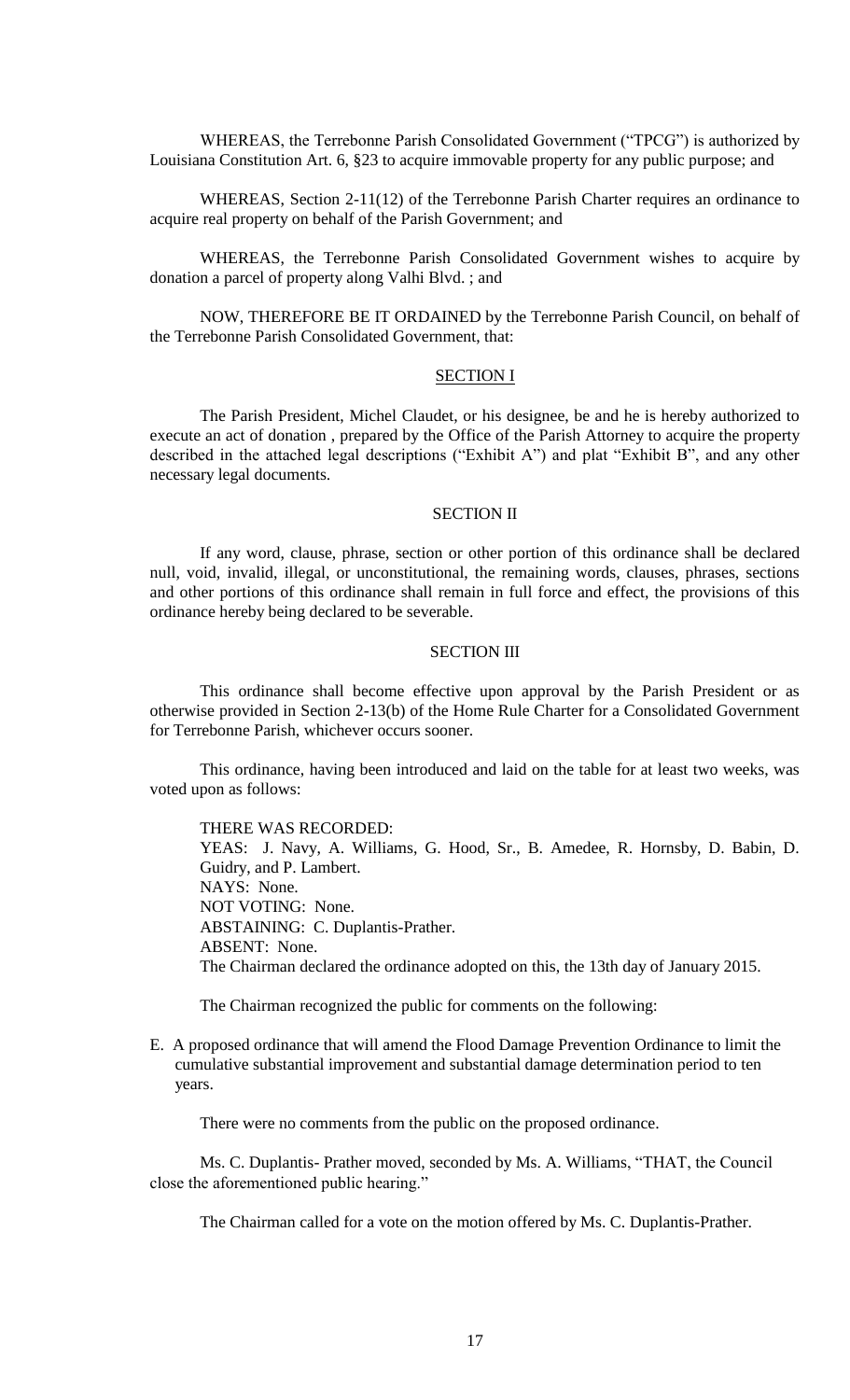THERE WAS RECORDED: YEAS: J. Navy, A. Williams, G. Hood, Sr., B. Amedèe, C. Duplantis-Prather, R. Hornsby, D. Babin, D. Guidry and P. Lambert. NAYS: None. ABSENT: None. The Chairman declared the motion adopted.

OFFERED BY: Mr. D. Babin SECONDED BY: Ms. C. Duplantis-Prather

### ORDINANCE NO. 8505

AN ORDINANCE TO AMEND CHAPTER 9. "FLOOD DAMAGE PREVENTION," OF THE CODE OF TERREBONNE PARISH, ARTICLE I, SECTION 9-1 TO LIMIT THE CUMULATIVE SUBSTANTIAL IMPROVEMENT AND SUBSTANTIAL DAMAGE DETERMINATION PERIOD TO TEN YEARS.

WHEREAS, The Louisiana Legislature has, in R.S. 38:84, delegated responsibility to local governmental units to adopt regulations designed to minimize flood losses; and

WHEREAS, The Terrebonne Parish Consolidated Government ("TPCG") has acted on such authority, and has memorialized risk reduction regulations in the Flood Damage Prevention Ordinance found at Chapter 9 of the Code of Terrebonne Parish; and

WHEREAS, the TPCG proposes, in an effort to clarify the period of time most relevant to the determination of cumulative substantial improvement and limit the administrative burden of record keeping to a reasonable period, to amend Section 9-1 of the Terrebonne Parish Code to limit the cumulative substantial improvement and substantial damage determination period to ten years; and

WHEREAS, the Terrebonne Parish Council on behalf of the Terrebonne Parish Consolidated Government desires to amend Section 9-1 of the Parish Code as stated above for those public purposes; and

NOW, THEREFORE BE IT ORDAINED by the Terrebonne Parish Council, on behalf of the Terrebonne Parish Consolidated Government, that Sec. 9-1. - Definitions, shall be amended to read as follows:

*Substantial improvement* means any reconstruction, rehabilitation, addition, cumulative substantial improvement (CSI) or other improvement of a structure, the cost of which equals or exceeds fifty (50) percent of the market value of the structure before "start of construction" of the improvement, and shall be a cumulative cost of all previous permitted work and proposed work to the structure in the 10 years prior to the permit application date to determine a cumulative substantial improvement. This includes structures which have incurred "substantial damage," regardless of the actual repair work performed. The term does not, however, include either:

(1) Any project for improvement of a structure to correct existing violations of state or local health, sanitary, or safety code specifications which have been identified by the local code enforcement official and which are the minimum necessary conditions; or

(2) Any alteration of a "historic structure" provided that the alteration will not preclude the structure's continued designation as a "historic structure."

# SECTION I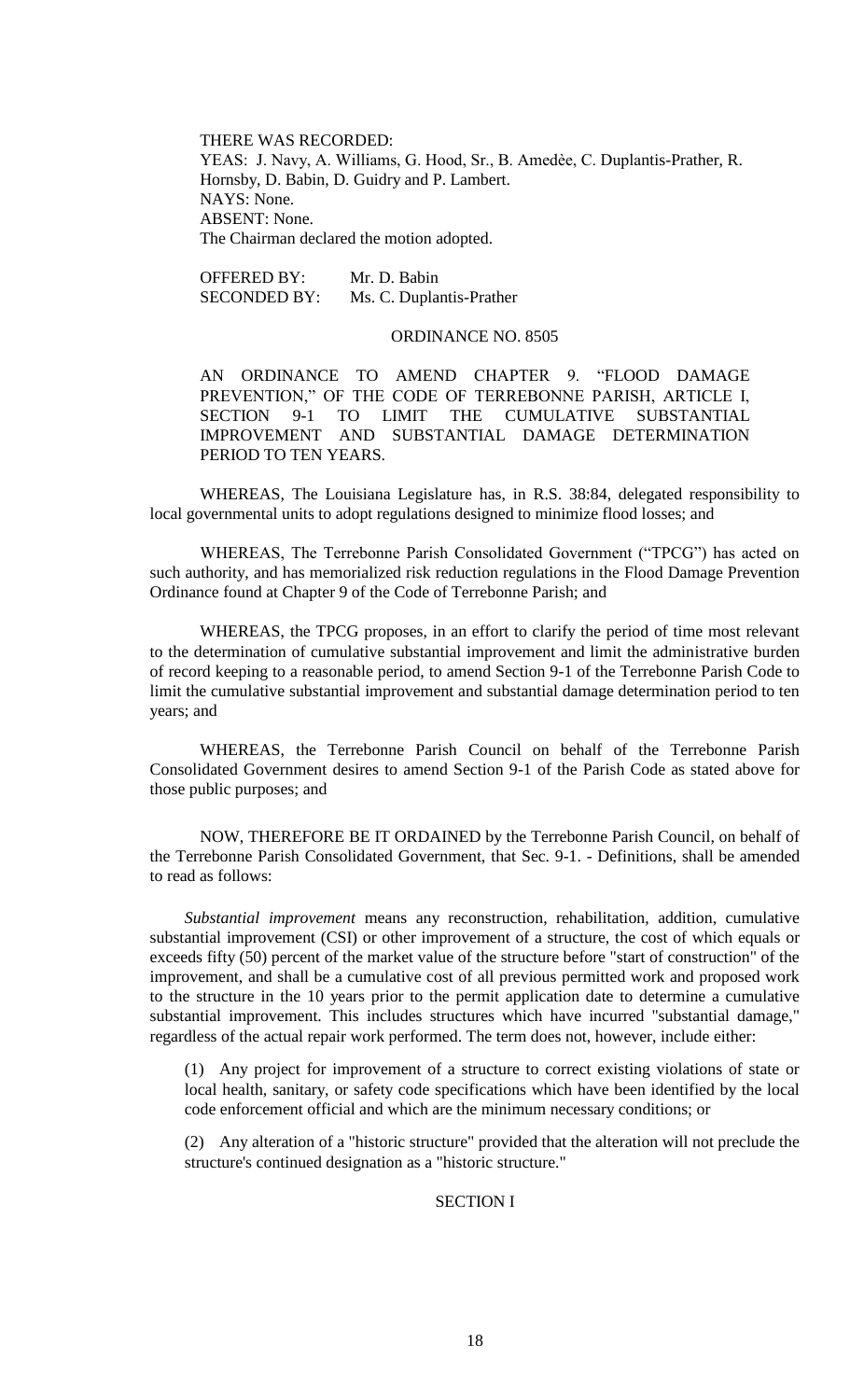If any word, clause, phrase, section or other portion of this ordinance shall be declared null, void, invalid, illegal, or unconstitutional, the remaining words, clauses, phrases, sections and other portions of this ordinance shall remain in full force and effect, the provisions of this ordinance hereby being declared to be severable.

## SECTION II

This ordinance shall become effective upon approval by the Parish President or as otherwise provided in Section 2-13(b) of the Home Rule Charter for a Consolidated Government for Terrebonne Parish, whichever occurs sooner.

This ordinance, having been introduced and laid on the table for at least two weeks, was voted upon as follows:

THERE WAS RECORDED: YEAS: J. Navy, A. Williams, G. Hood, Sr., B. Amedee, C. Duplantis-Prather, R. Hornsby, D. Babin, D. Guidry, and P. Lambert. NAYS: None. NOT VOTING: None. ABSTAINING: None. ABSENT: None. The Chairman declared the ordinance adopted on this, the 13th day of January 2015.

Mr. D. Babin moved, seconded by Ms. C. Duplantis-Prather, "THAT, the Council continue with the regular order of business."

The Chairman called for a vote on the motion offered by Mr. D. Babin. THERE WAS RECORDED: YEAS: J. Navy, A. Williams, G. Hood, Sr., B. Amedèe, C. Duplantis-Prather, R. Hornsby, D. Babin, D. Guidry and P. Lambert. NAYS: None. ABSENT: None. The Chairman declared the motion adopted.

Councilman R. Hornsby recognized and welcomed Mr. David Rabalais, Director of the Terrebonne Parish Port Commission, who was in the audience for tonight's proceedings.

The Chairman called for a report on the Budget and Finance Committee meeting held on 01/12/15, whereupon the Committee Chairman noting ratification of minutes calls public hearings on  $01/28/15$  at 6:30 p.m., rendered the following:

### BUDGET & FINANCE COMMITTEE

## January 12, 2015

The Chairman, John Navy, called the Budget & Finance Committee meeting to order at 5:30 p. m. in the Terrebonne Parish Council Meeting Room with an Invocation offered by Committee Member A. Williams, with a moment of silence for the mother of Houma Police Office Lonnie Lusco, and the Pledge of Allegiance by Committee Member D. Babin. Upon roll call, Committee Members recorded as present were: D. Babin, C. Duplantis-Prather, D. Guidry, Capt. Greg Hood, Sr., R. Hornsby, P. Lambert, J. Navy, and A. Williams. Committee Member B. Amedèe was recorded as entering the proceeding at 5:33 p.m. A quorum was declared present.

Ms. A. Williams moved, seconded by Mr. D. Babin and Mr. D. Guidry, "THAT, the Budget & Finance Committee introduce an ordinance to appoint a Terrebonne Parish Council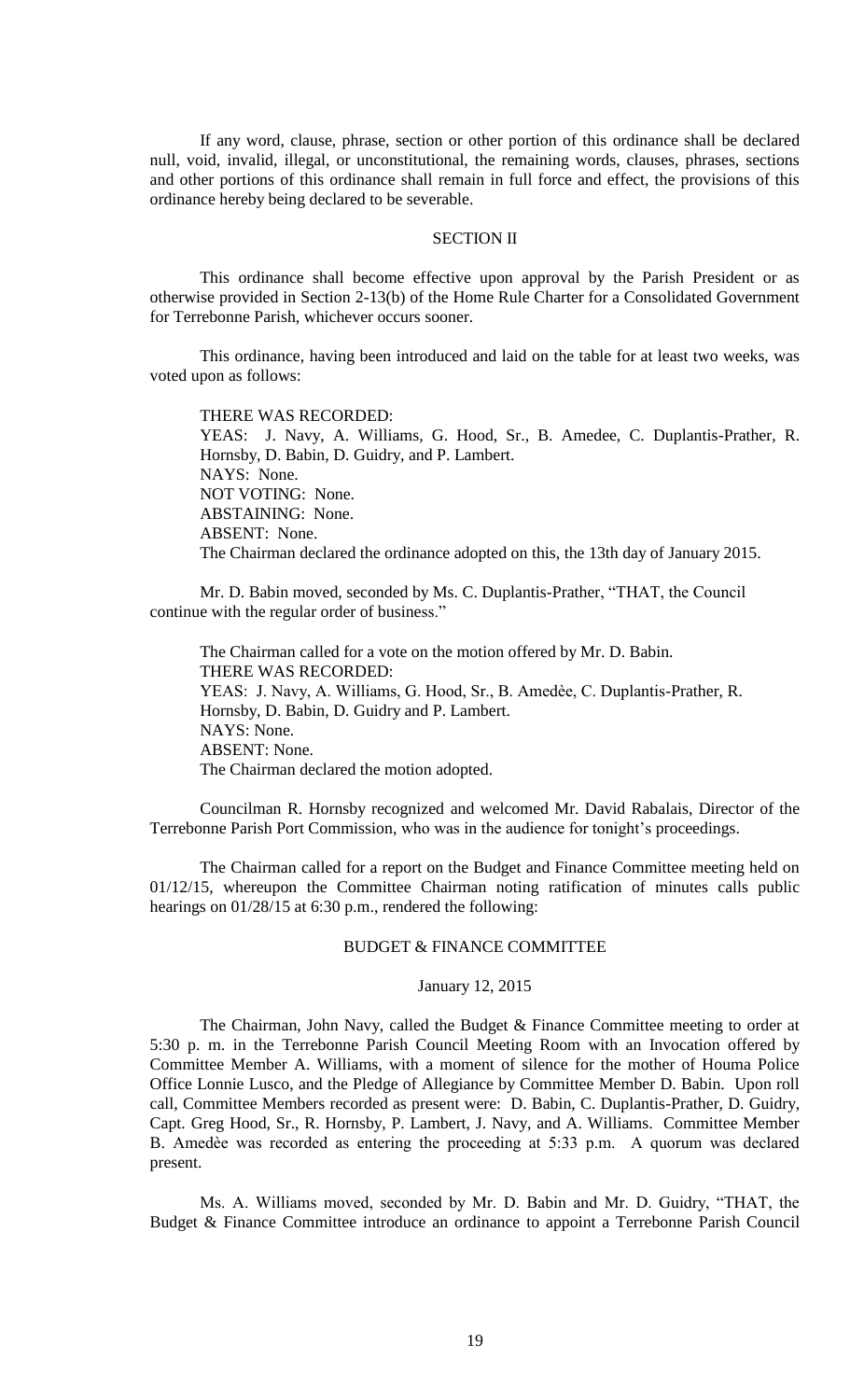Minute Clerk, setting the salary for said position, setting an effective date, and calling a public hearing on said matter on Wednesday, January 28, 2015 at 6:30 p.m."

The Chairman called for the vote on the motion offered by Ms. A. Williams. THERE WAS RECORDED: YEAS: D. Babin, C. Duplantis-Prather, D. Guidry, G. Hood, Sr., R. Hornsby, P. Lambert, J. Navy, and A. Williams. NAYS: None. ABSENT: B. Amedѐe. The Chairman declared the motion adopted.

The Chairman introduced Ms. Kimberly Cologne, who has been selected the Terrebonne Parish Council Minute Clerk contingent upon the adoption of an ordinance appointing her as such.

OFFERED BY: Mr. D. Guidry SECONDED BY: Mr. D. Babin

RESOLUTION NO. 15-004

WHEREAS, prices were obtained by the Transit Division of the Public Works Department for the sole source purchase of TFS1200 TransitFare Upgrade, and

WHEREAS, after careful review by Phillip Liner, Public Transit Administrator and Gregory Bush, Public Works Director, it has been determined that the quoted price of Sixtyseven Thousand, Five Hundred Dollars (\$67,500.00) from TransitFare & Systems Ltd. for the sole source purchase of TFS1200 TransitFare Upgrade should be accepted as per the attached documents and the sole source provisions set forth in the Louisiana Revised Statutes Title 39:1597 et seq., and

WHEREAS, the Parish Finance Department has verified that funds are budgeted and available in Account Number 237-690-8915-07 for the purchase of TFS1200 TransitFare Upgrade, and

WHEREAS, the Parish Administration has recommended the acceptance of the price for the aforementioned equipment purchase at a total cost of Sixty-seven Thousand, Five Hundred Dollars (\$67,500.00) as per the attached documents.

NOW, THEREFORE BE IT RESOLVED by the Terrebonne Parish Council (Budget and Finance Committee), on behalf of the Terrebonne Parish Consolidated Government, that the recommendation of the Parish Administration be approved and that the purchase of the TFS1200 TransitFare Upgrade be accepted as per the attached forms.

THERE WAS RECORDED: YEAS: J. Navy, A. Williams, G. Hood, Sr., C. Duplantis-Prather, R. Hornsby, D. Babin, D. Guidry, and P. Lambert. NAYS: None. ABSTAINING: None. ABSENT: B. Amedée. The Chairman declared the resolution adopted on this, the 12th day of January 2015.

\* \* \* \* \* \* \* \* \*

Committee Member B. Amedѐe was recorded as entering the proceedings at this time (5:32 p.m.)

OFFERED BY: Mr. D. Babin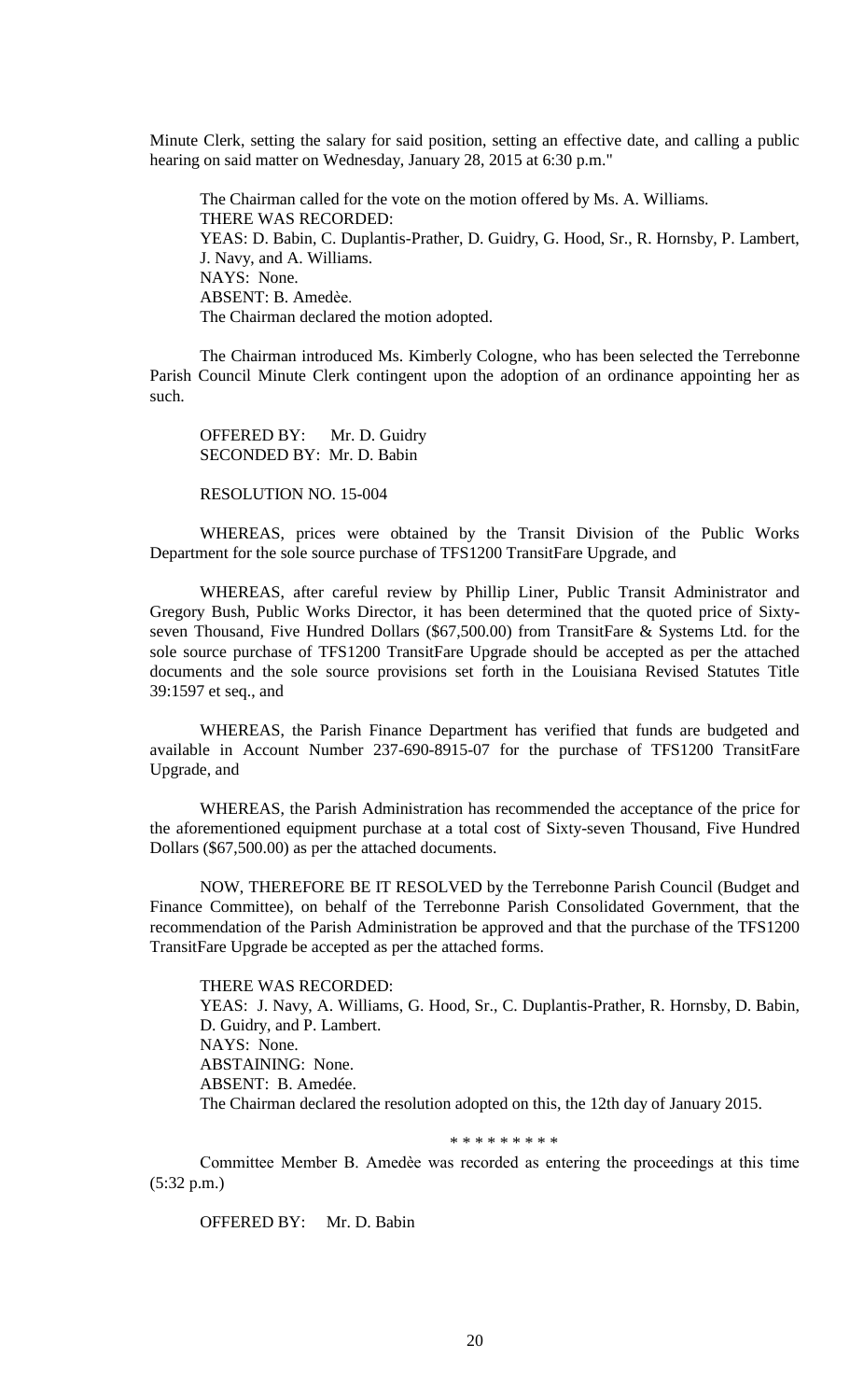### SECONDED BY: Ms. B. Amedẻe

# RESOLUTION NO. 15-005

 WHEREAS, prices were obtained through the Louisiana State Commodity Catalog by the Terrebonne Parish Consolidated Government for the purpose of purchasing one (1) New and Unused 1 Ton Crew Cab and Chassis, DRW, 2WD, Diesel (2015 Dodge Ram 3500) for the Gravity Drainage Division, Public Works Department under State Contract #409706, and,

 WHEREAS, after careful review by Wendell Voisin, Fleet Maintenance Superintendent; Rory Sons, Gravity Drainage Superintendent and Gregory Bush, Public Works Director, it has been determined that the price of Thirty-five Thousand, Eight Hundred Four Dollars (\$35,804.00) from Southland Dodge, Inc. for the purchase of one (1) New and Unused 1 Ton, Crew Cab and Chassis, DRW, 2WD, Diesel (2015 Dodge Ram 3500) should be accepted as per the State Contract Vehicle Catalog and under the provisions set forth in the Louisiana Revised Statutes Title 39:1710, and

 WHEREAS, the Parish Administration has recommended the acceptance of the aforementioned cab and chassis purchase from Southland Dodge, Inc. at a total cost of Thirtyfive Thousand, Eight Hundred Four Dollars (\$35,804.00) as per the attached documents.

 NOW, THEREFORE BE IT RESOLVED by the Terrebonne Parish Council (Budget and Finance Committee), on behalf of the Terrebonne Parish Consolidated Government, that the recommendation of the Parish Administration be approved and that the purchase of the cab and chassis be accepted as per the attached documents.

THERE WAS RECORDED: YEAS: J. Navy, A. Williams, G. Hood, Sr., B. Amedée, C. Duplantis-Prather, R. Hornsby, D. Babin, D. Guidry, and P. Lambert. NAYS: None. ABSTAINING: None. ABSENT: None. The Chairman declared the resolution adopted on this, the 12th day of January 2015.

\* \* \* \* \* \* \* \* \*

OFFERED BY: Ms. A. Williams SECONDED BY: Ms. B. Amedẻe

# RESOLUTION NO. 15-006

WHEREAS, on December 2, 2014 bids were received by the Terrebonne Parish Consolidated Government for Bid No. 14-WHSE-39 Purchase of New/Unused Correctional/Institutional Supplies (12-Month Requirements Contract) for Warehouse Inventory, and

WHEREAS, after careful review by Mary Crochet, Warehouse Manager it has been determined that the bids of Bob Barker Company, Inc., O.D. Taragin & Bros., LLC, AOSS Medical Supply and Charm-Tex are the lowest qualified bids on various items and the bid of Cornerstone Institutional, LLC should be rejected for failure to comply with "Requirements and Instruction for Bidders", and

WHEREAS, should the awarded vendor be unable to supply the Warehouse Division with the required correctional inventory product(s), the Warehouse Division shall be authorized to award the item(s) to the next lowest qualified bidder, and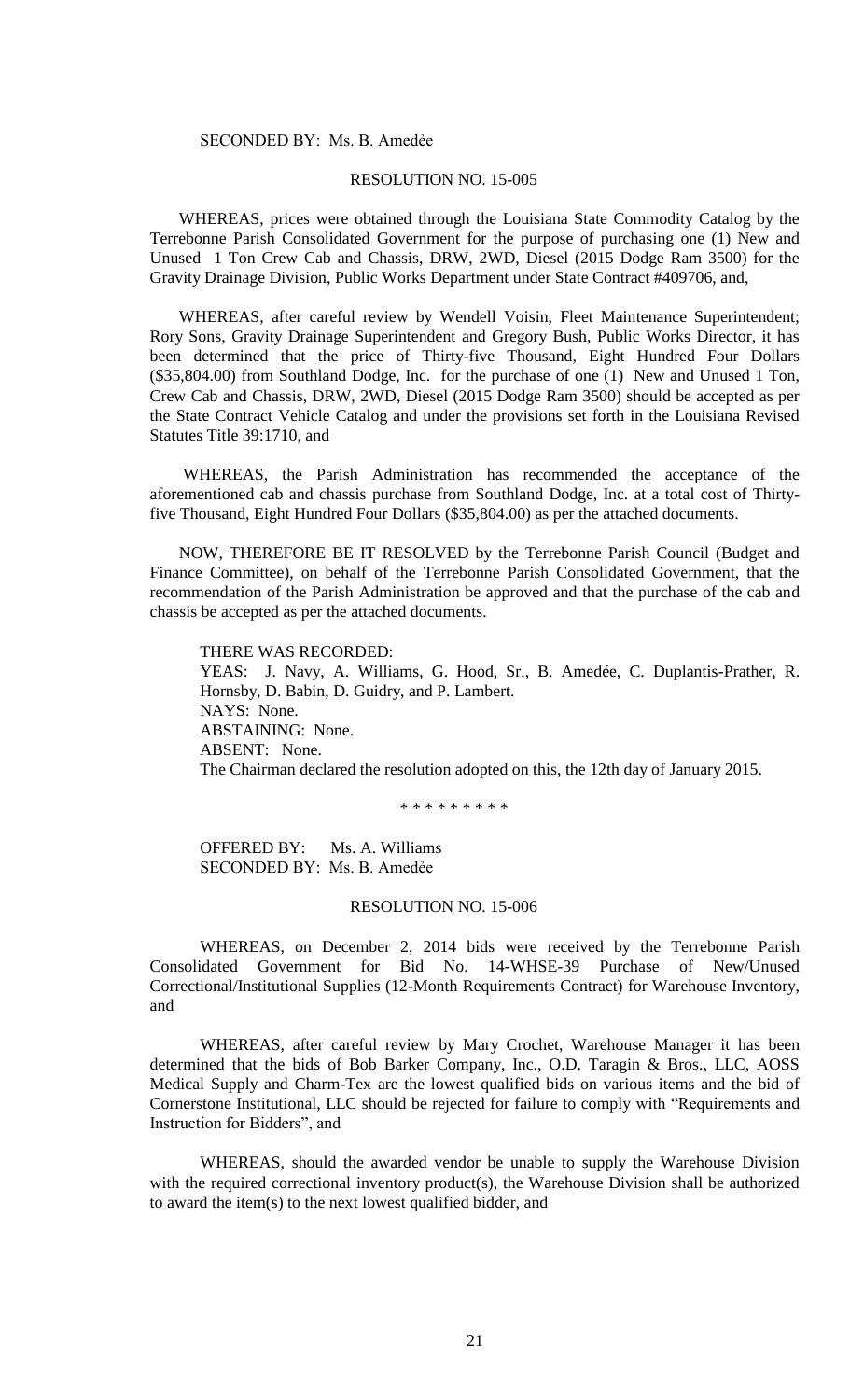WHEREAS, Parish Administration has concurred with the recommendation that the bids of Bob Barker Company, Inc., O.D. Taragin & Bros., LLC, AOSS Medical Supply and Charm-Tex be accepted and the bid of Cornerstone Institutional, LLC be rejected as per the attached documents, and

NOW, THEREFORE BE IT RESOLVED by the Terrebonne Parish Council (Budget & Finance Committee), on behalf of the Terrebonne Parish Consolidated Government that the recommendation of Parish Administration is approved for the purchase of correctional inventory products.

THERE WAS RECORDED:

YEAS: J. Navy, A. Williams, G. Hood, Sr., B. Amedée, C. Duplantis-Prather, R. Hornsby, D. Babin, D. Guidry, and P. Lambert. NAYS: None. ABSTAINING: None. ABSENT: None. The Chairman declared the resolution adopted on this, the 12th day of January 2015.

\* \* \* \* \* \* \* \* \*

OFFERED BY: Mr. D. Guidry SECONDED BY: Ms. A. Williams

## RESOLUTION NO. 15-007

A Resolution to award and authorize the signing of a contract for the purpose of the Annual Service Contract for Mowing/Maintenance of Boulevards for various locations.

WHEREAS, on December 19, 2014, quotes were received by the Terrebonne Parish Consolidated Government/Purchasing Division for the Annual Service Contract for Mowing/Maintenance of Boulevards for various locations, and

WHEREAS, Gregory Bush, Public Works Director, Perry Blanchard, Operations Manager and David Luke, Vegetation Superintendent have reviewed the quotes received and recommends the quote of Green Scapes of Louisiana, Inc in the amount of Seventy One Thousand, One hundred Seventy Two Thousand Dollars and Zero Cents \$71,172.00 as the lowest qualified quote, and

WHEREAS, The initial contract term shall be for a one (1) year period January 2015 through December 31, 2015. Subject to the availability of funds appropriated the contract may be extended, at TPCG's option, for two (2) additional one (1) year terms in accordance with the terms, conditions, prices and specifications contained in the bid. Such extension may be granted if Contractor has adequately performed the contract during the initial term, and

WHEREAS, The quantities stated on the quotation form are given as a general guide for bidding and are not guaranteed amounts. Actual requirements may be more or less than those estimated herein. The TPCG shall reserve the right to change the amount of services required as needed, and

WHEREAS, the Parish Administration has concurred with the recommendation that the quote of Green Scapes of Louisiana, Inc in the amount of \$71,172.00 is the lowest qualified quote for the Annual Service Contract for Mowing/Maintenance of Boulevards for various locations as per the attached forms, and

NOW, THEREFORE BE IT RESOLVED, by the Terrebonne Parish Council, on behalf of the Terrebonne Parish Consolidated Government, that the recommendation of Parish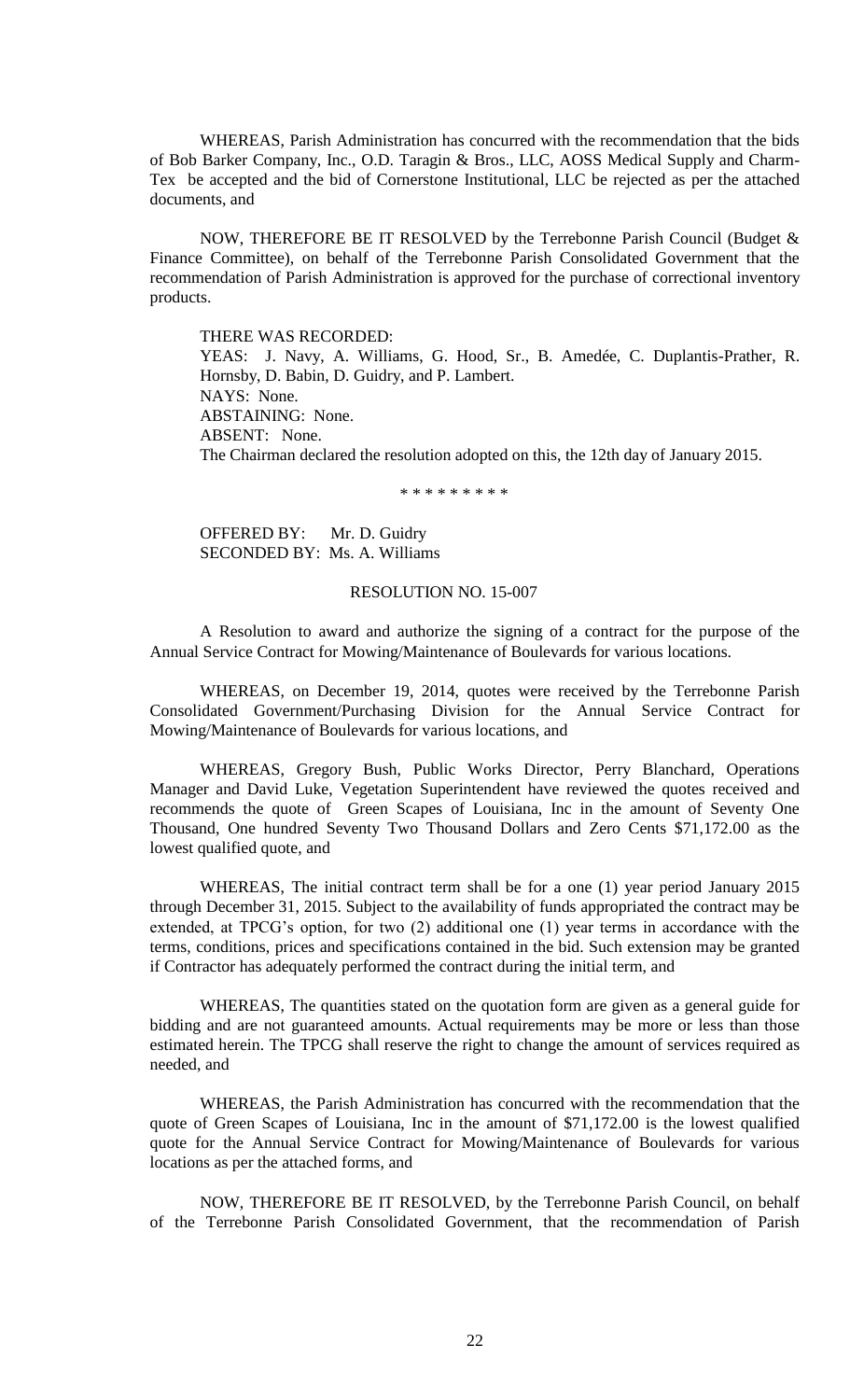Administration is approved and the quote of Green Scapes of Louisiana, Inc be accepted as the lowest qualified quote in the amount of \$71,172.00 as per the attached forms.

THERE WAS RECORDED: YEAS: J. Navy, A. Williams, G. Hood, Sr., B. Amedée, C. Duplantis-Prather, R. Hornsby, D. Babin, D. Guidry, and P. Lambert. NAYS: None. ABSTAINING: None. ABSENT: None. The Chairman declared the resolution adopted on this, the 12th day of January 2015.

\* \* \* \* \* \* \* \* \*

OFFERED BY: Mr. D. Babin SECONDED BY: Ms. A. Williams

# RESOLUTION NO. 15-008

WHEREAS, on December 2, 2014 bids were received by the Terrebonne Parish Consolidated Government for Bid No. 14-WHSE-40 Purchase of New/Unused Gas Material for Departmental Use (12-Month Requirements Contract) for Warehouse Inventory, and

WHEREAS, after careful review by Mary Crochet, Warehouse Manager it has been determined that the bid Louisiana Utilities Supply is the lowest qualified bids on various items and the bid of Coburn's Supply, Co. should be rejected for failure to comply with "Requirements and Instruction for Bidders", and

WHEREAS, Parish Administration has concurred with the recommendation that the bid of Louisiana Utilities Supply be accepted and the bid of Coburn's Supply Co. be rejected as per the attached documents, and

NOW, THEREFORE BE IT RESOLVED by the Terrebonne Parish Council (Budget & Finance Committee), on behalf of the Terrebonne Parish Consolidated Government that the recommendation of Parish Administration be accepted for the purchase of gas material for departmental use.

THERE WAS RECORDED: YEAS: J. Navy, A. Williams, G. Hood, Sr., B. Amedée, C. Duplantis-Prather, R. Hornsby, D. Babin, D. Guidry, and P. Lambert. NAYS: None. ABSTAINING: None. ABSENT: None. The Chairman declared the resolution adopted on this, the 12th day of January 2015.

\* \* \* \* \* \* \* \* \*

OFFERED BY: Mr. D. Guidry SECONDED BY: Ms. A. Williams

## RESOLUTION NO. 15-009

WHEREAS, on November 20, 2014 bids were received by the Terrebonne Parish Consolidated Government for Bid 14-DRA-35 Purchase of One (1) New/Unused 50 Ft. Long Reach Amphibious Excavator for the Forced Drainage Division of the Public Works Department, and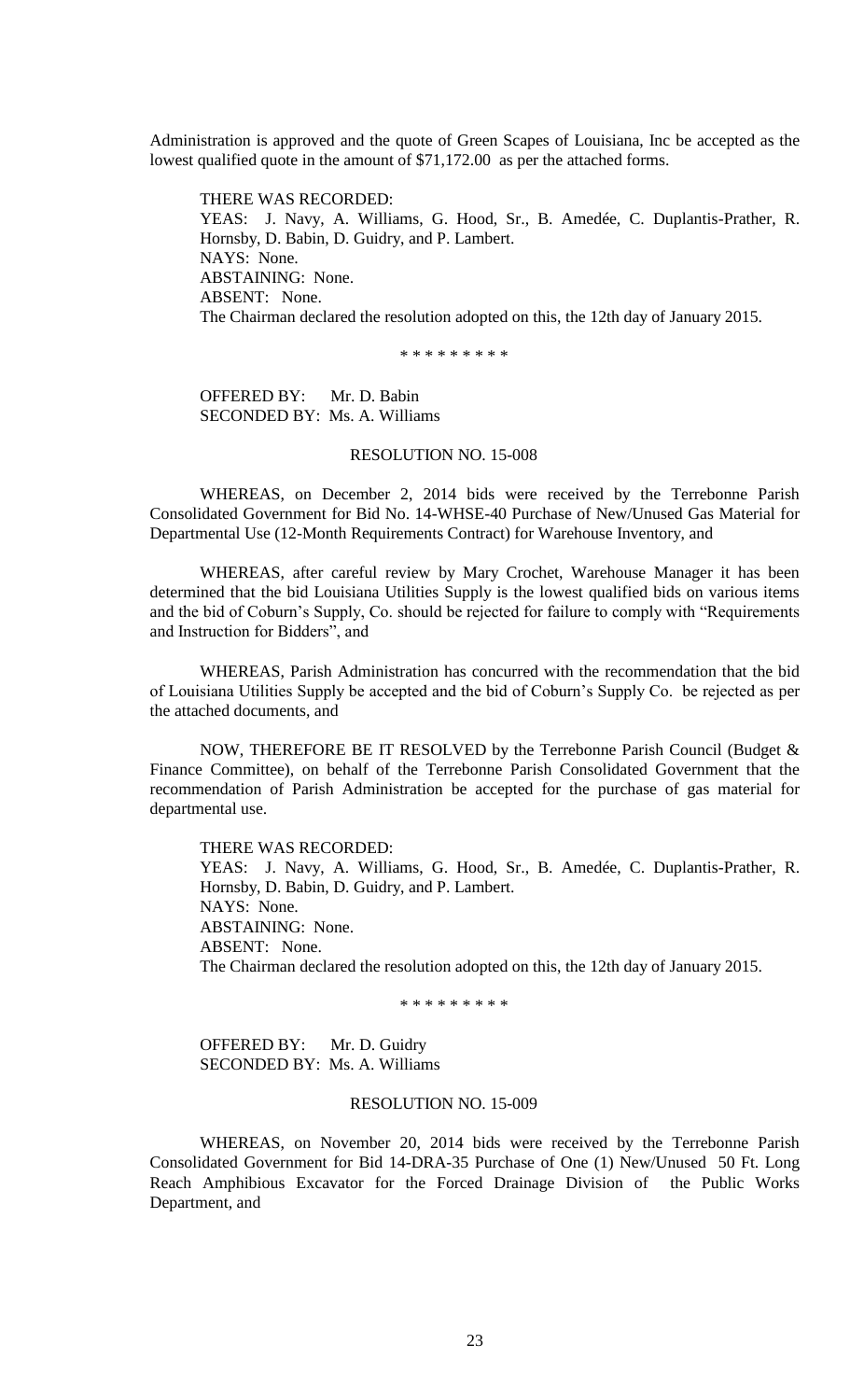WHEREAS, after careful review by Gregory Bush, Public Works Director, Perry Blanchard, Operations Manager and Carl Ledet, Forced Drainage Superintendent it has been determined that the lowest responsive and responsible bid is that of Marsh Buggies, Inc. in the amount of Three Hundred Ninety-Two Thousand, Four Hundred Thirty-Six Dollars (\$392,436.00) and that the bids of Wetland Equipment, Co., M&L Industries and Deep South Equipment, LLC be rejected for failure to meet specifications, and

WHEREAS, Parish Administration has concurred with the recommendation that the bid of Marsh Buggies, Inc. is the lowest qualified bid for the Purchase of One (1) New/Unused 50 Ft. Long Reach Amphibious Excavator for the Forced Drainage Division and the aforementioned bids be rejected as per attached documents, and

NOW, THEREFORE BE IT RESOLVED by Terrebonne Parish Council (Budget and Finance Committee), on behalf of the Terrebonne Parish Consolidated Government, that the recommendation of the Parish Administration be accepted for the purchase of an amphibious excavator as per attached documents.

THERE WAS RECORDED: YEAS: J. Navy, A. Williams, G. Hood, Sr., B. Amedée, C. Duplantis-Prather, R. Hornsby, D. Babin, D. Guidry, and P. Lambert. NAYS: None. ABSTAINING: None. ABSENT: None. The Chairman declared the resolution adopted on this, the 12th day of January 2015.

\* \* \* \* \* \* \* \* \*

Committee Member G. Hood, Sr. requested additional information with regards to the Houma Police Department Budget and body cameras. Mr. Hood, Sr. explained that the advantage of having car cameras as opposed to having body cameras; and noted that the additional funding needed to purchase these items can be used to supplement officers' salaries.

Upon questioning, Chief Todd Duplantis and Lt. Bobbie O'Bryan explained that the use of body cameras are more effective and innovative tools when it comes to solving crime. He added that there has been a decrease in the cost of maintaining these devices and the evidence is not comprised evidence.

According to Lt. Bobbie O'Bryan, the information stored on his body camera can be downloaded and sent directly to the District Attorney's Office when needed to prosecute cases.

Chief Duplantis stated that officer safety is always his main concern and stressed that he will always do what is in the best interest of the officers on staff.

Several Council members thanked Chief Todd Duplantis and Lt. Bobbie O'Bryan for their efforts in keeping Terrebonne Parish safe and recommended that the issue of the Houma Police Department budget be revisited in one month to discuss ways to find additional funding to increase officer's salaries.

Ms. A. Williams moved, seconded by Mr. D. Babin, "THAT, the Budget & Finance Committee introduce an ordinance to amend the 2015 Adopted Operating Budget of the Terrebonne Parish Consolidated Government for the following items:

I. FTA Grant Fund – Reclass Position, Transit Manager, \$0

II. Fire Department, \$4,510

and calling a public matter on January 28, 2015 at 6:30 p.m."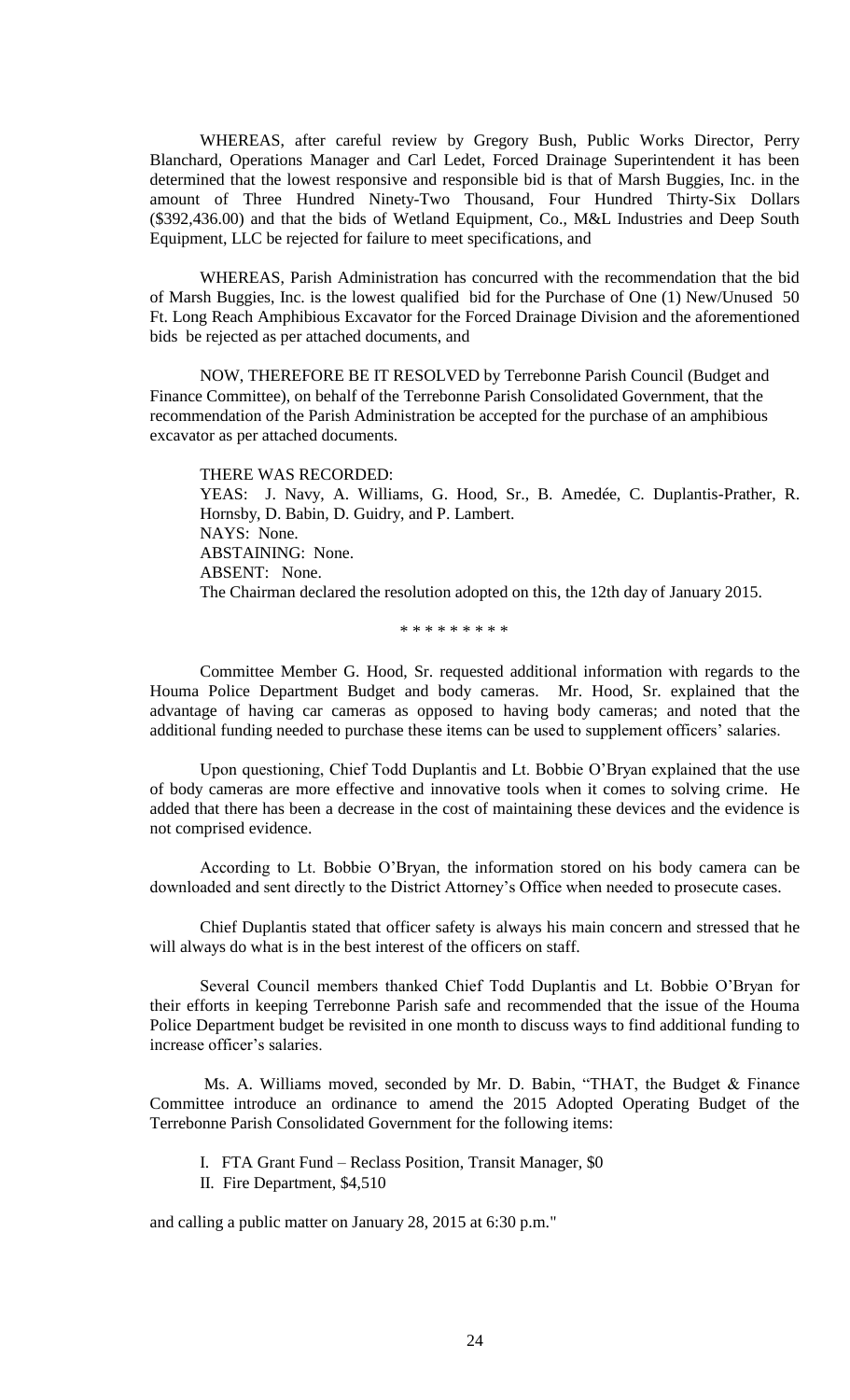The Chairman called for the vote on the motion offered by Ms. A. Williams. THERE WAS RECORDED: YEAS: B. Amedẻe, D. Babin, C. Duplantis-Prather, D. Guidry, G. Hood, Sr., R. Hornsby, P. Lambert, J. Navy, and A. Williams. NAYS: None. ABSENT: None. The Chairman declared the motion adopted.

Mr. G. Hood, Sr. moved, seconded by Mr. D. Babin, "THAT, there being no further business to come before the Budget & Finance Committee, the meeting be adjourned."

The Chairman called for the vote on the motion offered by Mr. G. Hood, Sr. THERE WAS RECORDED: YEAS: B. Amedẻe, D. Babin, C. Duplantis-Prather, D. Guidry, G. Hood, Sr., R. Hornsby, P. Lambert, J. Navy, and A. Williams. NAYS: None. ABSENT: None. The Chairman declared the motion adopted and the meeting was adjourned at 6:01 p.m.

John Navy, Chairman

Tammy E. Triggs, Minute Clerk

Mr. J. Navy moved, seconded by Mr. G. Hood, Sr., "THAT, the Council accept and ratify the minutes of the Budget and Finance Committee meeting held on 01/12/15."

The Chairman called for a vote on the motion offered by Mr. J. Navy. THERE WAS RECORDED: YEAS: J. Navy, A. Williams, G. Hood, Sr., B. Amedèe, C. Duplantis-Prather, R. Hornsby, D. Babin, D. Guidry and P. Lambert. NAYS: None. ABSENT: None. The Chairman declared the motion adopted.

The Chairman called for a report on the Policy, Procedure and Legal Committee meeting held on 01/12/15, whereupon the Committee Chairwoman rendered the following:

# POLICY, PROCEDURE, & LEGAL COMMITTEE

January 12, 2015

The Chairwoman, Arlanda J. Williams, called the Policy, Procedure, & Legal Committee meeting to order at 6:03 p. m. in the Terrebonne Parish Council Meeting Room with an Invocation offered by Committee Member J. Navy and the Pledge of Allegiance led by Committee Member P. Lambert. Upon roll call, Committee Members recorded as present were: B. Amedẻe, D. Babin, C. Duplantis-Prather, D. Guidry, Capt. Greg Hood, Sr., HPD Ret., R. Hornsby, P. Lambert, J. Navy, and A. Williams. A quorum was declared present.

Mr. R. Hornsby moved, seconded by Ms. C. Duplantis-Prather, "THAT, the Policy, Procedure, & Legal Committee approve the co-sponsorship of the Louisiana Coastal Protection and Restoration Authority's public hearing to solicit input from the public regarding the Fiscal Year 2016 to be held on Wednesday, February 11, 2015."

The Chairwoman called for the vote on the motion offered by Mr. R. Hornsby. THERE WAS RECORDED: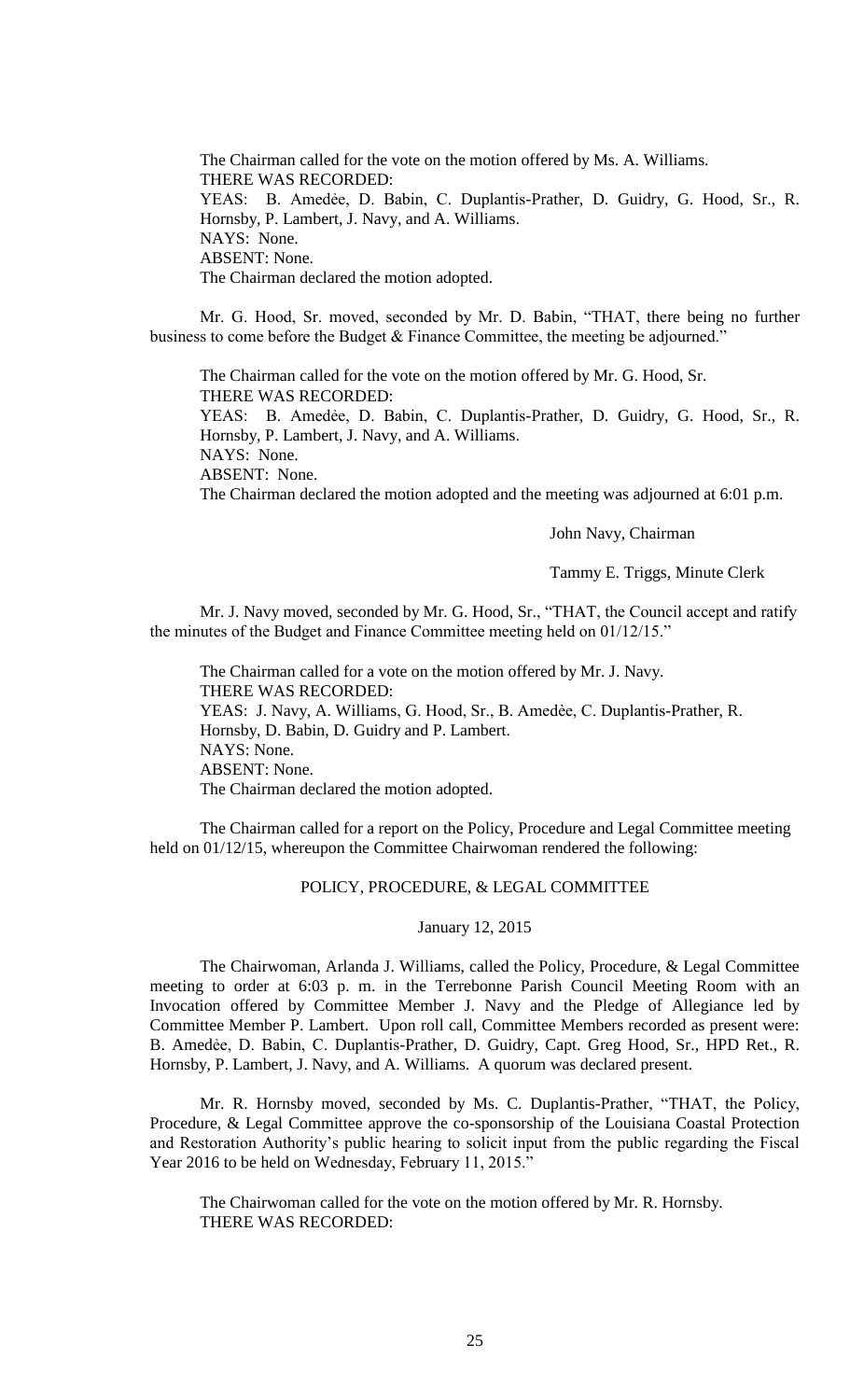YEAS: B. Amedẻe, D. Babin, C. Duplantis-Prather, D. Guidry, G. Hood, Sr., R. Hornsby, P. Lambert, J. Navy, and A. Williams. NAYS: None. ABSENT: None. The Chairwoman declared the motion adopted.

Mr. D. Babin moved, seconded by Mr. G. Hood, Sr., "THAT, the Policy, Procedure, & Legal Committee approve the co-sponsorship of the 2015 high school graduation ceremonies and the waiver of rental fees (with the exception of fees for set-up services), as per a request from the Terrebonne Parish School Board.

The Chairwoman called for the vote on the motion offered by Mr. D. Babin. THERE WAS RECORDED: YEAS: B. Amedẻe, D. Babin, C. Duplantis-Prather, D. Guidry, G. Hood, Sr., R. Hornsby, P. Lambert, J. Navy, and A. Williams. NAYS: None. ABSENT: None. The Chairwoman declared the motion adopted.

Mr. G. Hood, Sr. moved, seconded by Mr. G. Hood, Sr., "THAT, there being no further business to come before the Policy, Procedure, & Legal Committee, the meeting be adjourned."

The Chairwoman called for the vote on the motion offered by Mr. G. Hood, Sr. THERE WAS RECORDED:

YEAS: B. Amedẻe, D. Babin, C. Duplantis-Prather, D. Guidry, G. Hood, Sr., R. Hornsby, P. Lambert, J. Navy, and A. Williams.

NAYS: None.

ABSENT: None.

The Chairwoman declared the motion adopted and the meeting was adjourned at 6:05 p.m.

Arlanda J. Williams, Chairwoman

Tammy E. Triggs, Minute Clerk

Ms. A. Williams moved, seconded by Mr. G. Hood, Sr., "THAT, the Council accept and ratify the minutes of the Policy, Procedure and Legal Committee meeting held on 01/12/15."

The Chairman called for a vote on the motion offered by Ms. A. Williams. THERE WAS RECORDED: YEAS: J. Navy, A. Williams, G. Hood, Sr., B. Amedèe, C. Duplantis-Prather, R. Hornsby, D. Babin, D. Guidry and P. Lambert. NAYS: None. ABSENT: None. The Chairman declared the motion adopted.

The Chairman called for a report on the Public Services Committee meeting held on 01/12/15, whereupon the Committee Chairman rendered the following:

## PUBLIC SERVICES COMMITTEE

## January 12, 2015

The Chairman, Daniel Babin, called the Public Services Committee meeting to order at 6:05 p. m. in the Terrebonne Parish Council Meeting Room with an Invocation led by Committee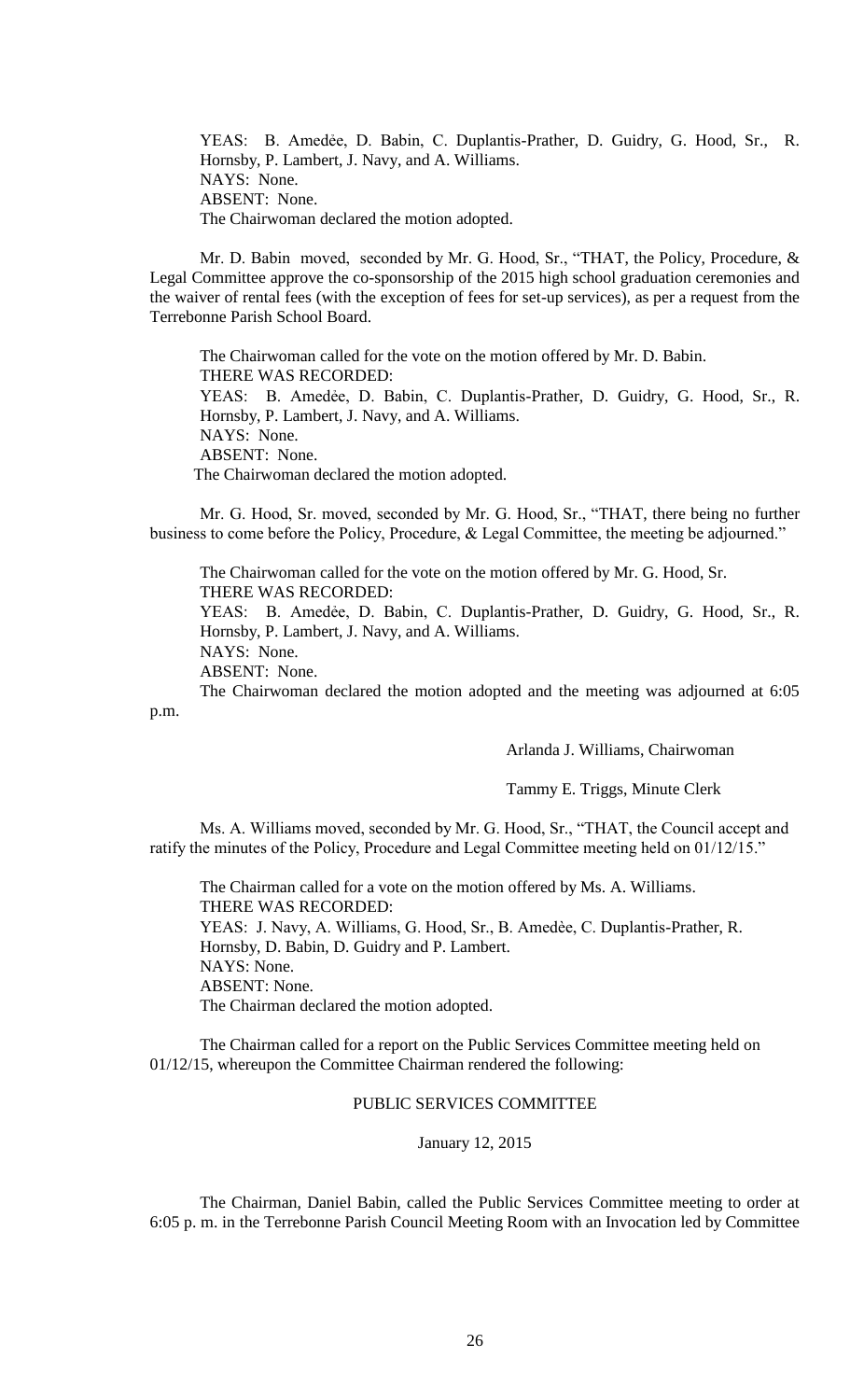Member A. Williams and the Pledge of Allegiance by Committee Member G. Hood, Sr. Upon roll call, Committee Members recorded as present were: B. Amedẻe, D. Babin, C. Duplantis-Prather, D. Guidry, Capt. Greg Hood, Sr., HPD Ret., R. Hornsby, P. Lambert, J. Navy, and A. Williams. A quorum was declared present.

Committee Chairman D. Babin recognized former Council Member Alvin Tillman and Chief Sherrell Parfait-Dardar, Chief of the Grand Caillou-Dulac Band of Biloxi-Chitimacha Choctaw Native Indians, who were present in the audience for tonight's proceedings.

OFFERED BY: Ms. C. Duplantis-Prather SECONDED BY: Mr. R. Hornsby

# RESOLUTION NO. 15-010

A resolution authorizing an amendment to the Firm Transportation services with Gulf South Pipeline Company, LP for the transportation of natural gas to City of Houma Gas Distribution System.

WHEREAS, Gulf South Pipeline Company, LP (Gulf South Pipeline) entered into an agreement with Terrebonne Parish Consolidated Government for transportation services through March 31, 2020, and

WHEREAS, currently Gulf South Company, LP is seeking a rate increase approval from the Federal Energy Regulatory Commission (FERC), and

WHEREAS, Terrebonne Parish Utility Department has requested to shorten the contract period from five years to two years in order to assess the cost impact.

NOW THEREFORE BE IT RESOLVED, by the Terrebonne Parish Council on behalf of the Terrebonne Parish Consolidated Government that the firm transportation services agreement with Gulf South Pipeline Company, LP for the transportation of natural gas to Terrebonne Parish Consolidated Government Gas System will be, and is hereby amended to be effective June 1, 2015 to March 31, 2017.

BE IT FURTHER RESOLVED, that the Parish President and all other appropriate parties be, and they are hereby authorized to execute any and all contract documents associated therewith.

#### THERE WAS RECORDED:

YEAS: J. Navy, A. Williams, G. Hood, Sr., B. Amedée, C. Duplantis-Prather, R. Hornsby, D. Babin, D. Guidry, and P. Lambert. NAYS: None. ABSTAINING: None. ABSENT: None. The Chairman declared the resolution adopted on this, the 12th day of January 2015.

\* \* \* \* \* \* \* \* \*

OFFERED BY: Ms. C. Duplantis-Prather SECONDED BY: Ms. A. Williams

## RESOLUTION NO. 15-011

A resolution authorizing the Parish President to enter into a Cooperative Endeavor Agreement with the State of Louisiana for the construction of the Terrebonne Parish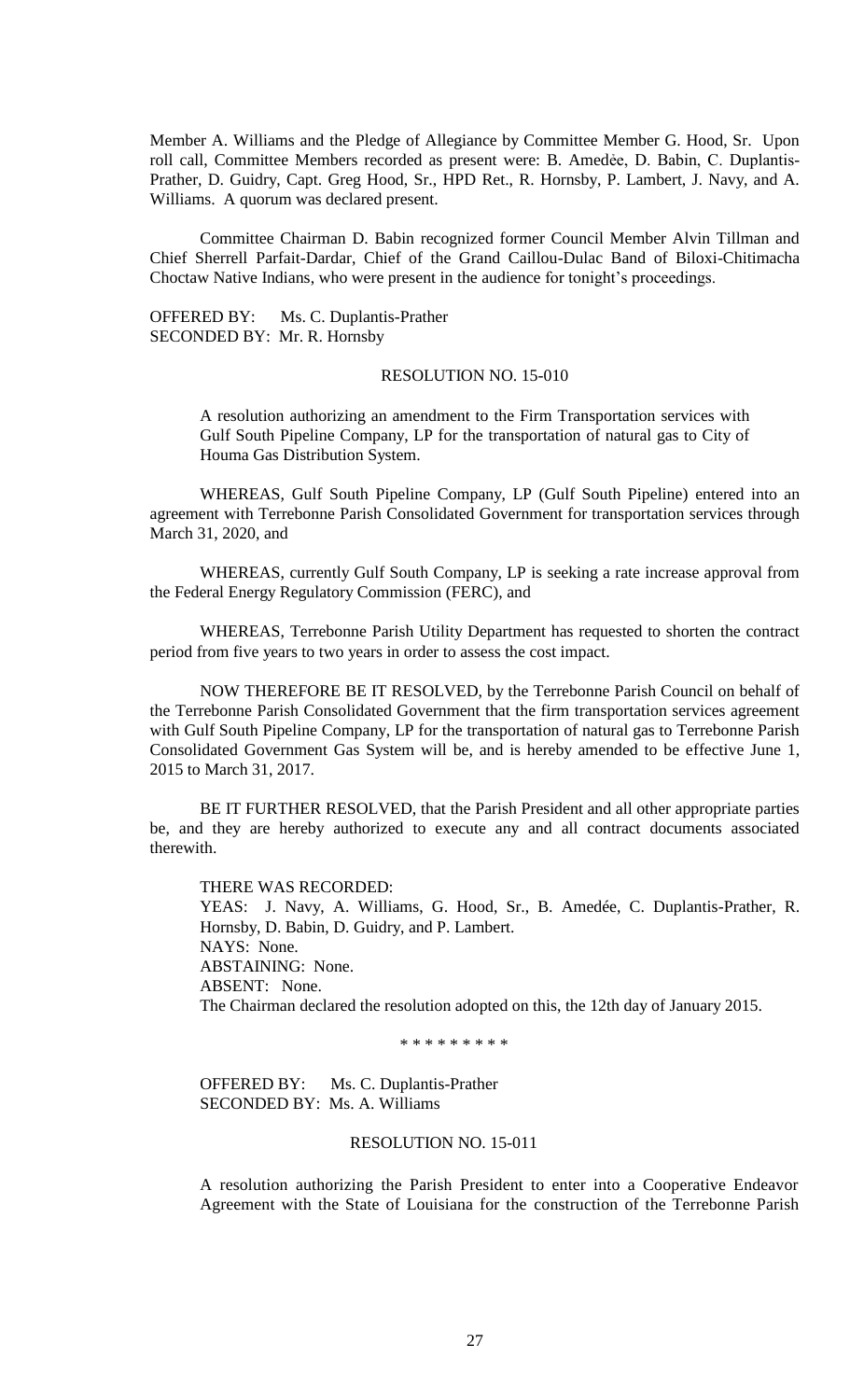Animal Shelter Facility, Planning, Construction and Equipment (Terrebonne), FP&C Project No. 50-J55-14-05, Parish Project No. 12-ANSLT-CDBG-61.

WHEREAS, Article VII, Section 14 of the Louisiana Constitution provides that "[F]or a public purpose, the state and its political subdivisions or political corporations may engage in cooperative endeavors with each other, with the United States or its agencies, or with any public or private association, corporation, or individual", and

WHEREAS, the Terrebonne Parish Consolidated Government (TPCG) desires to provide humane care to the animals in our custody, and

WHEREAS, the TPCG desires to enter into a Cooperative Endeavor Agreement with the State of Louisiana, for the Animal Shelter, Planning, Construction and Equipment (Terrebonne) FP&C Project No. 50-J55-14-05, and

WHEREAS, the agreement will set forth the terms of administering the Project by FP&C, which will administer this project in accordance with the Non-State Entity Capital Outlay Administrative Guidelines, July 1999, which is attached to the agreement, and

WHEREAS, the agreement will set forth the scope of the project as attached in Exhibits A & B, and

WHEREAS, the attached agreement contains all other details, and

WHEREAS, the TPCG believes that entering into this Cooperative Endeavor Agreement with the State of Louisiana for the stated purposes will serve a public purpose and have a public benefit commensurate with the costs.

NOW, THEREFORE, BE IT RESOLVED that the Terrebonne Parish Council (Public Services Committee), on behalf of the Terrebonne Parish Consolidated Government, does hereby approve and authorize the execution by Terrebonne President Michel Claudet of the Cooperative Endeavor Agreement between the State of Louisiana and the Terrebonne Parish Consolidated Government for the Terrebonne Parish Animal Shelter Facility, Planning and Construction, FP&C Project No. 50-J55-14-05; and,

BE IT FURTHER RESOLVED that the action of the Parish President and all other appropriate parties be ratified, and they are hereby authorized to execute any and all agreement documents associated herewith.

THERE WAS RECORDED: YEAS: J. Navy, A. Williams, G. Hood, Sr., B. Amedée, C. Duplantis-Prather, R. Hornsby, D. Babin, D. Guidry, and P. Lambert. NAYS: None. ABSTAINING: None. ABSENT: None. The Chairman declared the resolution adopted on this, the 12th day of January 2015.

\* \* \* \* \* \* \* \* \*

Committee Members C. Duplantis-Prather and A. Williams thanked President Claudet and TPCG Utilities Director Tom Bourg for all of their efforts and support in the construction of the new Animal Shelter Facility.

OFFERED BY: Mr. R. Hornsby SECONDED BY: Ms. C. Duplantis-Prather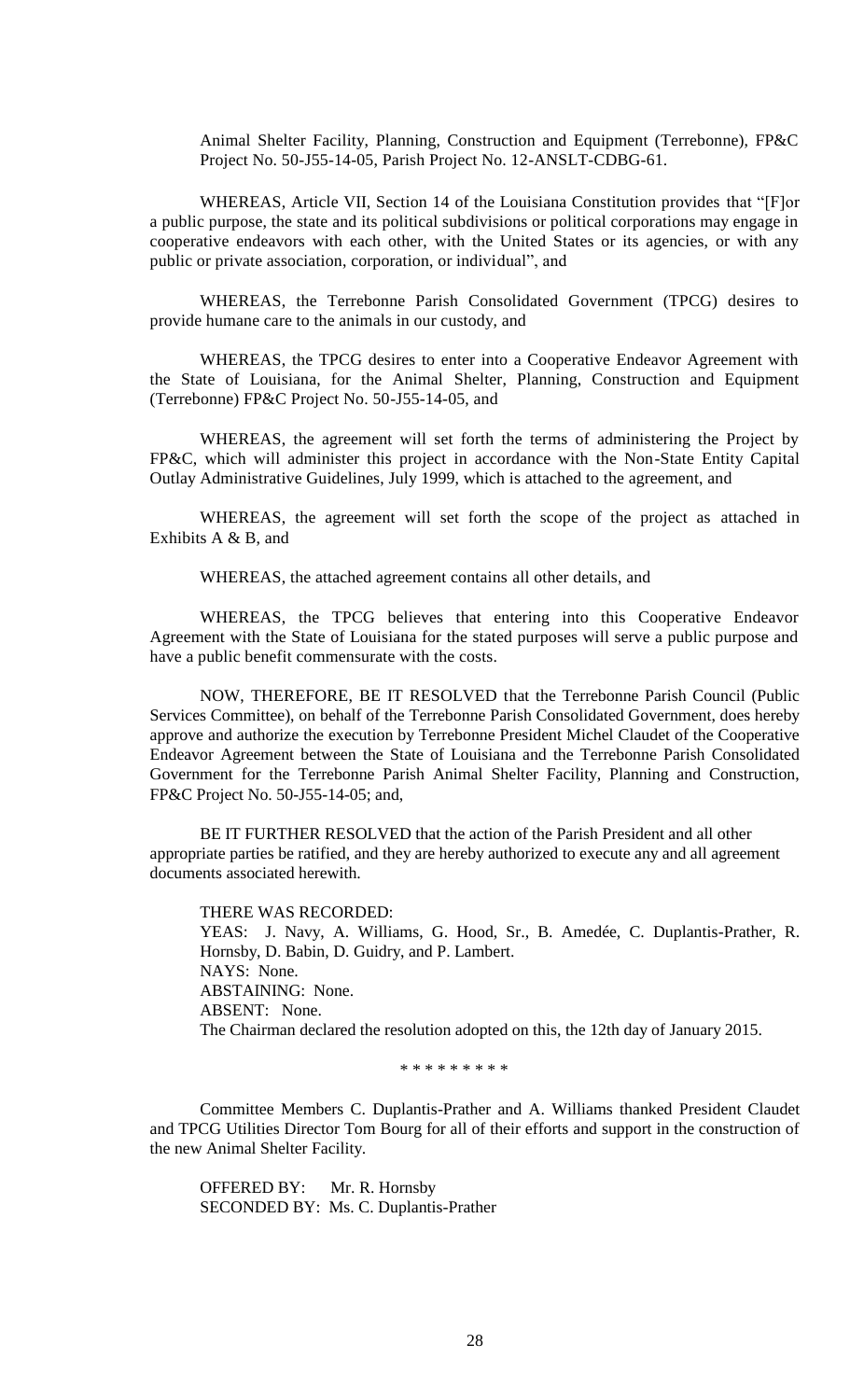A resolution authorizing the Parish President to enter into a Cooperative Endeavor Agreement with the State of Louisiana for the Renovations for the Le Petit de Terrebonne Theater, Planning and Construction (Terrebonne), FP&C Project No. 50- J55-14-01.

WHEREAS, Article VII, Section 14 of the Louisiana Constitution provides that "[F]or a public purpose, the state and its political subdivisions or political corporations may engage in cooperative endeavors with each other, with the United States or its agencies, or with any public or private association, corporation, or individual", and

WHEREAS, the Terrebonne Parish Consolidated Government (TPCG) desires provide for the Renovations to the Le Petit Theater Building, and

WHEREAS, the TPCG desires to enter into a Cooperative Endeavor Agreement with the State of Louisiana, for the Renovations for the Le Petit de Terrebonne Theater, Planning and Construction (Terrebonne) FP&C Project No. 50-J55-14-01, and

WHEREAS, the agreement will set forth the terms of administering the Project by FP&C, which will administer this project in accordance with the Non-State Entity Capital Outlay Administrative Guidelines, July 1999, which is attached to the agreement, and

WHEREAS, the agreement will set forth the scope of the project as attached in Exhibits A & B, and

WHEREAS, the attached agreement contains all other details, and

WHEREAS, the TPCG believes that entering into this Cooperative Endeavor Agreement with the State of Louisiana for the stated purposes will serve a public purpose and have a public benefit commensurate with the costs.

NOW, THEREFORE, BE IT RESOLVED that the Terrebonne Parish Council (Public Services Committee), on behalf of the Terrebonne Parish Consolidated Government, does hereby approve and authorize the execution by Terrebonne President Michel Claudet of the Cooperative Endeavor Agreement between the State of Louisiana and the Terrebonne Parish Consolidated Government for the Renovations for the Le Petit de Terrebonne Theater, Planning and Construction, FP&C Project No. 50-J55-14-01; and,

BE IT FURTHER RESOLVED that the action of the Parish President and all other appropriate parties be ratified, and they are hereby authorized to execute any and all agreement documents associated herewith.

THERE WAS RECORDED: YEAS: J. Navy, A. Williams, G. Hood, Sr., B. Amedée, C. Duplantis-Prather, R. Hornsby, D. Babin, D. Guidry, and P. Lambert. NAYS: None. ABSTAINING: None. ABSENT: None. The Chairman declared the resolution adopted on this, the 12th day of January 2015.

\* \* \* \* \* \* \* \* \*

OFFERED BY: Ms. C. Duplantis-Prather SECONDED BY: Mr. J. Navy and Ms. A. Williams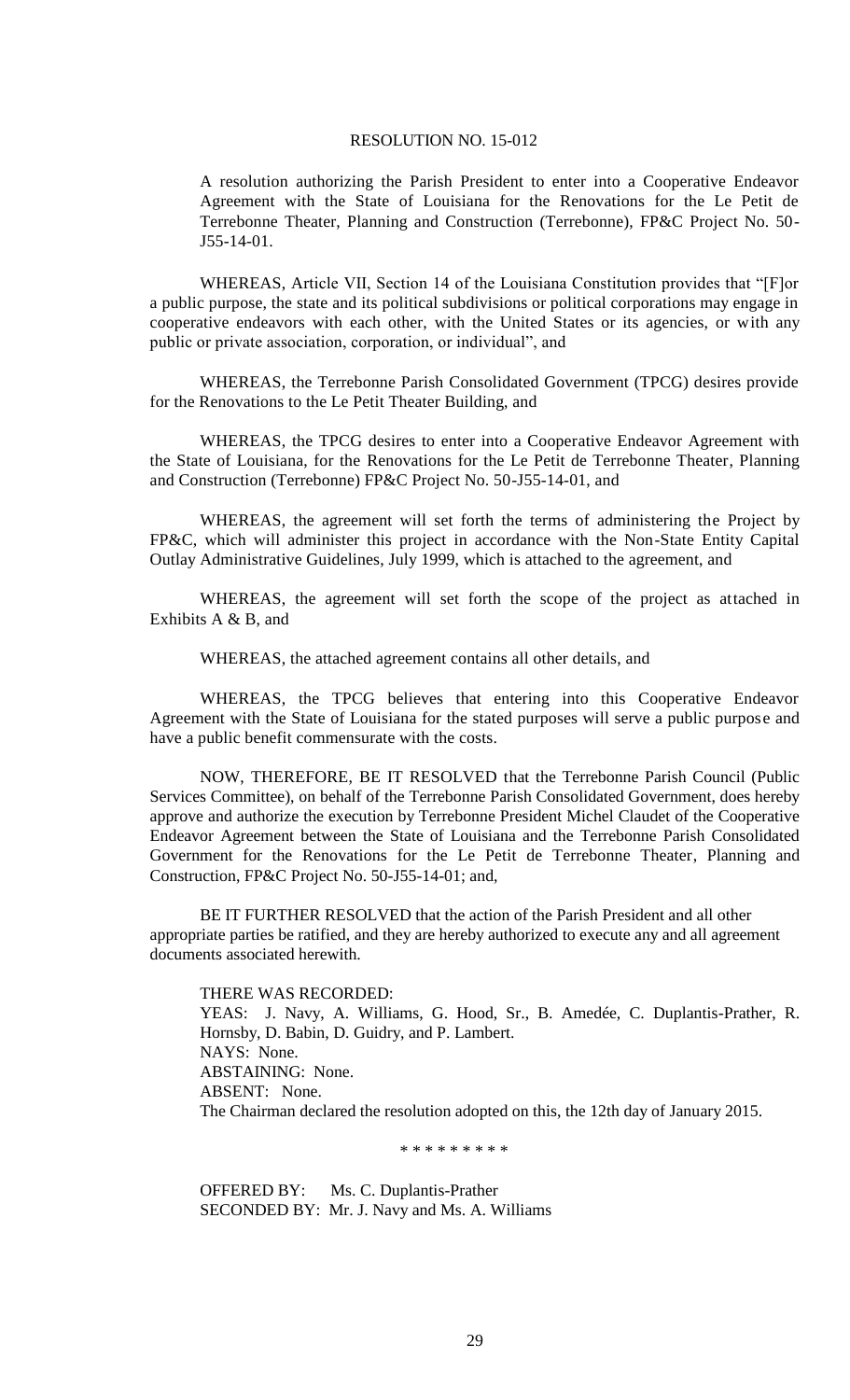A resolution authorizing the Parish President to enter into a Cooperative Endeavor Agreement with the State of Louisiana for the construction of the South Louisiana Wetlands Discovery Center (Terrebonne), FP&C Project No. 50-J55-14-06.

WHEREAS, Article VII, Section 14 of the Louisiana Constitution provides that "[F]or a public purpose, the state and its political subdivisions or political corporations may engage in cooperative endeavors with each other, with the United States or its agencies, or with any public or private association, corporation, or individual", and

WHEREAS, the Terrebonne Parish Consolidated Government (TPCG) desires to construct a new South Louisiana Wetland Discovery Center that will provide educational opportunities for all residents of our Parish and surrounding areas of our region, and

WHEREAS, the TPCG desires to enter into a Cooperative Endeavor Agreement with the State of Louisiana, for the South Louisiana Wetland Discovery Center (Terrebonne) FP&C Project No. 50-J55-14-06, and

WHEREAS, the agreement will set forth the terms of administering the Project by FP&C, which will administer this project in accordance with the Non-State Entity Capital Outlay Administrative Guidelines, July 1999, which is attached to the agreement, and

WHEREAS, the agreement will set forth the scope of the project as attached in Exhibits A & B, and

WHEREAS, the attached agreement contains all other details, and

WHEREAS, the TPCG believes that entering into this Cooperative Endeavor Agreement with the State of Louisiana for the stated purposes will serve a public purpose and have a public benefit commensurate with the costs.

NOW, THEREFORE, BE IT RESOLVED that the Terrebonne Parish Council (Public Services Committee), on behalf of the Terrebonne Parish Consolidated Government, does hereby approve and authorize the execution by Terrebonne President Michel Claudet of the Cooperative Endeavor Agreement between the State of Louisiana and the Terrebonne Parish Consolidated Government for the South Louisiana Wetland Discovery Center, FP&C Project No. 50-J55-14- 06; and,

BE IT FURTHER RESOLVED that the action of the Parish President and all other appropriate parties be ratified, and they are hereby authorized to execute any and all agreement documents associated herewith.

THERE WAS RECORDED: YEAS: J. Navy, A. Williams, G. Hood, Sr., B. Amedée, C. Duplantis-Prather, R. Hornsby, D. Babin, D. Guidry, and P. Lambert. NAYS: None. ABSTAINING: None. ABSENT: None. The Chairman declared the resolution adopted on this, the 12th day of January 2015.

\* \* \* \* \* \* \* \* \*

OFFERED BY: Mr. P. Lambert SECONDED BY: Mr. D. Guidry and Ms. C. Duplantis-Prather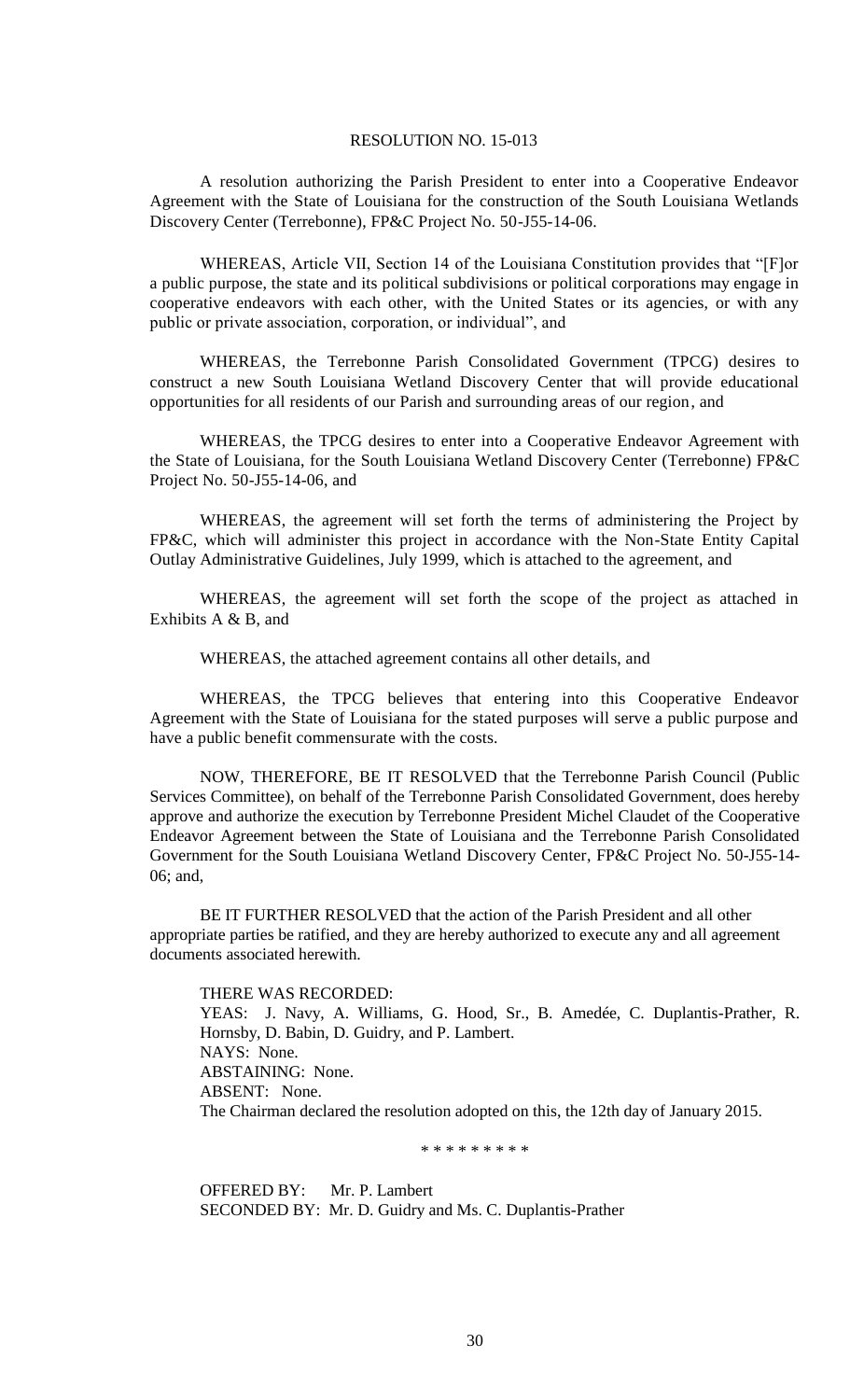# A RESOLUTION AUTHORIZING THE PARISH PRESIDENT TO EXECUTE A INTERGOVERNMENTAL AGREEMENT BETWEEN TERREBONNE PARISH CONSOLIDATED GOVERNMENT (TPCG) AND TERREBONNE LEVEE AND CONSERVATION DISTRICT (TLCD**)**

WHEREAS, LA R.S. 33:1324, also known as the Local Services Act, provides that any parish or political subdivision of the state may make agreements between or among themselves to engage jointly in the acquisition or improvement of any public project or improvement provided that at least one of the participants to the agreement is authorized under a provision of law to perform such activity for completion of the undertaking; and

WHEREAS, LA R.S. 38:329 and 33:1236 specifically authorizes TLCD and TPCG to enter into agreements of this nature; and

WHEREAS, TLCD has been granted by the Louisiana Legislature certain rights, powers, and duties, including but not limited to establishing, constructing, operating, or maintaining flood control works, as they relate to hurricane protection, tidewater flooding, saltwater intrusion, and conservation, in addition to all other rights, powers and duties provided by law; and

WHEREAS, TPCG has no current use for the 90 x 30 foot work / transport barge known as Police Jury #2 ("barge"); and

WHEREAS, TPCG in order to facilitate shared obligations of drainage and flood protection maintenance in Terrebonne Parish desires to donate the Barge to TLCD; and

WHEREAS, TLCD desires to use the barge for flood control maintenance purposes; and

WHEREAS, TPCG desires to transfer ownership of the Police Jury #2 barge to TLCD in consideration of TLCD's perpetual maintenance of the same, for the purpose of facilitating TPCG and TLCD's shared mission of establishing additional flood protection for the residents of Terrebonne Parish; and

NOW THEREFORE, BE IT RESOLVED by the Terrebonne Parish Council on behalf of Terrebonne Parish Consolidated Government that the Parish President, Michel Claudet, is hereby authorized to execute a cooperative endeavor agreement between the Terrebonne Parish Consolidated Government and the Terrebonne Levee and Conservation District containing substantially the same terms as those set out in the attached agreement.

THERE WAS RECORDED: YEAS: J. Navy, A. Williams, G. Hood, Sr., B. Amedée, C. Duplantis-Prather, R. Hornsby, D. Babin, D. Guidry, and P. Lambert. NAYS: None. ABSTAINING: None. ABSENT: None. The Chairman declared the resolution adopted on this, the 12th day of January 2015.

\* \* \* \* \* \* \* \* \*

OFFERED BY: Mr. D. Guidry SECONDED BY: Ms. A. Williams

## RESOLUTION NO. 15-015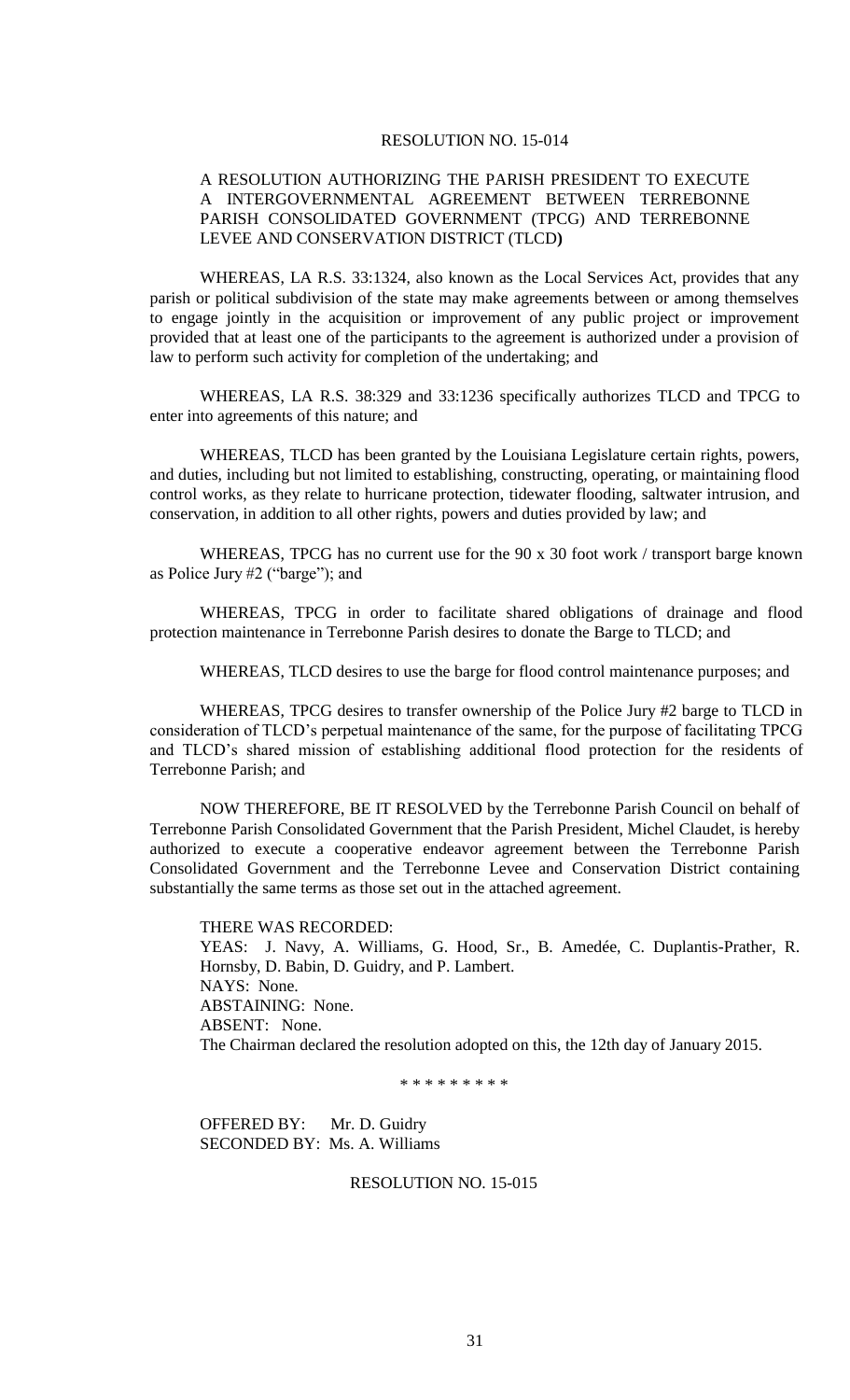A Resolution to award and authorize the signing of a contract to Bonneval Construction Company for Parish Project #14-FIRE-31 Modular Two (2) Story Training Tower.

WHEREAS, on December 9, 2014, bids were received by the Terrebonne Parish Consolidated Government for Project #14-FIRE-31 Modular Two (2) Story Training Tower for the Utilities Department on behalf of the Fire Department, and

WHEREAS, after careful review by Siamack Mokhtarnejad, Associate Director-Gas and Todd Dufrene, Fire Chief it has been determined that Bonneval Construction Company, Inc submitted the lowest qualified bid in the amount of \$338,700.00, and

WHEREAS, the Parish Administration has concurred with the recommendation that the bid of Bonneval Construction Company, Inc is the lowest qualified bid for Parish Project #14-FIRE-31 Modular Two (2) Story Training Tower for Utilities Department on behalf of the Fire Department, as per the attached bid forms.

NOW, THEREFORE BE IT RESOLVED by the Terrebonne Parish Council, on behalf of the Terrebonne Parish Consolidated Government, that the recommendation of Parish Administration be approved and the bid of Bonneval Construction Company, Inc for the Project #14-FIRE-31 in the amount of \$338,700.00 as per the attached bid forms.

THERE WAS RECORDED: YEAS: J. Navy, A. Williams, G. Hood, Sr., B. Amedée, C. Duplantis-Prather, R. Hornsby, D. Babin, D. Guidry, and P. Lambert. NAYS: None. ABSTAINING: None. ABSENT: None. The Chairman declared the resolution adopted on this, the 12th day of January 2015.

\* \* \* \* \* \* \* \* \*

OFFERED BY: Mr. R. Hornsby SECONDED BY: Mr. G. Good, Sr.

# RESOLUTION NO. 15-016

A resolution authorizing the execution of Change Order No. 2 for the Construction Agreement for Parish Project No. 12-PARK-44, Fireman's Skate Park Project, Terrebonne Parish, Louisiana.

WHEREAS, the Terrebonne Parish Consolidated Government entered into a contract dated August 4, 2014, with Larry Doiron, LLC, for the Fireman's Skate Park, Parish Project No. 12-PARK-44, Terrebonne Parish, Louisiana, and

WHEREAS, it is necessary to increase contract time by Twenty Two (22) calendar days due to rain days and adverse weather days, and

WHEREAS, this change order will increase the contract time by Twenty Two (22) calendar days and this change order has been approved by the Louisiana Office of Facility Planning and Control (FP & C), and

WHEREAS, this Change Order No. 2 has been recommended by the Engineer, Duplantis Design Group, PC, for this project.

NOW, THEREFORE BE IT RESOLVED that the Terrebonne Parish Council on behalf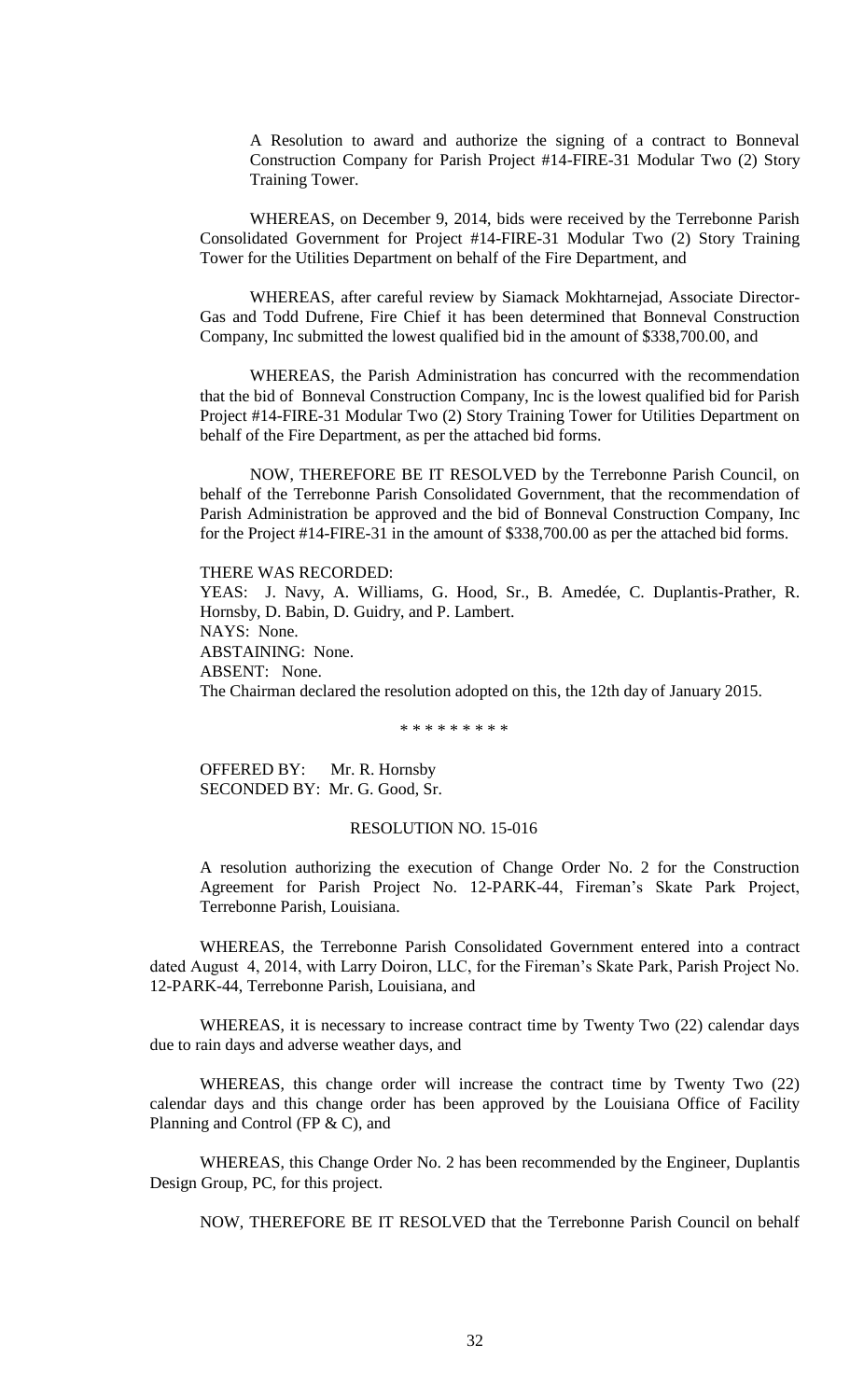of the Terrebonne Parish Consolidated Government, does hereby approve and authorize the execution by Terrebonne Parish President Michel Claudet of Change Order No. 2 to the construction agreement with Larry Doiron, LLC. for Parish Project No. 12-PARK-44, Fireman's Skate Project, Terrebonne Parish, Louisiana, increases the construction time by Twenty Two (22) Calendar days, and

BE IT FURTHER RESOLVED that a certified copy of the resolution be forwarded to Engineer, Duplantis Design Group, PC.

THERE WAS RECORDED:

YEAS: J. Navy, A. Williams, G. Hood, Sr., B. Amedée, C. Duplantis-Prather, R. Hornsby, D. Babin, D. Guidry, and P. Lambert. NAYS: None. ABSTAINING: None. ABSENT: None. The Chairman declared the resolution adopted on this, the 12th day of January 2015.

\* \* \* \* \* \* \* \* \*

OFFERED BY: Mr. R. Hornsby SECONDED BY: Mr. G. Hood, Sr.

#### RESOLUTION NO. 15-017

A resolution authorizing the execution of Change Order No. 3 for the Construction Agreement for Parish Project No. 12-PARK-44, Fireman's Skate Park Project, Terrebonne Parish, Louisiana.

WHEREAS, the Terrebonne Parish Consolidated Government entered into a contract dated August 4, 2014, with Larry Doiron, LLC, for the Fireman's Skate Park, Parish Project No. 12-PARK-44, Terrebonne Parish, Louisiana, and

WHEREAS, it is necessary to increase contract time by Twenty Two (22) calendar days due to rain days and adverse weather days, and

WHEREAS, this change order will increase the contract time by Twenty Two (22) calendar days and this change order has been approved by the Louisiana Office of Facility Planning and Control (FP & C), and

WHEREAS, this Change Order No.32 has been recommended by the Engineer, Duplantis Design Group, PC, for this project.

NOW, THEREFORE BE IT RESOLVED that the Terrebonne Parish Council on behalf of the Terrebonne Parish Consolidated Government, does hereby approve and authorize the execution by Terrebonne Parish President Michel Claudet of Change Order No. 2 to the construction agreement with Larry Doiron, LLC. for Parish Project No. 12-PARK-44, Fireman's Skate Project, Terrebonne Parish, Louisiana, increases the construction time by Twenty Two (22) Calendar days, and

BE IT FURTHER RESOLVED that a certified copy of the resolution be forwarded to Engineer, Duplantis Design Group, PC.

THERE WAS RECORDED: YEAS: J. Navy, A. Williams, G. Hood, Sr., B. Amedée, C. Duplantis-Prather, R. Hornsby, D. Babin, D. Guidry, and P. Lambert. NAYS: None. ABSTAINING: None. ABSENT: None. The Chairman declared the resolution adopted on this, the 12th day of January 2015.

\* \* \* \* \* \* \* \* \*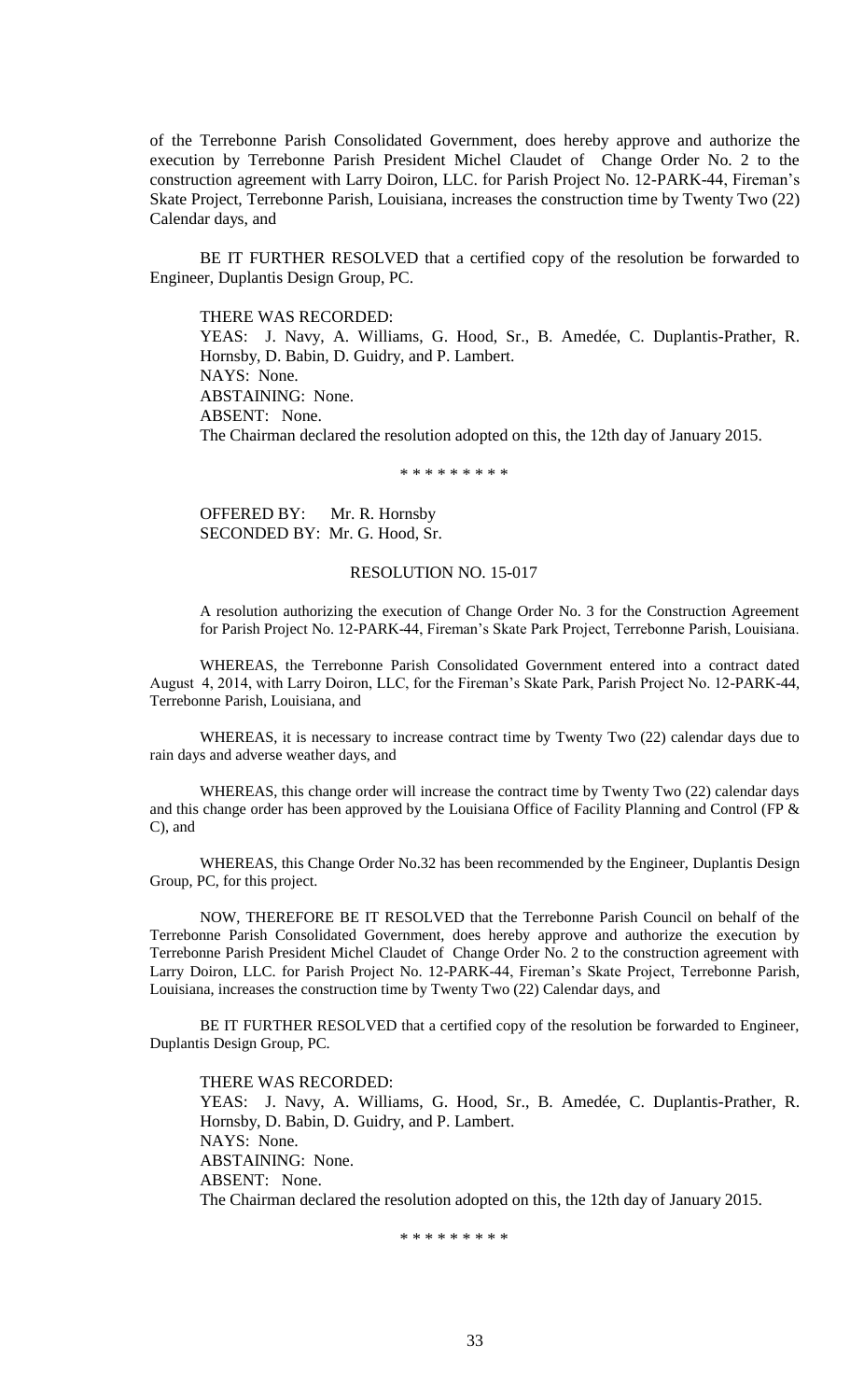## OFFERED BY: Ms. A. Williams SECONDED BY: Ms. C. Duplantis-Prather and Mr. J. Navy

## RESOLUTION NO. 15-018

A resolution awarding and authorizing the signing of the construction Contract for Parish Project No. 13-DRA-03, Bayou LaCarpe Watershed Project Location "A" – Detention Pond, Terrebonne Parish Consolidated Government, Terrebonne Parish, Louisiana, and authorizing the issuance of the Notice to Proceed.

WHEREAS, the Terrebonne Parish Consolidated Government did receive construction bids on Parish Project No. 13-DRA-03, Bayou LaCarpe Watershed Project Location "A" – Detention Pond, Terrebonne Parish, Louisiana, and,

WHEREAS, the lowest and best bid was that submitted by Beverly Construction Company, in the bid amount of \$753,534.00, and

NOW, THEREFORE, BE IT RESOLVED that the Terrebonne Parish Consolidated Government award the construction contract to Beverly Construction Company, in the amount of \$753,534.00, and

BE IT FURTHER RESOLVED, that the President of Terrebonne Parish Consolidated Government, be and he is hereby authorized and empowered to sign a construction contract for and on behalf of the Terrebonne Parish Consolidated Government with Beverly Construction Company, upon receipt of the performance bond in the amount of the contract price, and

BE IT FURTHER RESOLVED, that upon receipt of required certificates of insurance evidencing coverage as provided in the project specifications and upon execution and recordation of all contract documents, that the Engineer is hereby authorized to issue the Notice to Proceed to the Contractor to commence construction of the project.

#### THERE WAS RECORDED:

YEAS: J. Navy, A. Williams, G. Hood, Sr., B. Amedée, C. Duplantis-Prather, R. Hornsby, D. Babin, D. Guidry, and P. Lambert. NAYS: None. ABSTAINING: None. ABSENT: None. The Chairman declared the resolution adopted on this, the 12th day of January 2015.

\* \* \* \* \* \* \* \* \*

OFFERED BY: Mr. D. Guidry SECONDED BY: Ms. C. Duplantis-Prather

## RESOLUTION NO. 15-019

A resolution authorizing the execution of mitigation contract with Cypress Knee Ranch, L.L.C. to mitigate a total of 0.9 acres of Bottomland Hardwoods and 0.7 acres of Cypress Swamp for Ashland Wetland Assimilation Discharge System Project identified as Project No. 10-SEW-96; and authorizing execution of a contract for these services.

WHEREAS, the Terrebonne Parish Consolidated Government is desirous of constructing a wastewater wetland assimilation system that would redirect flow from the Houma Navigation Canal to surrounding wetlands, and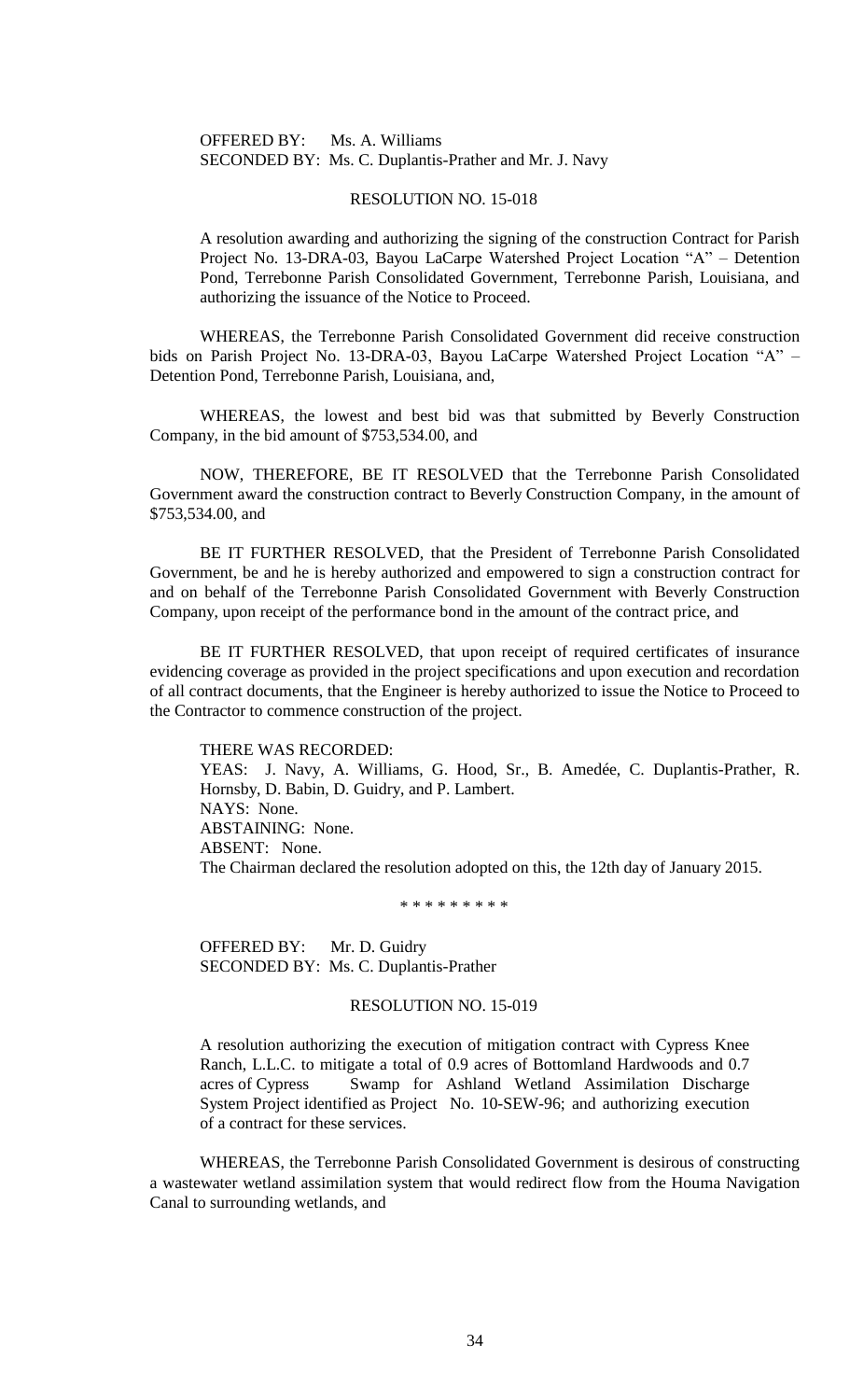WHEREAS, the construction of the assimilation system will impact 0.9 acres of Bottomland Hardwoods and 0.7 acres of Cypress Swamp, and

WHEREAS, TPCG is required by USACE to mitigate for these 0.9 acres of Bottomland Hardwoods and 0.7 acres of Cypress Swamp, and

WHEREAS, the cost for Cypress Swamp is \$26,950.00 and \$45,000.00 for Bottomland Hardwoods resulting in a total of \$71,950.00, and

NOW, THEREFORE BE IT RESOLVED that the Terrebonne Parish Council, on behalf of the Terrebonne Parish Consolidated Government, does hereby authorize the execution of said contracts in the amount of \$71,950.00 with Cypress Knee Ranch, L.L.C. and any and all paperwork necessary for mitigation for Ashland Wetland Assimilation Discharge System Project, Parish Project No. 10-SEW-96; by Terrebonne Parish President Michel Claudet.

THERE WAS RECORDED: YEAS: J. Navy, A. Williams, G. Hood, Sr., B. Amedée, C. Duplantis-Prather, R. Hornsby, D. Babin, D. Guidry, and P. Lambert. NAYS: None. ABSTAINING: None. ABSENT: None. The Chairman declared the resolution adopted on this, the 12th day of January 2015.

\* \* \* \* \* \* \* \* \*

Parish President Michel Claudet explained that this project is going to allow the discharge of treated freshwater fluids to flow into the Lake Boudreaux basin.

Committee Member D. Guidry stated that numerous area fishermen have reported noticing fish and tree growth as a result of stopping the saltwater intrusion from flowing north and allowing freshwater to flow into the Lake Boudreaux basin.

OFFERED BY: Ms. A. Williams SECONDED BY: Mr. G. Hood and Ms. C. Duplantis-Prather

## RESOLUTION NO. 15-020

A resolution ratifying the Parish President's appointment of Morris P. Hebert, Inc. to provide Permit Monitoring for 1-1B Project for the period January 13, 2015 – December 31, 2017

WHEREAS, the USACE permit requires the Terrebonne Parish Consolidated Government to provide the ongoing monitoring of the 1-1B drainage project, and

WHEREAS, continuous monitoring is necessary to accumulate all data as required to comply with the permit, and

WHEREAS, Morris P. Hebert, Inc. provided this service during calendar year 2012 – 2014, and Administration wishes to continue the service through calendar year 2015 – 2017 in accordance with the Parish's scope of services.

NOW, THEREFORE BE IT RESOLVED that the Terrebonne Parish Council (Public Services Committee), on behalf of the Terrebonne Parish Consolidated Government, does hereby ratify the Parish President's appointment of Morris P. Hebert, Inc. to provide permit monitoring for the period January 13,  $2015$  – December 31,  $2017$  in the amount of \$134,943.00, and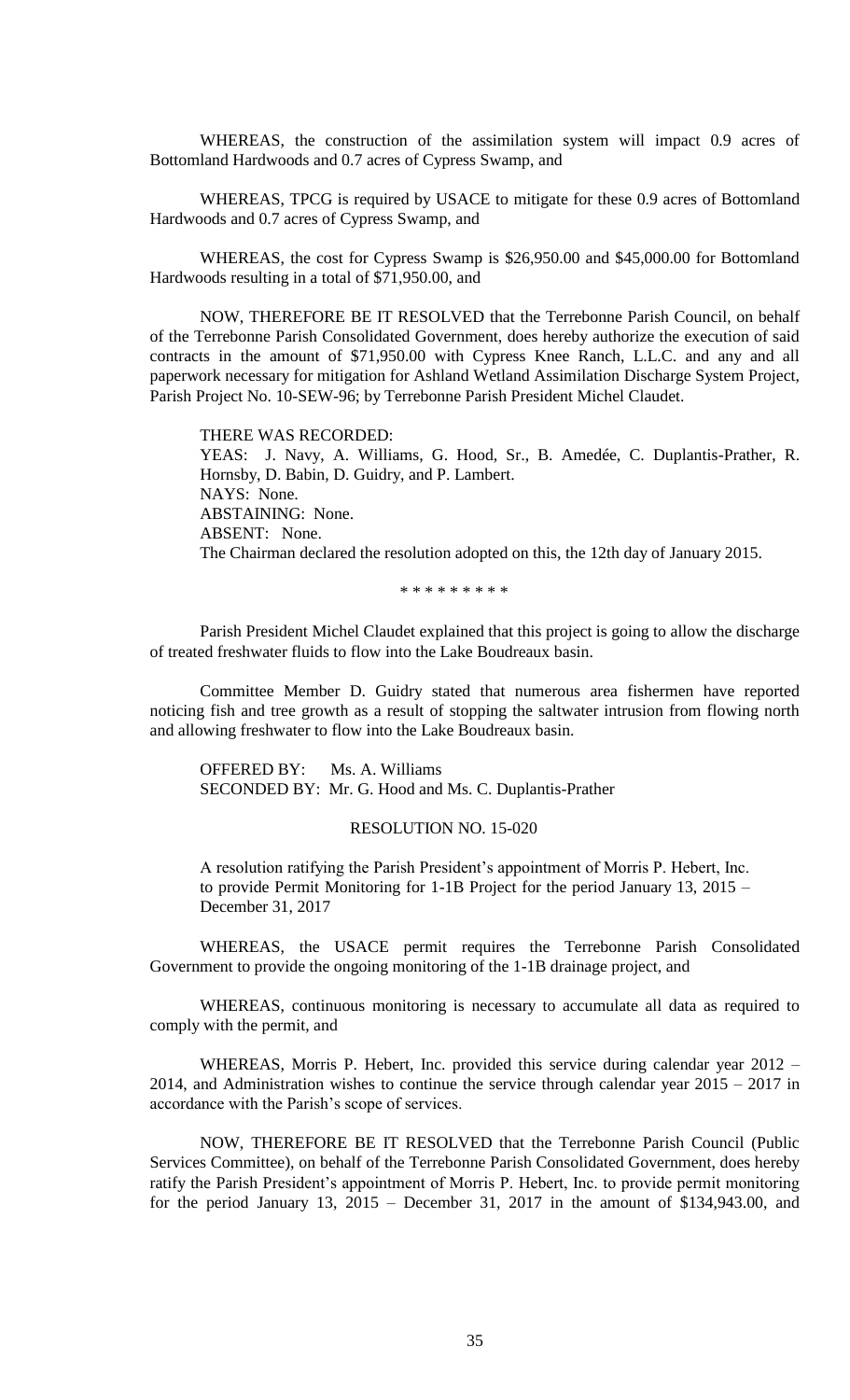authorizes Parish President Michel Claudet to execute an Engineering Agreement for the Permit Monitoring for 1-1B Project, with Morris P. Hebert, Inc. and,

BE IT FURTHER RESOLVED that a certified copy of the resolution be forwarded to the Consultant, Morris P. Hebert, Inc.

THERE WAS RECORDED: YEAS: J. Navy, A. Williams, G. Hood, Sr., B. Amedée, C. Duplantis-Prather, R. Hornsby, D. Babin, D. Guidry, and P. Lambert. NAYS: None. ABSTAINING: None. ABSENT: None. The Chairman declared the resolution adopted on this, the 12th day of January 2015.

\* \* \* \* \* \* \* \* \*

Mr. G. Hood, Sr. moved, seconded by Mr. J. Navy, "THAT, there being no further business to come before the Public Services Committee, the meeting be adjourned."

The Chairman called for the vote on the motion offered by Mr. G. Hood, Sr. THERE WAS RECORDED: YEAS: B. Amedẻe, D. Babin, C. Duplantis-Prather, D. Guidry, G. Hood, Sr., R. Hornsby, P. Lambert, J. Navy, and A. Williams. NAYS: None. ABSENT: None. The Chairman declared the motion adopted and the meeting was adjourned at 6:17 p.m.

Daniel Babin, Chairman

Tammy E. Triggs, Minute Clerk

Mr. D. Babin moved, seconded by Mr. R. Hornsby, "THAT, the Council accept and ratify the minutes of the Public Services Committee meeting held on 01/12/15."

The Chairman called for a vote on the motion offered by Mr. D. Babin. THERE WAS RECORDED: YEAS: J. Navy, A. Williams, G. Hood, Sr., B. Amedèe, C. Duplantis-Prather, R. Hornsby, D. Babin, D. Guidry and P. Lambert. NAYS: None. ABSENT: None. The Chairman declared the motion adopted.

The Chairman called for a report on the Community Development and Planning Committee meeting held on 01/12/15, whereupon the Committee Chairman noting ratifications of minutes calls public hearings on 01/28/15 and condemnation hearings on 01/26/15 rendered the following:

# COMMUNITY DEVELOPMENT & PLANNING COMMITTEE

# JANUARY 12, 2015

The Chairman, Dirk Guidry, called the Community Development & Planning Committee meeting to order at 6:22 p.m. in the Terrebonne Parish Council Meeting Room with an Invocation offered by Committee J. Navy and the Pledge of Allegiance by Committee P. Lambert. Upon roll call, Committee Members recorded as present were: B. Amedẻe, D. Babin,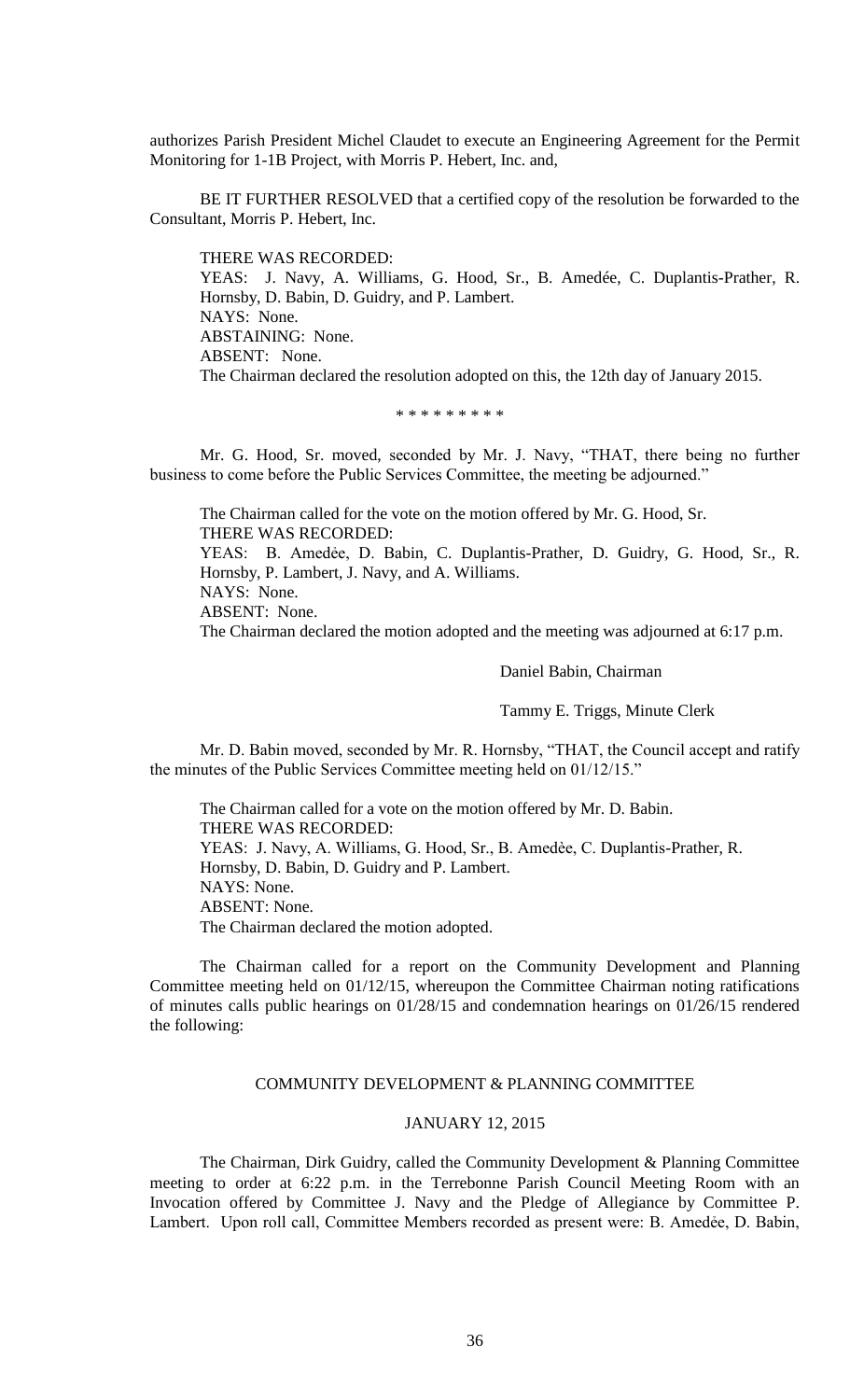C. Duplantis-Prather, D. Guidry, Capt. Greg Hood, Sr., HPD Ret., R. Hornsby, P. Lambert, J. Navy, and A. Williams. A quorum was declared present.

OFFERED BY: Mr. J. Navy SECONDED BY: Mr. D. Babin

## RESOLUTION NO. 15-021

A RESOLUTION CALLING A CONDEMNATION HEARING ON THE RESIDENTIAL STRUCTURE SITUATED AT 2615 MADGE STREET, LOTS 8 & 9, BLOCK 6 - BARROWTOWN, FOR MONDAY, JANUARY 26, 2015, AT 5:30 P.M. AND ADDRESSING OTHER MATTERS RELATIVE THERETO.

WHEREAS, on August 27, 2014, the Department of Planning and Zoning was notified of extensive violations to the Terrebonne Parish Nuisance Abatement Ordinance occurring at 2615 Madge Street; and

WHEREAS, from an inspection of the property conducted by the Department of Planning and Zoning on August 28, 2014, it was found that the structure located at 2615 Madge Street was, in fact, in such condition that it has been formally declared a dilapidated and dangerous structure, as defined under Section 14-26 of the Terrebonne Parish Code of Ordinances and, therefore, constitutes a nuisance; and

WHEREAS, after attempts to contact the owner of record via certified mail, the Department of Planning and Zoning published the required warning giving the owner notice of the violations; and

WHEREAS, subsequent to the required publication of the nuisance warning and numerous inspections of the property, the last of which occurring on November 13, 2014, no work to remedy the violations has occurred.

NOW, THEREFORE, BE IT RESOLVED by the Terrebonne Parish Council that a condemnation hearing on the residential structure located at 2615 Madge Street be called for Monday, January 26, 2015, at 5:30 p. m.; and

BE IT FURTHER RESOLVED that the appropriate notice be sent to the property owner(s) requiring him/her to show just cause at the hearing as to why the structure should not be condemned; and

BE IT FURTHER RESOLVED that the Parish President is hereby authorized to appoint an attorney ad hoc to ensure that the property owner(s) are given proper notice and representation, if needed.

THERE WAS RECORDED: YEAS: J. Navy, A. Williams, G. Hood, Sr., B. Amedée, C. Duplantis-Prather, R. Hornsby, D. Babin, D. Guidry, and P. Lambert. NAYS: None. ABSTAINING: None. ABSENT: None. The Chairman declared the resolution adopted on this, the 12th day of January 2015.

\* \* \* \* \* \* \* \* \*

OFFERED BY: Mr. J. Navy SECONDED BY: Mr. D. Babin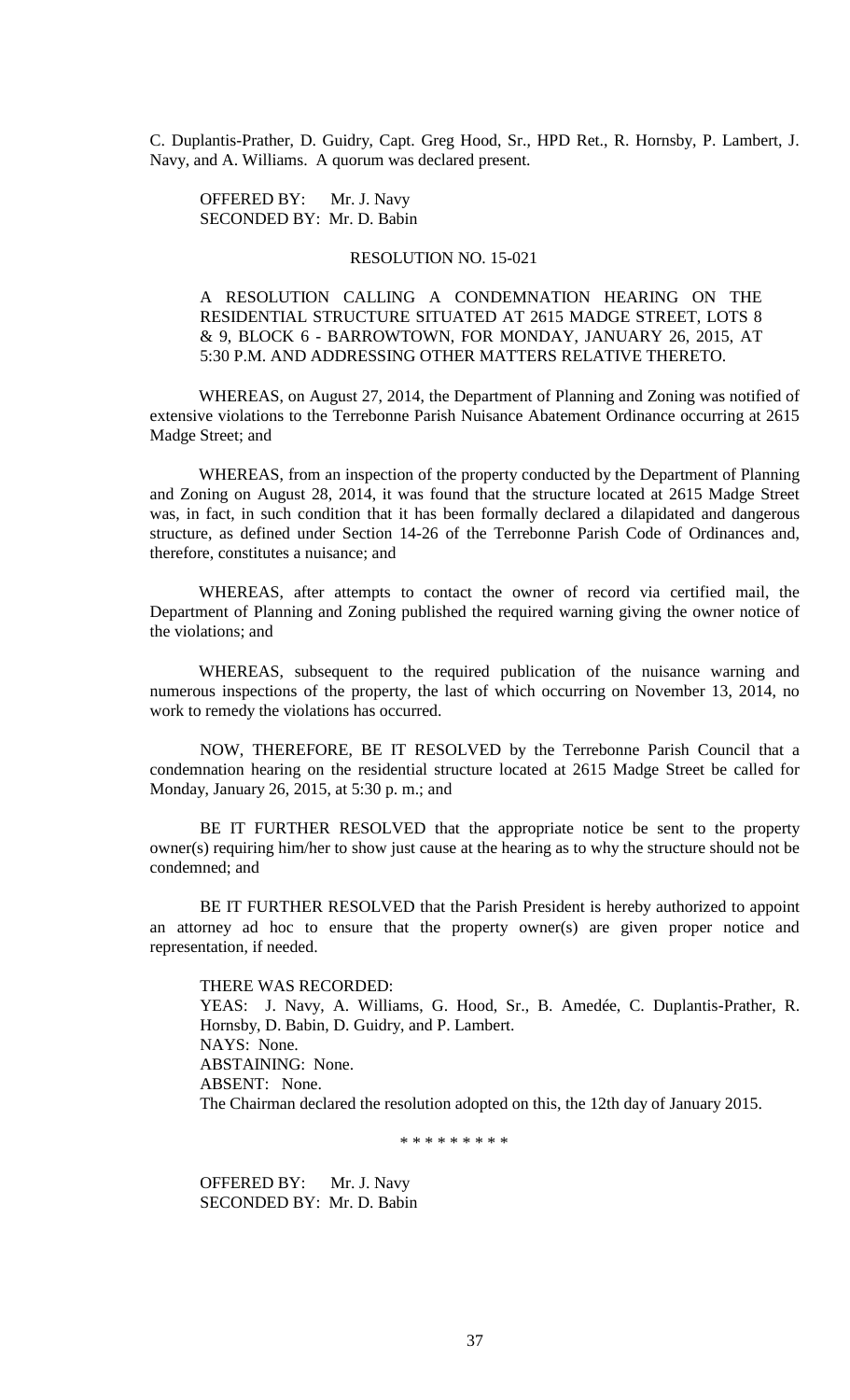# A RESOLUTION CALLING A CONDEMNATION HEARING ON THE RESIDENTIAL STRUCTURE SITUATED AT 2617 MADGE STREET, LOTS 8 & 9, BLOCK 6 - BARROWTOWN, FOR MONDAY, JANUARY 26, 2015, AT 5:30 P.M. AND ADDRESSING OTHER MATTERS RELATIVE THERETO.

WHEREAS, on August 27, 2014, the Department of Planning and Zoning was notified of extensive violations to the Terrebonne Parish Nuisance Abatement Ordinance occurring at 2617 Madge Street; and

WHEREAS, from an inspection of the property conducted by the Department of Planning and Zoning on August 28, 2014, it was found that the structure located at 2617 Madge Street was, in fact, in such condition that it has been formally declared a dilapidated and dangerous structure, as defined under Section 14-26 of the Terrebonne Parish Code of Ordinances and, therefore, constitutes a nuisance; and

WHEREAS, after attempts to contact the owner of record via certified mail, the Department of Planning and Zoning published the required warning giving the owner notice of the violations; and

WHEREAS, subsequent to the required publication of the nuisance warning and numerous inspections of the property, the last of which occurring on November 13, 2014, no work to remedy the violations has occurred.

NOW, THEREFORE, BE IT RESOLVED by the Terrebonne Parish Council that a condemnation hearing on the residential structure located at 2617 Madge Street be called for Monday, January 26, 2015, at 5:30 p. m.; and

BE IT FURTHER RESOLVED that the appropriate notice be sent to the property owner(s) requiring him/her to show just cause at the hearing as to why the structure should not be condemned; and

BE IT FURTHER RESOLVED that the Parish President is hereby authorized to appoint an attorney ad hoc to ensure that the property owner(s) are given proper notice and representation, if needed.

THERE WAS RECORDED: YEAS: J. Navy, A. Williams, G. Hood, Sr., B. Amedée, C. Duplantis-Prather, R. Hornsby, D. Babin, D. Guidry, and P. Lambert. NAYS: None. ABSTAINING: None. ABSENT: None. The Chairman declared the resolution adopted on this, the 12th day of January 2015.

\* \* \* \* \* \* \* \* \*

OFFERED BY: Mr. J. Navy SECONDED BY: Mr. D. Babin

RESOLUTION NO. 15-023

A RESOLUTION CALLING A CONDEMNATION HEARING ON THE RESIDENTIAL & MOBILE HOME STRUCTURE SITUATED AT 6364 SHRIMPERS ROW, LOT 50' X 135', FOR MONDAY, JANUARY 26, 2015, AT 5:30 P.M. AND ADDRESSING OTHER MATTERS RELATIVE THERETO.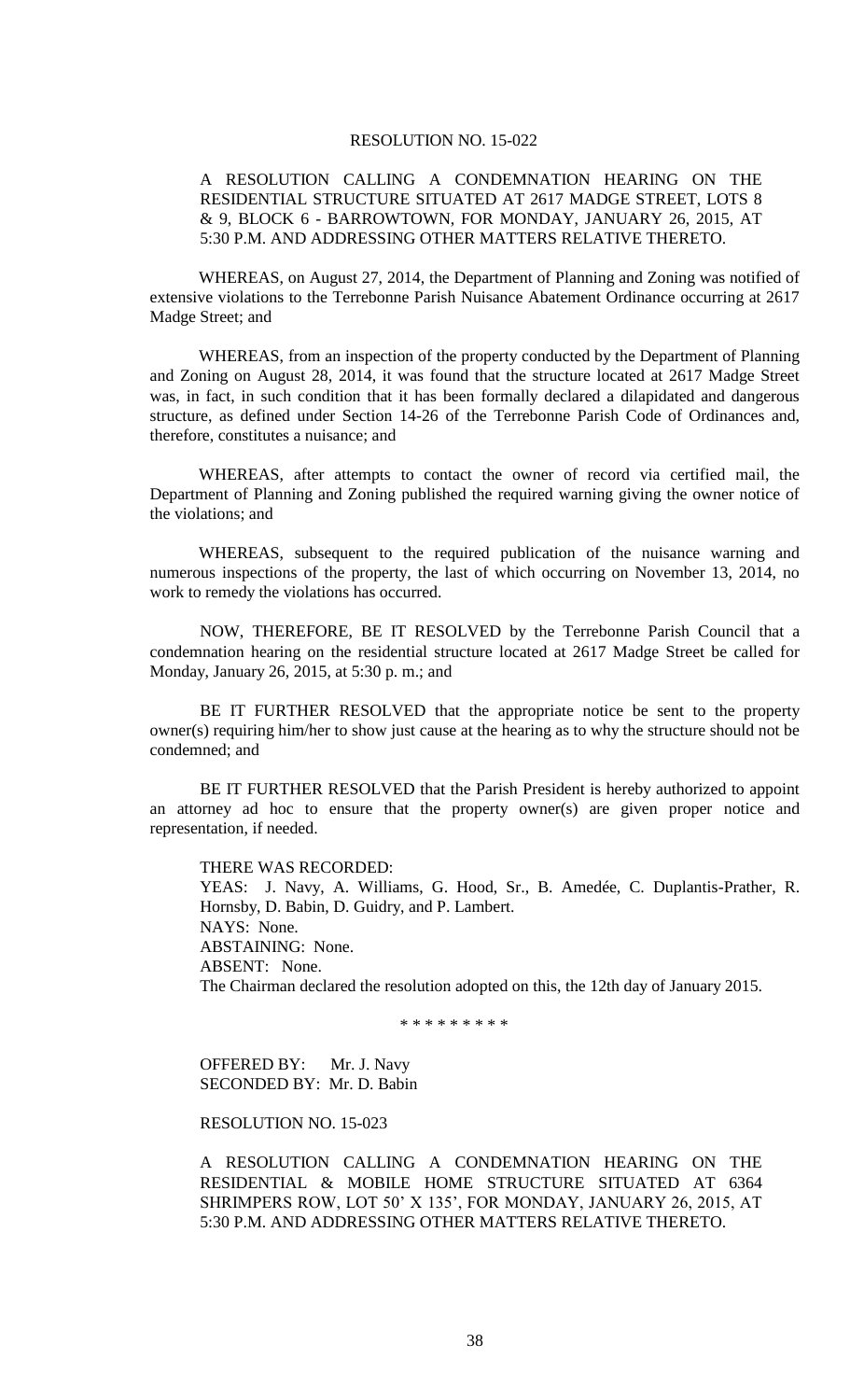WHEREAS, on August 12, 2014, the Department of Planning and Zoning was notified of extensive violations to the Terrebonne Parish Nuisance Abatement Ordinance occurring at 6364 Shrimpers Row; and

WHEREAS, from an inspection of the property conducted by the Department of Planning and Zoning on August 12, 2014, it was found that the structures located at 6364 Shrimpers Row were, in fact, in such condition that they have been formally declared dilapidated and dangerous structures, as defined under Section 14-26 of the Terrebonne Parish Code of Ordinances and, therefore, constitutes a nuisance; and

WHEREAS, after attempts to contact the owner of record via certified mail, the Department of Planning and Zoning published the required warning giving the owner notice of the violations; and

WHEREAS, subsequent to the required publication of the nuisance warning and numerous inspections of the property, the last of which occurring on November 5, 2014, no work to remedy the violations has occurred.

NOW, THEREFORE, BE IT RESOLVED by the Terrebonne Parish Council that a condemnation hearing on the residential & mobile home structure located at 6364 Shrimpers Row be called for Monday, January 26, 2015, at 5:30 p. m.; and

BE IT FURTHER RESOLVED that the appropriate notice be sent to the property owner(s) requiring him/her to show just cause at the hearing as to why the structure should not be condemned; and

BE IT FURTHER RESOLVED that the Parish President is hereby authorized to appoint an attorney ad hoc to ensure that the property owner(s) are given proper notice and representation, if needed.

## THERE WAS RECORDED:

YEAS: J. Navy, A. Williams, G. Hood, Sr., B. Amedée, C. Duplantis-Prather, R. Hornsby, D. Babin, D. Guidry, and P. Lambert. NAYS: None. ABSTAINING: None. ABSENT: None. The Chairman declared the resolution adopted on this, the 12th day of January 2015.

\* \* \* \* \* \* \* \* \*

OFFERED BY: Mr. J. Navy SECONDED BY: Mr. D. Babin

# RESOLUTION NO. 15-024

A RESOLUTION CALLING A CONDEMNATION HEARING ON THE RESIDENTIAL STRUCTURE SITUATED AT 1217 DIVISION AVENUE, NM/2 OF LOTS 6 & 7, BLOCK 24 – HONDURAS ADDITION., FOR MONDAY, JANUARY 26, 2015, AT 5:30 P.M. AND ADDRESSING OTHER MATTERS RELATIVE THERETO.

WHEREAS, on May 30, 2014, the Department of Planning and Zoning was notified of extensive violations to the Terrebonne Parish Nuisance Abatement Ordinance occurring at 1217 Division Avenue; and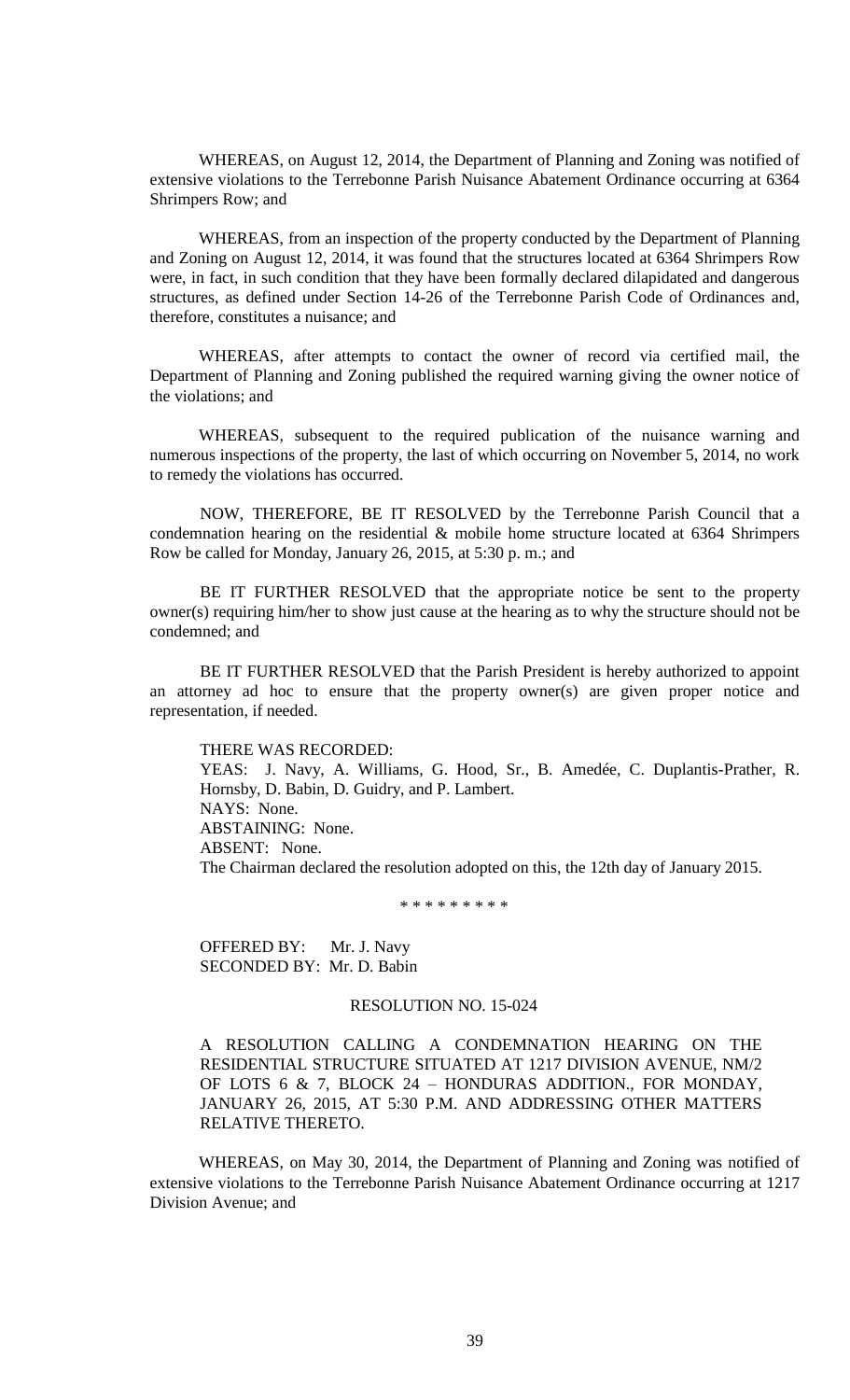WHEREAS, from an inspection of the property conducted by the Department of Planning and Zoning on June 3, 2014, it was found that the structure located at 1217 Division Avenue was, in fact, in such condition that it has been formally declared a dilapidated and dangerous structure, as defined under Section 14-26 of the Terrebonne Parish Code of Ordinances and, therefore, constitutes a nuisance; and

WHEREAS, after attempts to contact the owner of record via certified mail, the Department of Planning and Zoning published the required warning giving the owner notice of the violations; and

WHEREAS, subsequent to the required publication of the nuisance warning and numerous inspections of the property, the last of which occurring on November 11, 2014, no work to remedy the violations has occurred.

NOW, THEREFORE, BE IT RESOLVED by the Terrebonne Parish Council that a condemnation hearing on the residential structure located at 1217 Division Avenue be called for Monday, January 26, 2015, at 5:30 p. m.; and

BE IT FURTHER RESOLVED that the appropriate notice be sent to the property owner(s) requiring him/her to show just cause at the hearing as to why the structure should not be condemned; and

BE IT FURTHER RESOLVED that the Parish President is hereby authorized to appoint an attorney ad hoc to ensure that the property owner(s) are given proper notice and representation, if needed.

THERE WAS RECORDED: YEAS: J. Navy, A. Williams, G. Hood, Sr., B. Amedée, C. Duplantis-Prather, R. Hornsby, D. Babin, D. Guidry, and P. Lambert. NAYS: None. ABSTAINING: None. ABSENT: None. The Chairman declared the resolution adopted on this, the 12th day of January 2015.

\* \* \* \* \* \* \* \* \*

OFFERED BY: Mr. J. Navy SECONDED BY: Mr. D. B abin

# RESOLUTION NO. 15-025

A RESOLUTION CALLING A CONDEMNATION HEARING ON THE RESIDENTIAL STRUCTURE SITUATED AT 113 ROYAL STREET, LOT 12, BLOCK 2, – MONTEGUT HEIGHTS, FOR MONDAY, JANUARY 26, 2015, AT 5:30 P.M. AND ADDRESSING OTHER MATTERS RELATIVE THERETO.

WHEREAS, on August 11, 2014, the Department of Planning and Zoning was notified of extensive violations to the Terrebonne Parish Nuisance Abatement Ordinance occurring at 113 Royal Street; and

WHEREAS, from an inspection of the property conducted by the Department of Planning and Zoning on August 13, 2014, it was found that the structure located at 113 Royal Street was, in fact, in such condition that it has been formally declared a dilapidated and dangerous structure, as defined under Section 14-26 of the Terrebonne Parish Code of Ordinances and, therefore, constitutes a nuisance; and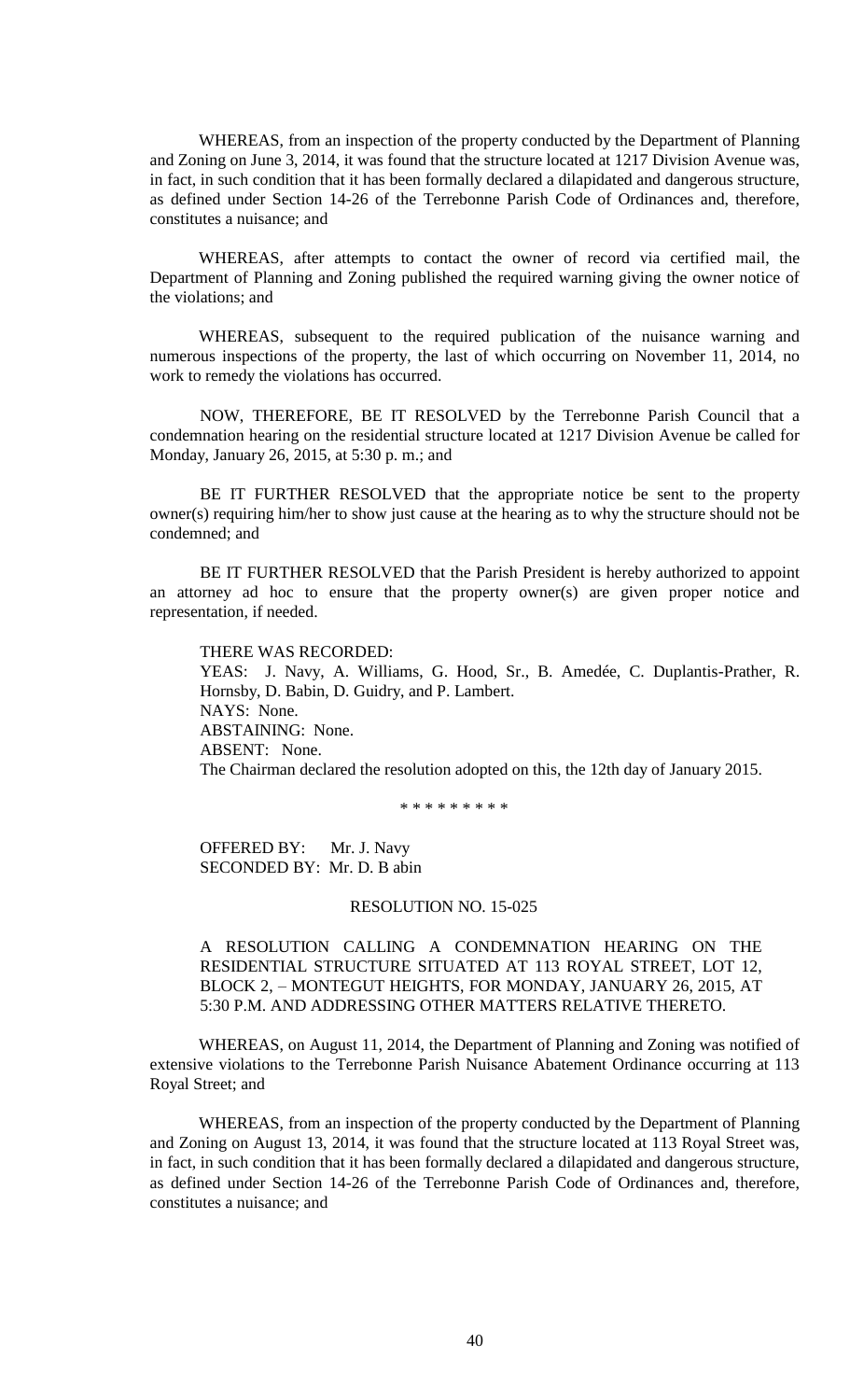WHEREAS, after attempts to contact the owner of record via certified mail, the Department of Planning and Zoning published the required warning giving the owner notice of the violations; and

WHEREAS, subsequent to the required publication of the nuisance warning and numerous inspections of the property, the last of which occurring on November 6, 2014, no work to remedy the violations has occurred.

NOW, THEREFORE, BE IT RESOLVED by the Terrebonne Parish Council that a condemnation hearing on the residential structure located at 113 Royal Street be called for Monday, January 26, 2015, at 5:30 p. m.; and

BE IT FURTHER RESOLVED that the appropriate notice be sent to the property owner(s) requiring him/her to show just cause at the hearing as to why the structure should not be condemned; and

BE IT FURTHER RESOLVED that the Parish President is hereby authorized to appoint an attorney ad hoc to ensure that the property owner(s) are given proper notice and representation, if needed.

THERE WAS RECORDED: YEAS: J. Navy, A. Williams, G. Hood, Sr., B. Amedée, C. Duplantis-Prather, R. Hornsby, D. Babin, D. Guidry, and P. Lambert. NAYS: None. ABSTAINING: None. ABSENT: None. The Chairman declared the resolution adopted on this, the 12th day of January 2015.

\* \* \* \* \* \* \* \* \*

OFFERED BY: Mr. J. Navy SECONDED BY: Mr. D. Babin

# RESOLUTION NO. 15-026

A RESOLUTION CALLING A CONDEMNATION HEARING ON THE RESIDENTIAL STRUCTURE SITUATED AT 3605 THOMAS DRIVE, LOT 13, BLOCK 1, ADDENDUM 4 – VILLAGE EAST SUBD., FOR MONDAY, JANUARY 26, 2015, AT 5:30 P.M. AND ADDRESSING OTHER MATTERS RELATIVE THERETO.

WHEREAS, on April 29, 2014, the Department of Planning and Zoning was notified of extensive violations to the Terrebonne Parish Nuisance Abatement Ordinance occurring at 3605 Thomas Drive; and

WHEREAS, from an inspection of the property conducted by the Department of Planning and Zoning on May 2, 2014, it was found that the structure located at 3605 Thomas Drive was, in fact, in such condition that it has been formally declared a dilapidated and dangerous structure, as defined under Section 14-26 of the Terrebonne Parish Code of Ordinances and, therefore, constitutes a nuisance; and

WHEREAS, after attempts to contact the owner of record via certified mail, the Department of Planning and Zoning published the required warning giving the owner notice of the violations; and

WHEREAS, subsequent to the required publication of the nuisance warning and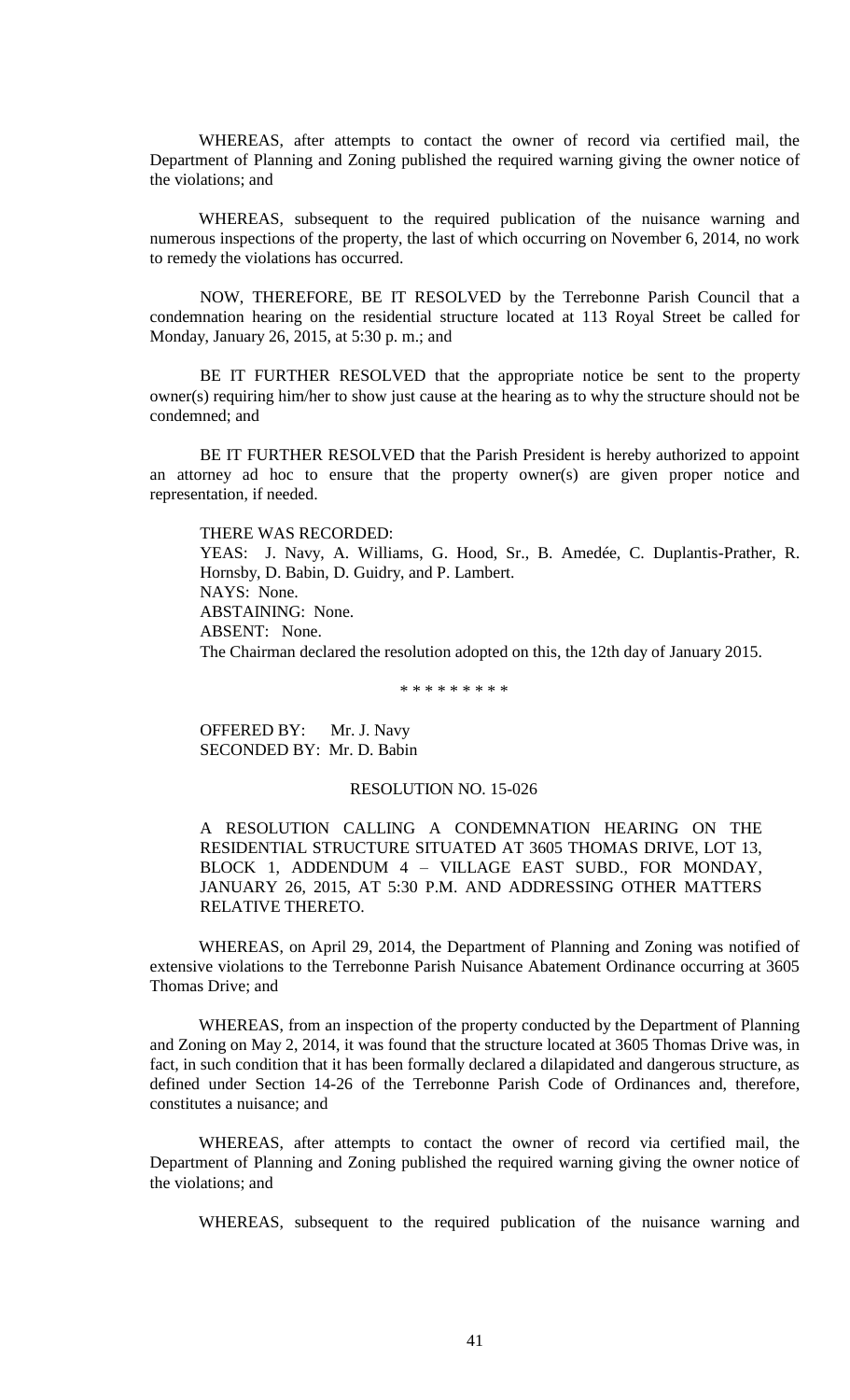numerous inspections of the property, the last of which occurring on November 6, 2014, no work to remedy the violations has occurred.

NOW, THEREFORE, BE IT RESOLVED by the Terrebonne Parish Council that a condemnation hearing on the residential structure located at 3605 Thomas Drive be called for Monday, January 26, 2015, at 5:30 p. m.; and

BE IT FURTHER RESOLVED that the appropriate notice be sent to the property owner(s) requiring him/her to show just cause at the hearing as to why the structure should not be condemned; and

BE IT FURTHER RESOLVED that the Parish President is hereby authorized to appoint an attorney ad hoc to ensure that the property owner(s) are given proper notice and representation, if needed.

THERE WAS RECORDED: YEAS: J. Navy, A. Williams, G. Hood, Sr., B. Amedée, C. Duplantis-Prather, R. Hornsby, D. Babin, D. Guidry, and P. Lambert. NAYS: None. ABSTAINING: None. ABSENT: None. The Chairman declared the resolution adopted on this, the 12th day of January 2015.

\* \* \* \* \* \* \* \* \*

OFFERED BY: Mr. J. Navy SECONDED BY: Mr. D. Babin

#### RESOLUTION NO. 15-027

A RESOLUTION CALLING A CONDEMNATION HEARING ON THE RESIDENTIAL MOBILE HOME STRUCTURE SITUATED AT 103 BABIN STREET TGRACT 1.45 ½ CHAINS X DEPTH 190' TO RAILROAD, FOR MONDAY, JANUARY 26, 2015, AT 5:30 P.M. AND ADDRESSING OTHER MATTERS RELATIVE THERETO.

WHEREAS, on February 3, 2014, the Department of Planning and Zoning was notified of extensive violations to the Terrebonne Parish Nuisance Abatement Ordinance occurring at 103 Babin Street; and

WHEREAS, from an inspection of the property conducted by the Department of Planning and Zoning on February 3, 2014, it was found that the structure located at 103 Babin Street was, in fact, in such condition that it has been formally declared a dilapidated and dangerous structure, as defined under Section 14-26 of the Terrebonne Parish Code of Ordinances and, therefore, constitutes a nuisance; and

WHEREAS, after attempts to contact the owner of record via certified mail, the Department of Planning and Zoning published the required warning giving the owner notice of the violations; and

WHEREAS, subsequent to the required publication of the nuisance warning and numerous inspections of the property, the last of which occurring on November 12, 2014, no work to remedy the violations has occurred.

NOW, THEREFORE, BE IT RESOLVED by the Terrebonne Parish Council that a condemnation hearing on the residential mobile home structure located at 103 Babin Street be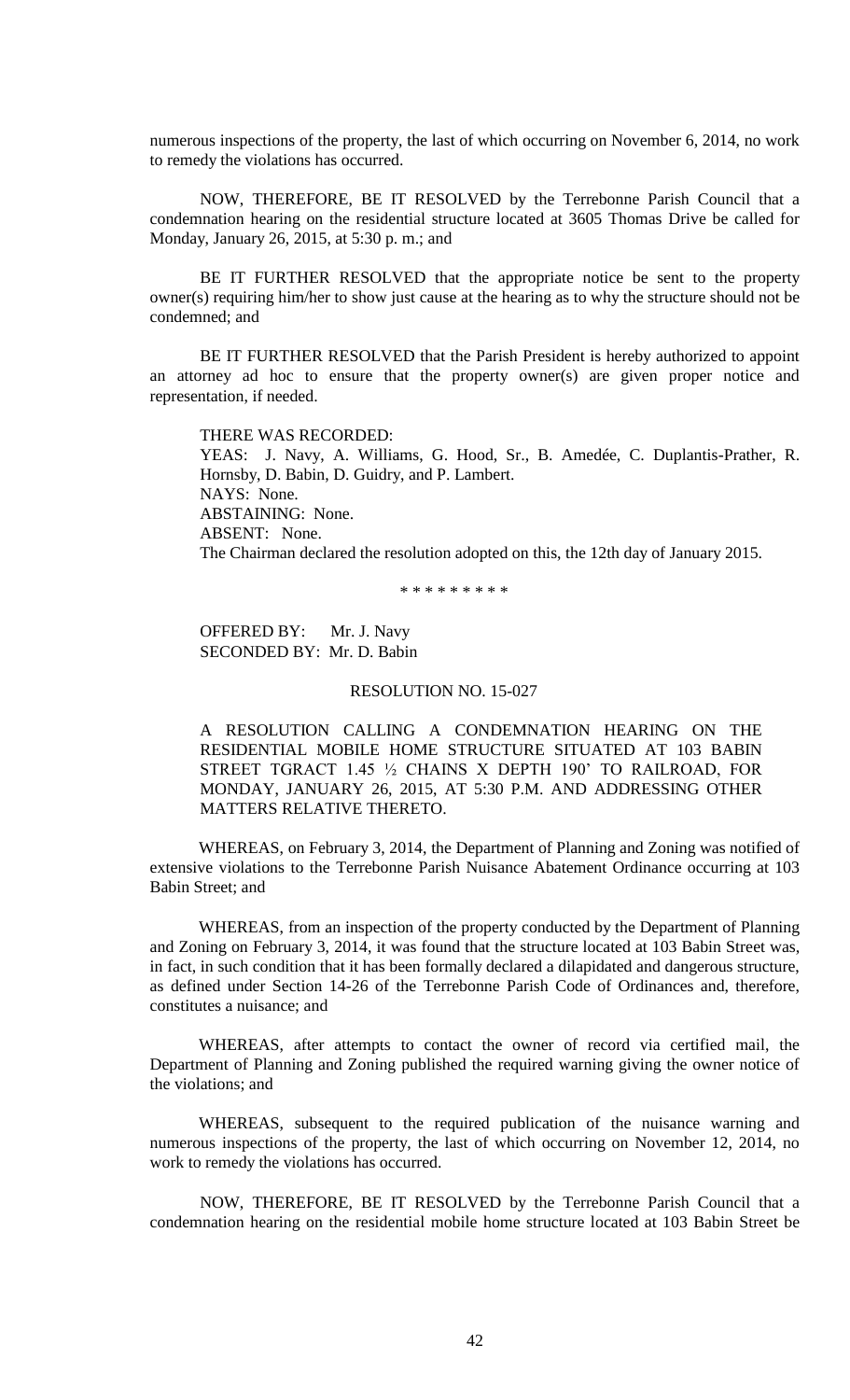called for Monday, January 26, 2015, at 5:30 p. m.; and

BE IT FURTHER RESOLVED that the appropriate notice be sent to the property owner(s) requiring him/her to show just cause at the hearing as to why the structure should not be condemned; and

BE IT FURTHER RESOLVED that the Parish President is hereby authorized to appoint an attorney ad hoc to ensure that the property owner(s) are given proper notice and representation, if needed.

THERE WAS RECORDED:

YEAS: J. Navy, A. Williams, G. Hood, Sr., B. Amedée, C. Duplantis-Prather, R. Hornsby, D. Babin, D. Guidry, and P. Lambert. NAYS: None. ABSTAINING: None. ABSENT: None. The Chairman declared the resolution adopted on this, the 12th day of January 2015.

\* \* \* \* \* \* \* \* \*

OFFERED BY: Mr. J. Navy SECONDED BY: Mr. D. Babin

RESOLUTION NO. 15-028

A RESOLUTION CALLING A CONDEMNATION HEARING ON THE RESIDENTIAL STRUCTURE SITUATED AT 5452 HIGHWAY 56, LOT 65' X 180' LOCATED IN SECTION 5, T19S-R18E, FOR MONDAY, JANUARY 26, 2015, AT 5:30 P.M. AND ADDRESSING OTHER MATTERS RELATIVE THERETO.

WHEREAS, on August 5, 2014, the Department of Planning and Zoning was notified of extensive violations to the Terrebonne Parish Nuisance Abatement Ordinance occurring at 5452 Highway 56; and

WHEREAS, from an inspection of the property conducted by the Department of Planning and Zoning on August 12, 2014, it was found that the structure located at 5452 Highway 56 was, in fact, in such condition that it has been formally declared a dilapidated and dangerous structure, as defined under Section 14-26 of the Terrebonne Parish Code of Ordinances and, therefore, constitutes a nuisance; and

WHEREAS, after attempts to contact the owner of record via certified mail, the Department of Planning and Zoning published the required warning giving the owner notice of the violations; and

WHEREAS, subsequent to the required publication of the nuisance warning and numerous inspections of the property, the last of which occurring on October 22, 2014, no work to remedy the violations has occurred.

NOW, THEREFORE, BE IT RESOLVED by the Terrebonne Parish Council that a condemnation hearing on the residential structure located at 5452 Highway 56 be called for Monday, January 26, 2015, at 5:30 p. m.; and

BE IT FURTHER RESOLVED that the appropriate notice be sent to the property owner(s) requiring him/her to show just cause at the hearing as to why the structure should not be condemned; and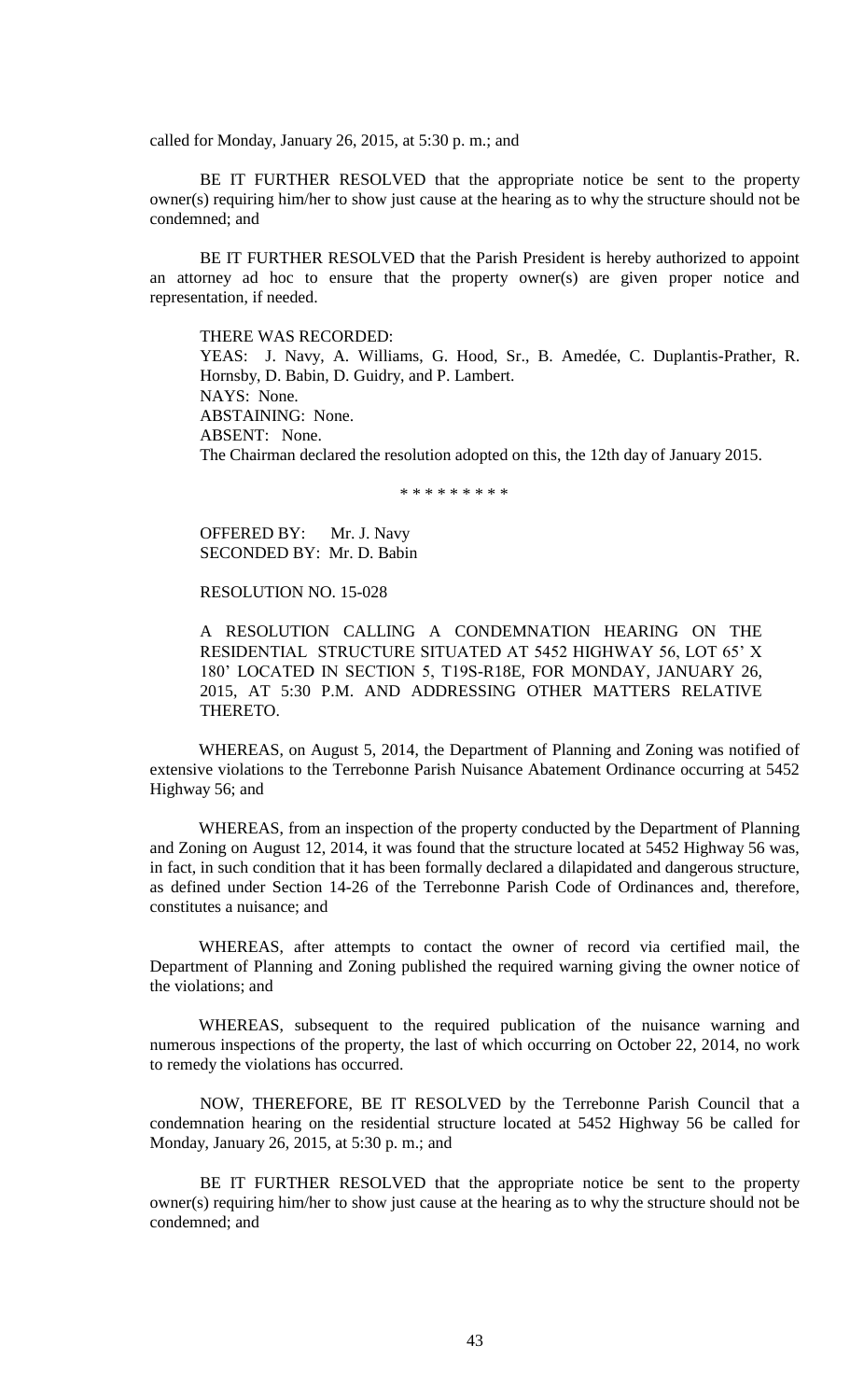BE IT FURTHER RESOLVED that the Parish President is hereby authorized to appoint an attorney ad hoc to ensure that the property owner(s) are given proper notice and representation, if needed.

THERE WAS RECORDED: YEAS: J. Navy, A. Williams, G. Hood, Sr., B. Amedée, C. Duplantis-Prather, R. Hornsby, D. Babin, D. Guidry, and P. Lambert. NAYS: None. ABSTAINING: None. ABSENT: None. The Chairman declared the resolution adopted on this, the 12th day of January 2015.

\* \* \* \* \* \* \* \* \*

OFFERED BY: Mr. J. Navy SECONDED BY: Mr. D. Babin

RESOLUTION NO. 15-029

A RESOLUTION CALLING A CONDEMNATION HEARING ON THE RESIDENTIAL MOBILE HOME STRUCTURE SITUATED AT 128 GARTH DRIVE, LOT 6, BLOCK 9, PHASE III – ASHLAND NORTH SUBD., FOR MONDAY, JANUARY 26, 2015, AT 5:30 P.M. AND ADDRESSING OTHER MATTERS RELATIVE THERETO.

WHEREAS, on August 21, 2014, the Department of Planning and Zoning was notified of extensive violations to the Terrebonne Parish Nuisance Abatement Ordinance occurring at 128 Garth Drive; and

WHEREAS, from an inspection of the property conducted by the Department of Planning and Zoning on August 26, 2014, it was found that the structure located at 128 Garth Drive was, in fact, in such condition that it has been formally declared a dilapidated and dangerous structure, as defined under Section 14-26 of the Terrebonne Parish Code of Ordinances and, therefore, constitutes a nuisance; and

WHEREAS, after attempts to contact the owner of record via certified mail, the Department of Planning and Zoning published the required warning giving the owner notice of the violations; and

WHEREAS, subsequent to the required publication of the nuisance warning and numerous inspections of the property, the last of which occurring on October 13, 2014, no work to remedy the violations has occurred.

NOW, THEREFORE, BE IT RESOLVED by the Terrebonne Parish Council that a condemnation hearing on the residential mobile home structure located at 128 Garth Drive be called for Monday, January 26, 2015, at 5:30 p. m.; and

BE IT FURTHER RESOLVED that the appropriate notice be sent to the property owner(s) requiring him/her to show just cause at the hearing as to why the structure should not be condemned; and

BE IT FURTHER RESOLVED that the Parish President is hereby authorized to appoint an attorney ad hoc to ensure that the property owner(s) are given proper notice and representation, if needed.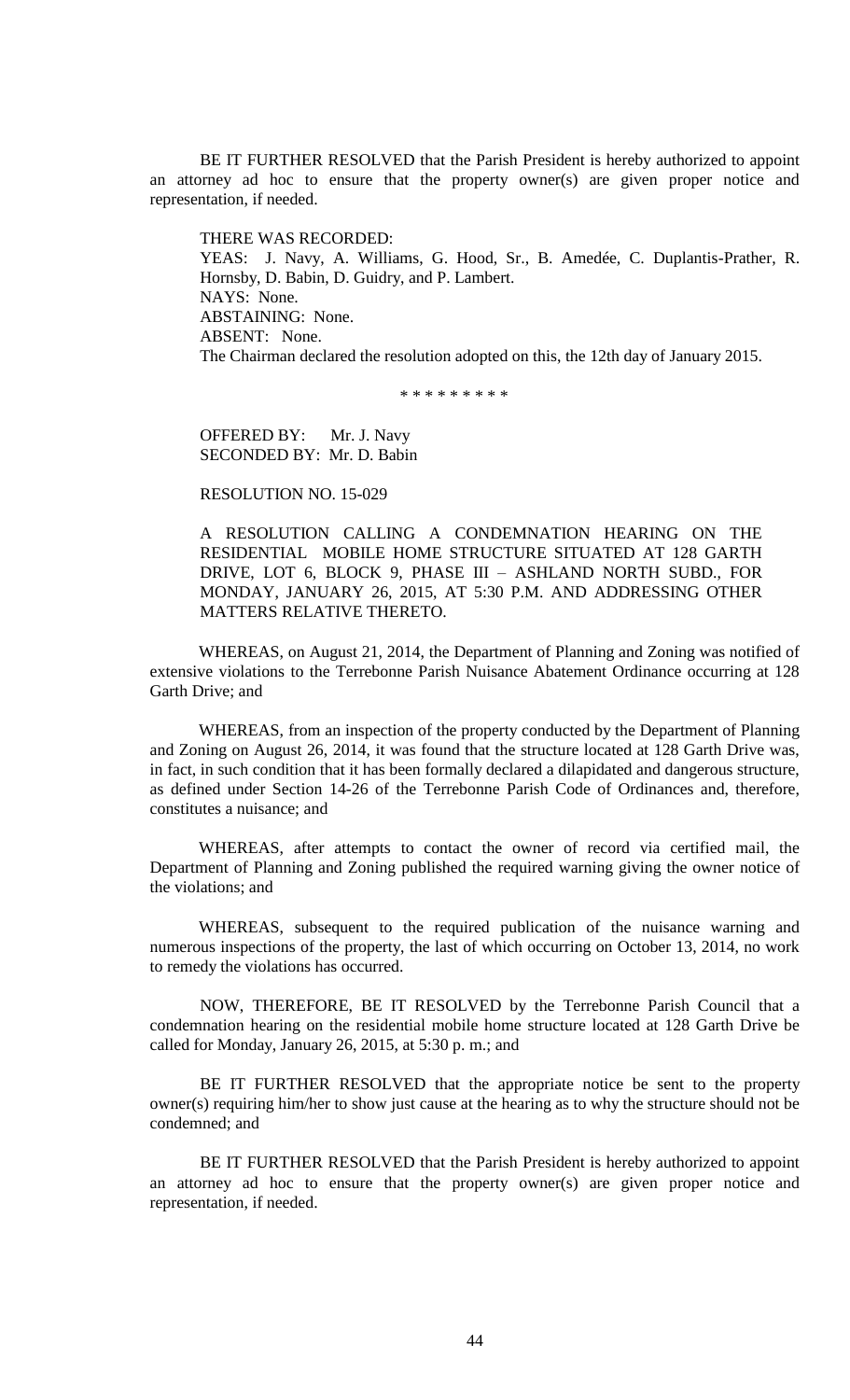THERE WAS RECORDED: YEAS: J. Navy, A. Williams, G. Hood, Sr., B. Amedée, C. Duplantis-Prather, R. Hornsby, D. Babin, D. Guidry, and P. Lambert. NAYS: None. ABSTAINING: None. ABSENT: None. The Chairman declared the resolution adopted on this, the 12th day of January 2015.

\* \* \* \* \* \* \* \* \*

OFFERED BY: Mr. J. Navy SECONDED BY: Mr. D. Babin

RESOLUTION NO. 15-030

A RESOLUTION CALLING A CONDEMNATION HEARING ON THE RESIDENTIAL STRUCTURE SITUATED AT 432 AUTHEMENT STREET LOT 32, BLOCK 1 – HORACE AUTHEMENT SUBD., FOR MONDAY, JANUARY 26, 2015, AT 5:30 P.M. AND ADDRESSING OTHER MATTERS RELATIVE THERETO.

WHEREAS, on April 3, 2014, the Department of Planning and Zoning was notified of extensive violations to the Terrebonne Parish Nuisance Abatement Ordinance occurring at 432 Authement Street; and

WHEREAS, from an inspection of the property conducted by the Department of Planning and Zoning on April 9, 2014, it was found that the structure located at 432 Authement Street was, in fact, in such condition that it has been formally declared a dilapidated and dangerous structure, as defined under Section 14-26 of the Terrebonne Parish Code of Ordinances and, therefore, constitutes a nuisance; and

WHEREAS, after attempts to contact the owner of record via certified mail, the Department of Planning and Zoning published the required warning giving the owner notice of the violations; and

WHEREAS, subsequent to the required publication of the nuisance warning and numerous inspections of the property, the last of which occurring on November 7, 2014, no work to remedy the violations has occurred.

NOW, THEREFORE, BE IT RESOLVED by the Terrebonne Parish Council that a condemnation hearing on the residential structure located at 432 Authement Street be called for Monday, January 26, 2015, at 5:30 p. m.; and

BE IT FURTHER RESOLVED that the appropriate notice be sent to the property owner(s) requiring him/her to show just cause at the hearing as to why the structure should not be condemned; and

BE IT FURTHER RESOLVED that the Parish President is hereby authorized to appoint an attorney ad hoc to ensure that the property owner(s) are given proper notice and representation, if needed.

THERE WAS RECORDED:

YEAS: J. Navy, A. Williams, G. Hood, Sr., B. Amedée, C. Duplantis-Prather, R. Hornsby, D. Babin, D. Guidry, and P. Lambert. NAYS: None. ABSTAINING: None.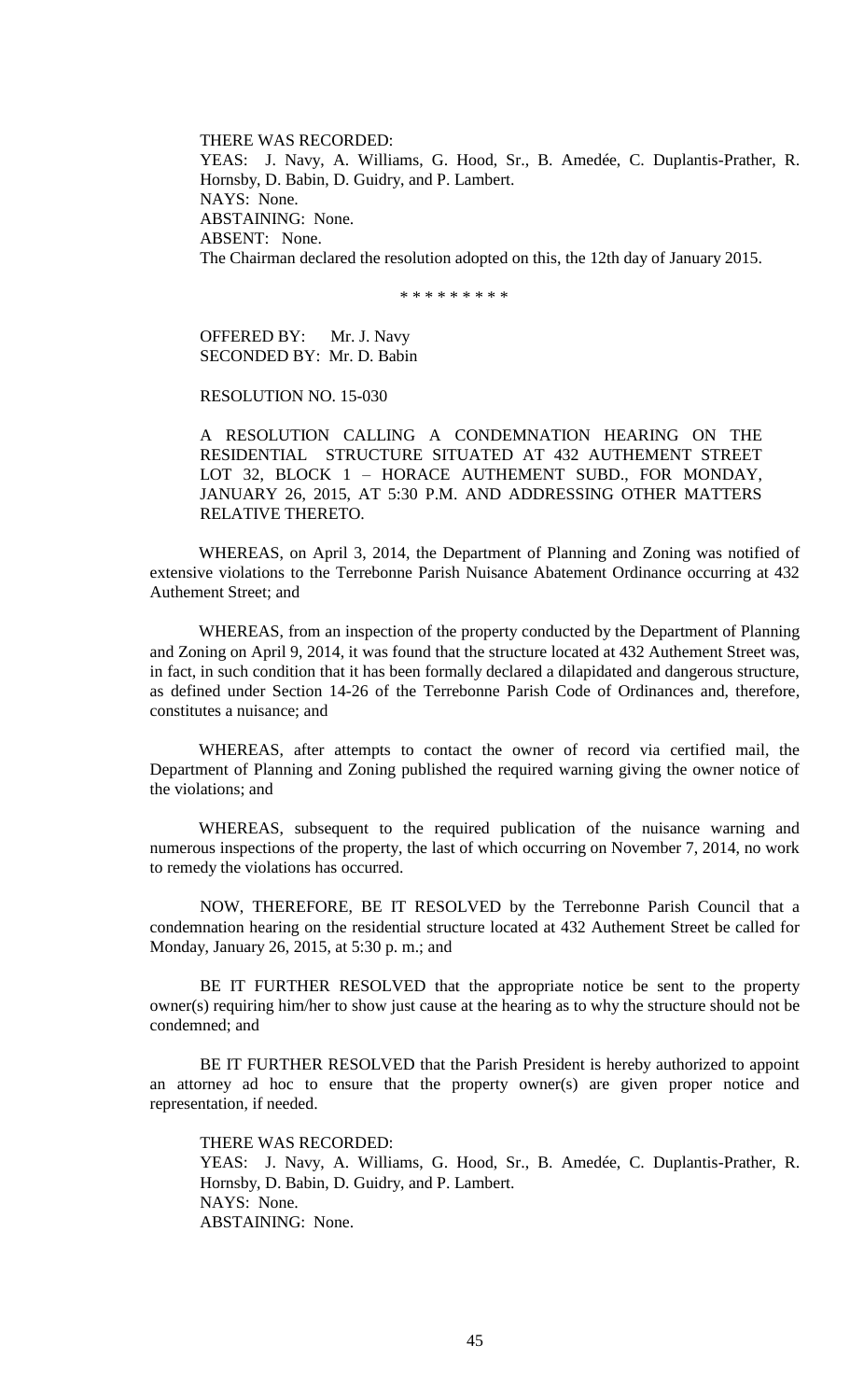ABSENT: None. The Chairman declared the resolution adopted on this, the 12th day of January 2015.

\* \* \* \* \* \* \* \* \*

OFFERED BY: Mr. J. Navy SECONDED BY: Mr. D. Babin

## RESOLUTION NO. 15-031

A RESOLUTION CALLING A CONDEMNATION HEARING ON THE RESIDENTIAL MOBILE HOME STRUCTURE SITUATED AT 206 SOUTHWOOD DRIVE, PARCEL 4 OF RONNIE SHAW IN SECTION 62, T16S-R17E, FOR MONDAY, JANUARY 26, 2015, AT 5:30 P.M. AND ADDRESSING OTHER MATTERS RELATIVE THERETO.

WHEREAS, on February 10, 2014, the Department of Planning and Zoning was notified of extensive violations to the Terrebonne Parish Nuisance Abatement Ordinance occurring at 206 Southwood Drive; and

WHEREAS, from an inspection of the property conducted by the Department of Planning and Zoning on February 12, 2014, it was found that the structure located at 206 Southwood Drive was, in fact, in such condition that it has been formally declared a dilapidated and dangerous structure, as defined under Section 14-26 of the Terrebonne Parish Code of Ordinances and, therefore, constitutes a nuisance; and

WHEREAS, after attempts to contact the owner of record via certified mail, the Department of Planning and Zoning published the required warning giving the owner notice of the violations; and

WHEREAS, subsequent to the required publication of the nuisance warning and numerous inspections of the property, the last of which occurring on November 6, 2014, no work to remedy the violations has occurred.

NOW, THEREFORE, BE IT RESOLVED by the Terrebonne Parish Council that a condemnation hearing on the residential mobile home structure located at 206 Southwood Drive be called for Monday, January 26, 2015, at 5:30 p. m.; and

BE IT FURTHER RESOLVED that the appropriate notice be sent to the property owner(s) requiring him/her to show just cause at the hearing as to why the structure should not be condemned; and

BE IT FURTHER RESOLVED that the Parish President is hereby authorized to appoint an attorney ad hoc to ensure that the property owner(s) are given proper notice and representation, if needed.

THERE WAS RECORDED: YEAS: J. Navy, A. Williams, G. Hood, Sr., B. Amedée, C. Duplantis-Prather, R. Hornsby, D. Babin, D. Guidry, and P. Lambert. NAYS: None. ABSTAINING: None. ABSENT: None. The Chairman declared the resolution adopted on this, the 12th day of January 2015.

\* \* \* \* \* \* \* \* \*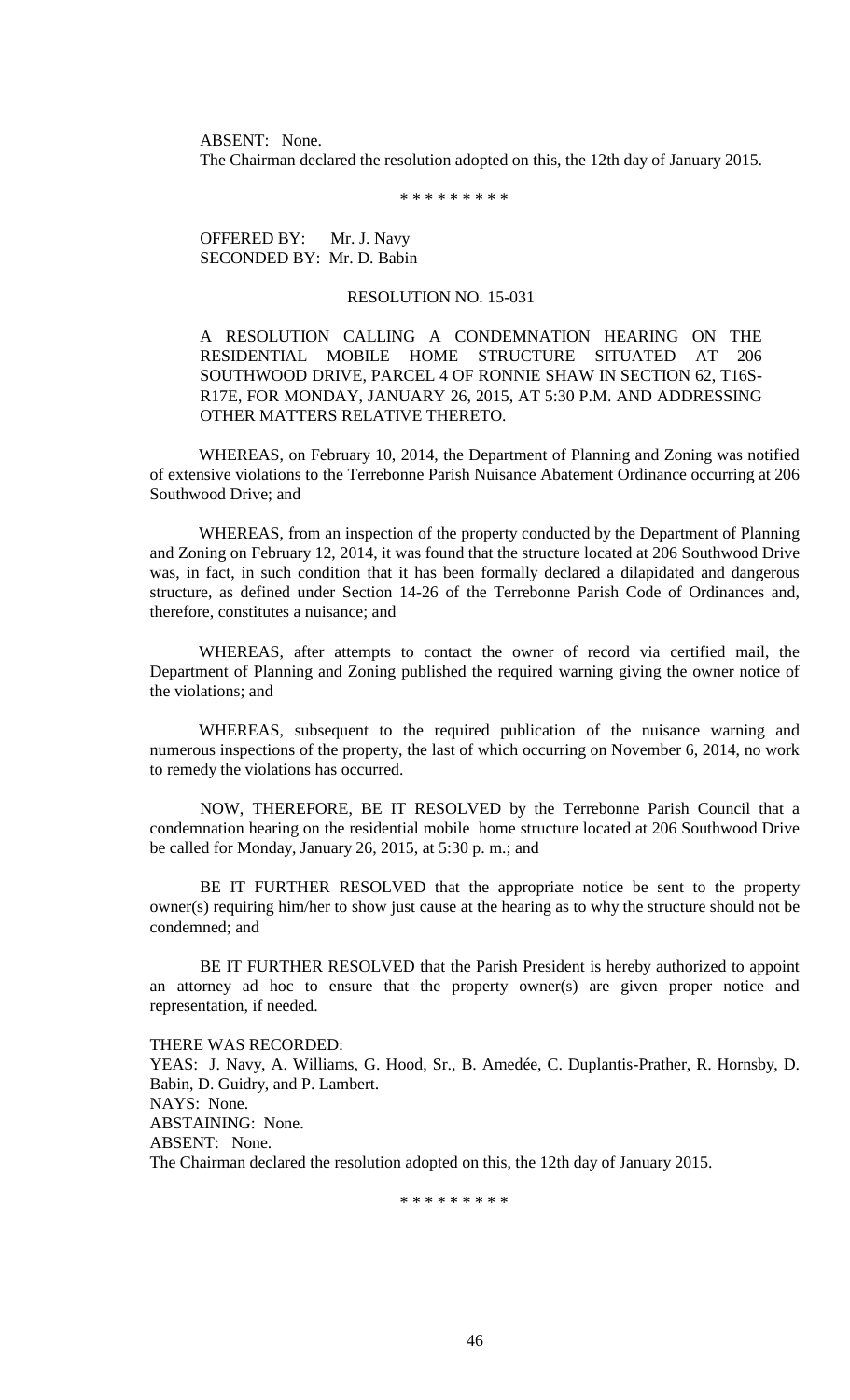OFFERED BY: Mr. J. Navy SECONDED BY: Mr. D. Babin

## RESOLUTION NO. 15-032

# A RESOLUTION CALLING A CONDEMNATION HEARING ON THE RESIDENTIAL STRUCTURE SITUATED AT 230 HIDALGO DRIVE, LOT 16, BLOCK 4 – FARIFIELD SUBD., FOR MONDAY, JANUARY 26, 2015, AT 5:30 P.M. AND ADDRESSING OTHER MATTERS RELATIVE THERETO.

WHEREAS, on January 30, 2014, the Department of Planning and Zoning was notified of extensive violations to the Terrebonne Parish Nuisance Abatement Ordinance occurring at 230 Hidalgo Drive; and

WHEREAS, from an inspection of the property conducted by the Department of Planning and Zoning on February 4, 2014, it was found that the structure located at 230 Hidalgo Drive was, in fact, in such condition that it has been formally declared a dilapidated and dangerous structure, as defined under Section 14-26 of the Terrebonne Parish Code of Ordinances and, therefore, constitutes a nuisance; and

WHEREAS, after attempts to contact the owner of record via certified mail, the Department of Planning and Zoning published the required warning giving the owner notice of the violations; and

WHEREAS, subsequent to the required publication of the nuisance warning and numerous inspections of the property, the last of which occurring on November 11, 2014, no work to remedy the violations has occurred.

NOW, THEREFORE, BE IT RESOLVED by the Terrebonne Parish Council that a condemnation hearing on the residential structure located at 230 Hidalgo Drive be called for Monday, January 26, 2015, at 5:30 p. m.; and

BE IT FURTHER RESOLVED that the appropriate notice be sent to the property owner(s) requiring him/her to show just cause at the hearing as to why the structure should not be condemned; and

BE IT FURTHER RESOLVED that the Parish President is hereby authorized to appoint an attorney ad hoc to ensure that the property owner(s) are given proper notice and representation, if needed.

THERE WAS RECORDED: YEAS: J. Navy, A. Williams, G. Hood, Sr., B. Amedée, C. Duplantis-Prather, R. Hornsby, D. Babin, D. Guidry, and P. Lambert. NAYS: None. ABSTAINING: None. ABSENT: None. The Chairman declared the resolution adopted on this, the 12th day of January 2015.

\* \* \* \* \* \* \* \* \*

Mr. J. Navy moved, seconded by Ms. A. Williams, "THAT, the Community Development and Planning Committee defer action on calling the condemnation hearing on the residential structure located at 51 Kirkglen Loop, owned by Roosevelt and Gloria Lagarde due to an ongoing investigation."

> The Chairman called for the vote on the motion offered by Mr. J. Navy. THERE WAS RECORDED: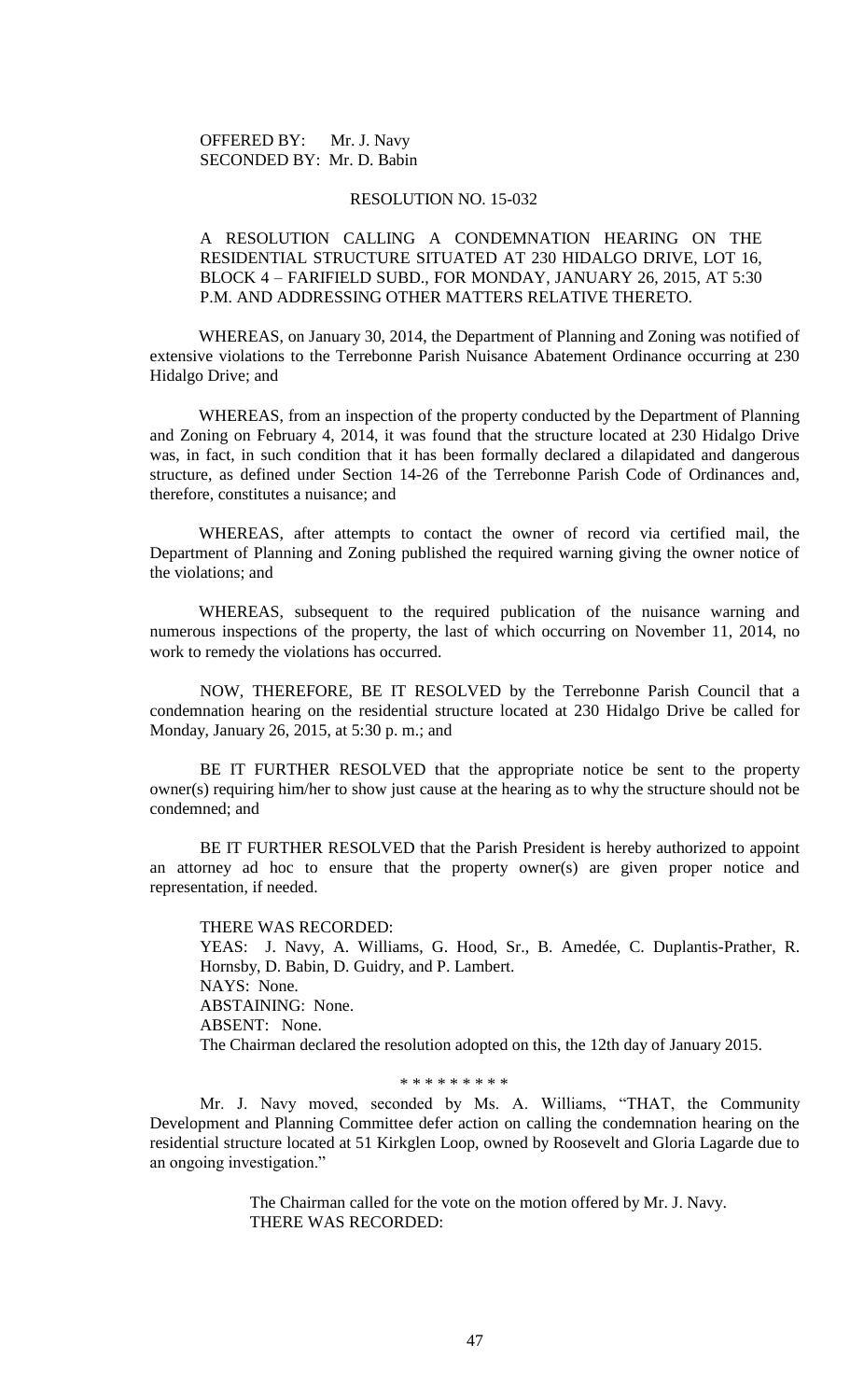YEAS: B. Amedẻe, D. Babin, C. Duplantis-Prather, D. Guidry, G. Hood, Sr., R. Hornsby, P. Lambert, J. Navy, and A. Williams. NAYS: None. ABSENT: None. The Chairman declared the motion adopted.

The Committee Chairman acknowledged Ms. Lucretia McBride, a Houma resident, who addressed the Community Development and Planning Committee regarding the condemnation of the residential structure located at 51 Kirkglen Loop. Ms. McBride explained that she has a petition signed by concerned residents requesting that the Committee to not tear down the structure until the investigation is completed.

Mr. P. Lambert moved, seconded by Mr. J. Navy, "THAT, the Community Development and Planning Committee accept a petition rescinding the condemnation of the residential structure located at 51 Kirkglen Loop into the records of tonight's proceedings."

The Chairman called for the vote on the motion offered by Mr. P. Lambert. THERE WAS RECORDED: YEAS: B. Amedẻe, D. Babin, C. Duplantis-Prather, D. Guidry, G. Hood, Sr., R. Hornsby, P. Lambert, J. Navy, and A. Williams. NAYS: None. ABSENT: None. The Chairman declared the motion adopted.

Committee Member J. Navy requested that the owners of this property keep it "boarded up" and secure until all investigations are completed and that the residential structure be placed back on the condemnation list at that time.

Committee Member D. Babin explained that in October of 2014, a public records request was submitted by Ms. Lucretia McBride to obtain his parish e-mails for the months of July, August and September. According to Mr. Babin, this packet of information cost approximately \$643.00 and was never picked up. Mr. Babin stated that he is going to draft legislation, in the future, that if someone wants to request public records they need to put money up front for them before the request is processed.

The Committee Chairman acknowledged Rev. Vernell Johnson, a Houma resident, who requested that the Committee to rescind the condemnation hearing on the residential structure located at 51 Kirkglen Loop until the investigation is completed.

Parish President Michel Claudet stated that, as long as the residential structure located at 51 Kirkglen Loop is secure and there is an ongoing criminal investigation, the structure will not be placed on the condemnation list; noting that if the criminal investigation is complete and there is a civil investigation, an attorney will have to file an injunction to keep this home off of the condemnation list.

Mr. Gino Papillion, a member of T.E.F.L.E., addressed the Committee relative to condemning the residential structure at 51 Kirkglen Loop and possible legislation pertaining to the pre-payment of public record requests. Mr. Papillion requested three (3) minutes in silent protest of future legislation with regards to public records request changes.

Ms. Wyteika Tillman, a Houma resident, thanked the Committee for rescinding the condemnation hearing until further notice or until after the investigation is completed on the residential structure at 51 Kirkglen Loop.

Committee J. Navy requested consideration of an item to place signage in Terrebonne Parish acknowledging the birth place/home of actress of Quvenzhane Wallis. Mr. Navy stated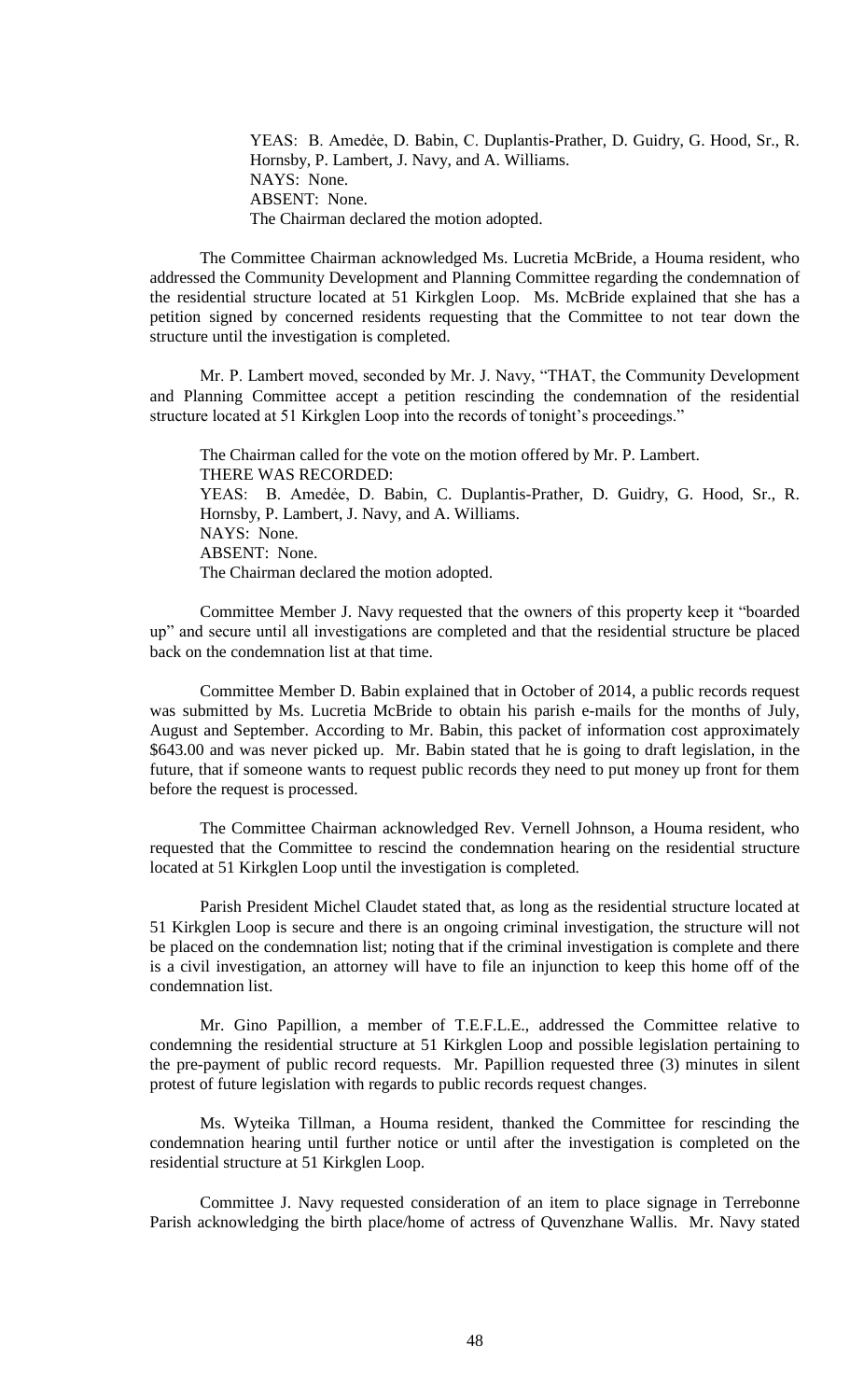that this young star's career is growing and that it is a privilege to have someone of this stature coming from Terrebonne Parish. He added that it is fitting to have a "marker" of some type signifying that Ms. Wallis was born here in Terrebonne Parish.

Ms. Sharon Alford, a member of the Houma Visitors and Convention Bureau, addressed the Committee relative to the matter of placing signage in honor of actress Quvenzhane Wallis in Terrebonne Parish. She noted that the Tourism Commission will receive bids on Wednesday (January 14) for a new Interpretative Center and noted that there will be an Exhibit Center which includes famous individuals from Terrebonne Parish.

Several Committee members concurred with Mr. J. Navy and stated that placing signage in Terrebonne Parish would be great and embrace the dream of Ms. Wallis.

Mr. J. Navy moved, seconded by Mr. G. Hood, Sr., "THAT, the Community, Development and Planning Committee support the Tourism Commission in their efforts of providing signage in Terrebonne Parish to recognize the birthplace/home of actress Quvenzhane Wallis."

The Chairman called for the vote on the motion offered by Mr. J. Navy. THERE WAS RECORDED: YEAS: B. Amedẻe, D. Babin, C. Duplantis-Prather, D. Guidry, G. Hood, Sr., R. Hornsby, P. Lambert, J. Navy, and A. Williams. NAYS: None. ABSENT: None. The Chairman declared the motion adopted.

The Committee Chairman acknowledged Ms Lucretia McBride, a Houma resident, who expressed her support regarding the signage acknowledging the birthplace/home of actress Quvenzhane Wallis.

OFFERED BY: Mr. R. Hornsby SECONDED BY: Mr. D. Babin

# RESOLUTION NO. 15-033

A Resolution giving Notice of Intent to adopt an Ordinance to dedicate and accept the maintenance/operation of the street(s), drainage servitudes, utilities, gas, sewer, and rights-ofway for "Sugar Mill Olde Towne Subdivision, Addendum No. 1, Phase B;" energize and accept the street lights; and to incorporate the extensions of "Rue Saint Sydney" and "Rue Saint Cameron" into the Enhanced 911 Emergency Response System for the purpose of providing a better means of locating addresses.

THEREFORE, BE IT RESOLVED by the Terrebonne Parish Council (Community Development and Planning Committee), on behalf of the Terrebonne Parish Consolidated Government, that Notice of Intent is given for adopting an ordinance to dedicate and accept the maintenance/operation of the street(s), drainage servitudes, utilities, gas, sewer, and rights-ofway for "Sugar Mill Olde Towne Subdivision, Addendum No. 1, Phase B;" energize and accept the street lights; and to incorporate the extensions of "Rue Saint Sydney" and "Rue Saint Cameron" into the Enhanced 911 Emergency Response System for the purpose of providing a better means of locating addresses.

BE IT FURTHER RESOLVED that a public hearing on said ordinance be called for Wednesday, January 28, 2015 at 6:30p.m.

# THERE WAS RECORDED: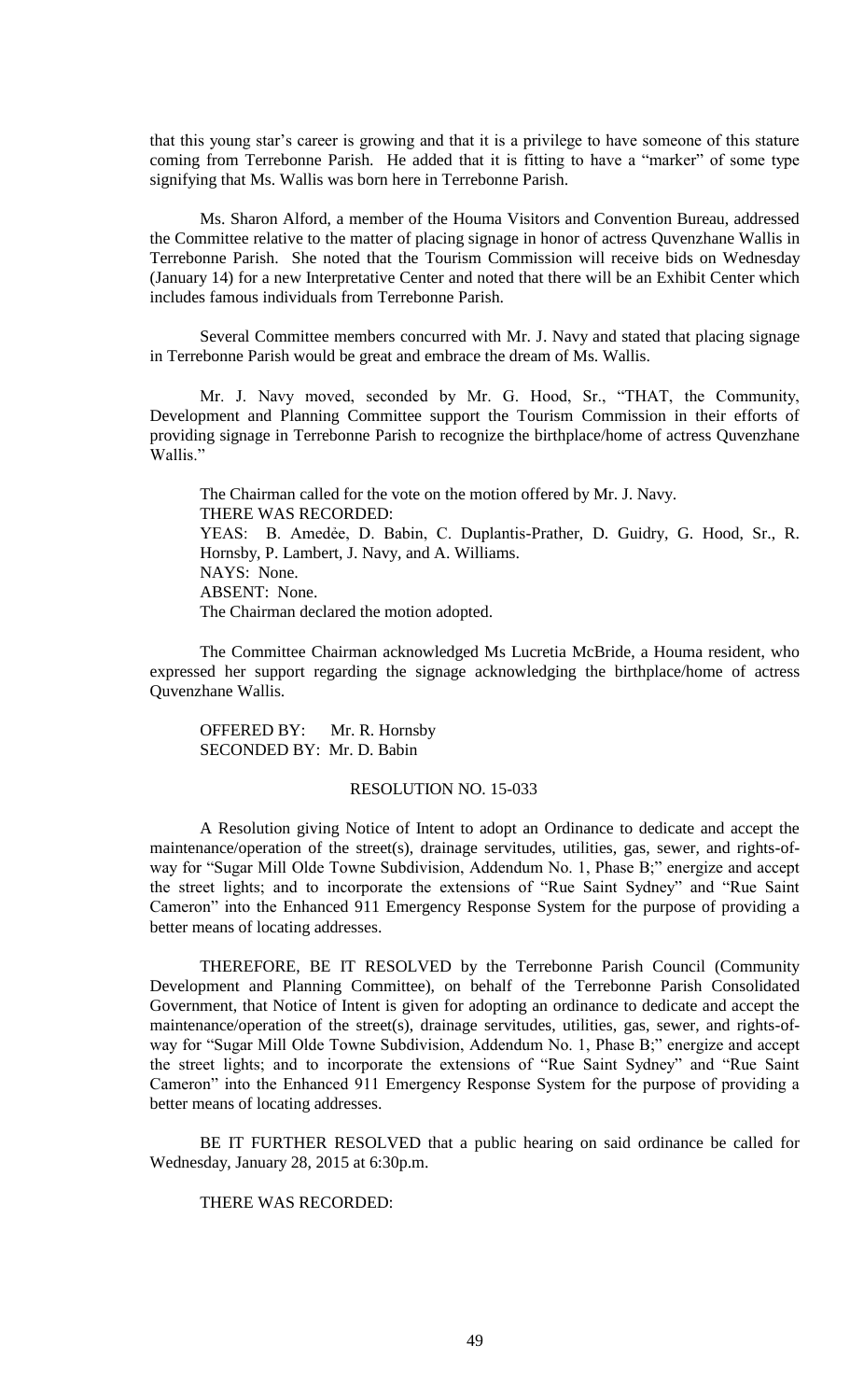YEAS: A. Williams, G. Hood, Sr., B. Amedée, C. Duplantis-Prather, R. Hornsby, D. Babin, D. Guidry, and P. Lambert. NAYS: None. ABSTAINING: None. ABSENT: J. Navy. The Chairman declared the resolution adopted on this, the 12th day of January 2015.

\* \* \* \* \* \* \* \* \*

OFFERED BY: Ms. B. Amedẻe SECONDED BY: Mr. G. Hood, Sr.

## RESOLUTION NO. 15-034

A Resolution giving Notice of Intent to adopt an Ordinance to dedicate and accept the maintenance/operation of the street(s), drainage servitudes, and rights-of-way for "Hillcrest Estates;" energize and accept the street lights; and to incorporate "Rue Harold John", "Rue Wyatt Philip", and "Rue Stephen Michael" into the Enhanced 911 Emergency Response System for the purpose of providing a better means of locating addresses.

THEREFORE, BE IT RESOLVED by the Terrebonne Parish Council (Community Development and Planning Committee), on behalf of the Terrebonne Parish Consolidated Government, that Notice of Intent is given for adopting an ordinance to dedicate and accept the maintenance/operation of the street(s), drainage servitudes, and rights-of-way for "Hillcrest" Estates;" energize and accept the street lights; and to incorporate "Rue Harold John", "Rue Wyatt Philip", and "Rue Stephen Michael" into the Enhanced 911 Emergency Response System for the purpose of providing a better means of locating addresses.

BE IT FURTHER RESOLVED that a public hearing on said ordinance be called for Wednesday, January 28, 2015 at 6:30p.m.

THERE WAS RECORDED: YEAS: A. Williams, G. Hood, Sr., B. Amedée, C. Duplantis-Prather, R. Hornsby, D. Babin, D. Guidry, and P. Lambert. NAYS: None. ABSTAINING: None. ABSENT: J. Navy. The Chairman declared the resolution adopted on this, the 12th day of January 2015.

\* \* \* \* \* \* \* \* \*

OFFERED BY: Ms. B. Amedẻe SECONDED BY: Mr. G. Hood, Sr.

#### RESOLUTION NO. 15-035

A Resolution giving Notice of Intent to adopt an Ordinance to dedicate and accept the maintenance/operation of the street(s), drainage servitudes, sewer, and rights-of-way for "Palm Gardens Subdivision, Phase B;" energize and accept the street lights; and to incorporate "Cypress" Garden Drive" into the Enhanced 911 Emergency Response System for the purpose of providing a better means of locating addresses.

THEREFORE, BE IT RESOLVED by the Terrebonne Parish Council (Community Development and Planning Committee), on behalf of the Terrebonne Parish Consolidated Government, that Notice of Intent is given for adopting an ordinance to dedicate and accept the maintenance/operation of the street(s), drainage servitudes, sewer, and rights-of-way for "Palm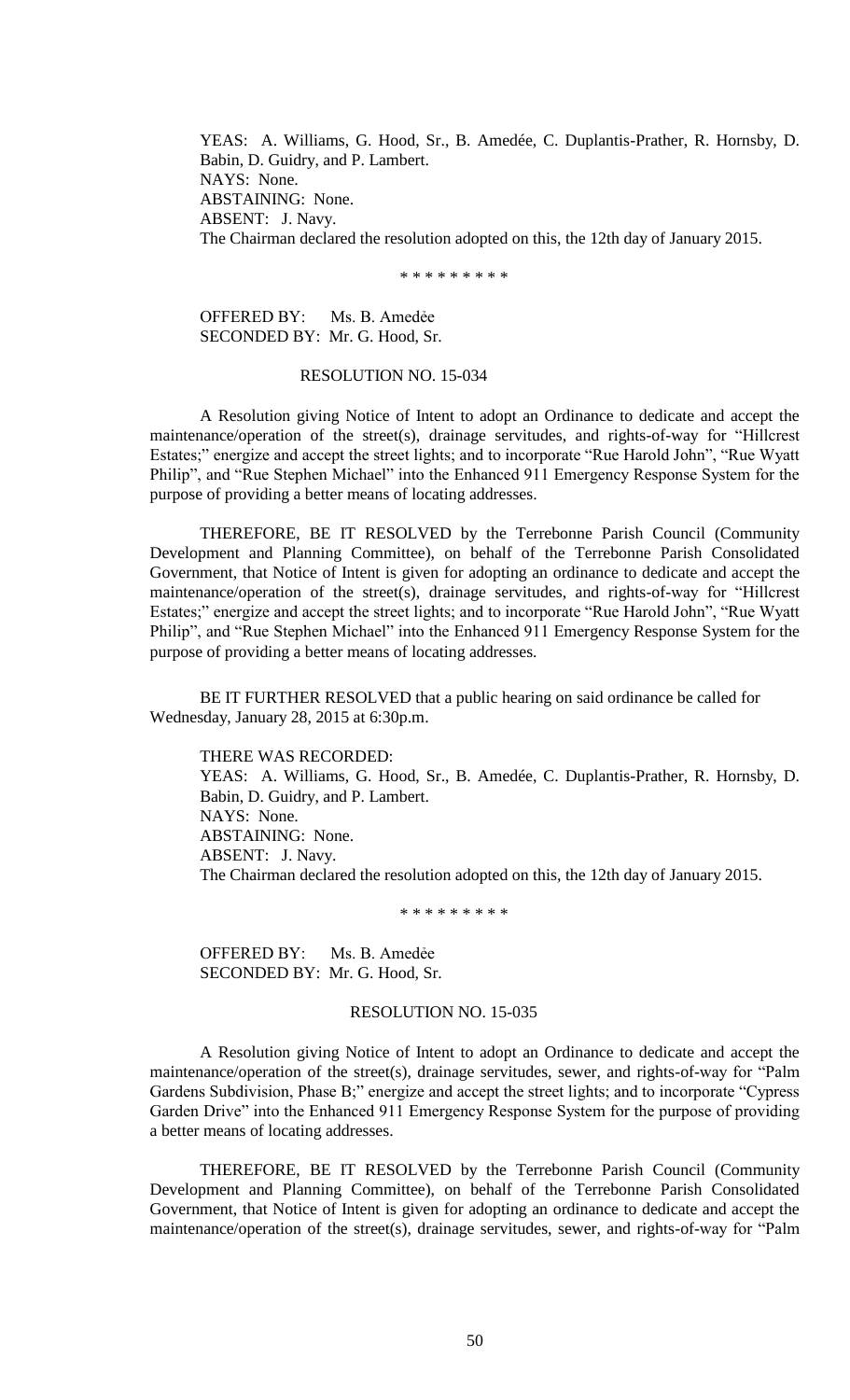Gardens Subdivision, Phase B;" energize and accept the street lights; and to incorporate "Cypress Gardens Drive" into the Enhanced 911 Emergency Response System for the purpose of providing a better means of locating addresses.

BE IT FURTHER RESOLVED that a public hearing on said ordinance be called for Wednesday, January 28, 2015 at 6:30p.m.

THERE WAS RECORDED: YEAS: J. Navy, A. Williams, G. Hood, Sr., B. Amedée, C. Duplantis-Prather, R. Hornsby, D. Babin, D. Guidry, and P. Lambert. NAYS: None. ABSTAINING: None. ABSENT: None. The Chairman declared the resolution adopted on this, the 12th day of January 2015.

#### \* \* \* \* \* \* \* \* \*

Mr. G. Hood, Sr. moved, seconded by Ms. C. Duplantis-Prather, "THAT, there being no further business to come before the Community Development & Planning Committee, the meeting be adjourned."

The Chairman called for the vote on the motion offered by Mr. G. Hood, Sr. THERE WAS RECORDED: YEAS: B. Amedẻe, D. Babin, C. Duplantis-Prather, D. Guidry, G. Hood, Sr., R. Hornsby, P. Lambert, J. Navy, and A. Williams. NAYS: None. ABSENT: None. The Chairman declared the motion adopted and the meeting was adjourned at 6:50 p.m.

## Dirk Guidry, Chairman

#### Tammy E. Triggs, Minute Clerk

Mr. D. Guidry moved, seconded by Mr. D. Babin, "THAT, the Council accept and ratify the minutes of the Community Development and Planning Committee meeting held on  $01/12/15$ ."

The Chairman called for a vote on the motion offered by Mr. D. Guidry. THERE WAS RECORDED: YEAS: J. Navy, A. Williams, G. Hood, Sr., B. Amedèe, C. Duplantis-Prather, R. Hornsby, D. Babin, D. Guidry and P. Lambert. NAYS: None. ABSENT: None. The Chairman declared the motion adopted.

Mr. D. Babin moved, seconded by Ms. C. Duplantis-Prather, "THAT, the Council approve the following street light list:

# INCREASE WATTAGE OF STREET LIGHT LOCATED AT THE CORNER OF MUSEUM DR. & REGAL ROW; RLD # 2; TPCG UTILITIES; DISTRICT 6, R. HORNSBY

The Chairman called for a vote on the motion offered by Mr. D. Babin. THERE WAS RECORDED: YEAS: J. Navy, A. Williams, G. Hood, Sr., B. Amedèe, C. Duplantis-Prather, R. Hornsby, D. Babin, D. Guidry and P. Lambert. NAYS: None.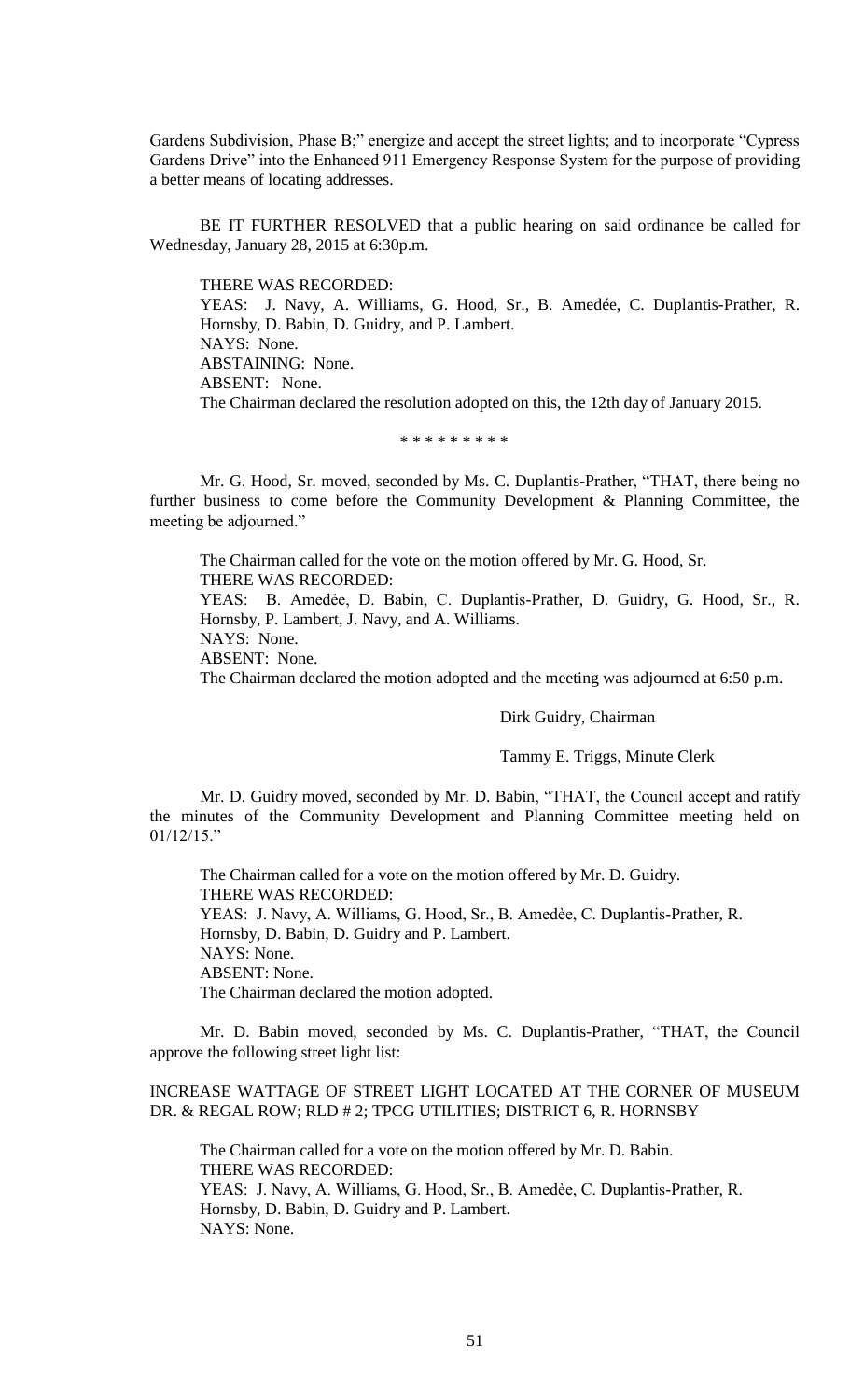ABSENT: None. The Chairman declared the motion adopted.

Mr. D. Guidry moved, seconded by Mr. D. Babin, "THAT, the Council open nominations for the two expiring terms on the Fire Protection District No. 7 Board, nominate Mr. Jude Landry and Mr. Barry Chauvin; close nominations and re-appoint Mr. Jude Landry and Mr. Barry Chauvin to serve another term on the Fire Protection District No. 7 Board."

The Chairman called for a vote on the motion offered by Mr. D. Guidry. THERE WAS RECORDED: YEAS: J. Navy, A. Williams, G. Hood, Sr., B. Amedèe, C. Duplantis-Prather, R. Hornsby, D. Babin, D. Guidry and P. Lambert. NAYS: None. ABSENT: None. The Chairman declared the motion adopted.

Mr. D. Babin moved, seconded by Ms. C. Duplantis-Prather, "THAT, the Council hold nominations open for the one vacancy on the TGMC Hospital Service District No. 1 Board of Commissioners (representing the Medical Society) until the next Council meeting."

The Chairman called for a vote on the motion offered by Mr. D. Babin. THERE WAS RECORDED: YEAS: J. Navy, A. Williams, G. Hood, Sr., B. Amedèe, C. Duplantis-Prather, R. Hornsby, D. Babin, D. Guidry and P. Lambert. NAYS: None. ABSENT: None. The Chairman declared the motion adopted.

Ms. C. Duplantis-Prather moved, seconded by Mr. J. Navy, "THAT, the Council hold nominations open for the one expiring term on the Recreation District No. 3A Board until the next Council meeting."

The Chairman called for a vote on the motion offered by Ms. C. Duplantis-Prather. THERE WAS RECORDED: YEAS: J. Navy, A. Williams, G. Hood, Sr., B. Amedèe, C. Duplantis-Prather, R. Hornsby, D. Babin, D. Guidry and P. Lambert. NAYS: None. ABSENT: None. The Chairman declared the motion adopted.

Mr. D. Guidry moved, seconded by Mr. D. Babin, "THAT, the Council open nominations for the one expiring term on the Recreation District No. 7 Board, nominate Mr. Brian LeBlanc; close nominations and re-appoint Mr. Brian LeBlanc to serve another term on the Recreation District No. 7 Board."

The Chairman called for a vote on the motion offered by Mr. D. Guidry. THERE WAS RECORDED: YEAS: J. Navy, A. Williams, G. Hood, Sr., B. Amedèe, C. Duplantis-Prather, R. Hornsby, D. Babin, D. Guidry and P. Lambert. NAYS: None. ABSENT: None. The Chairman declared the motion adopted.

Upon questioning from Council Member J. Navy, Port Commission Director David Rabalis explained that one of the nominees for this appointment is an ex-employee (Project Manager) of a company that is involved in a pending litigation suit filed by the Port Commission.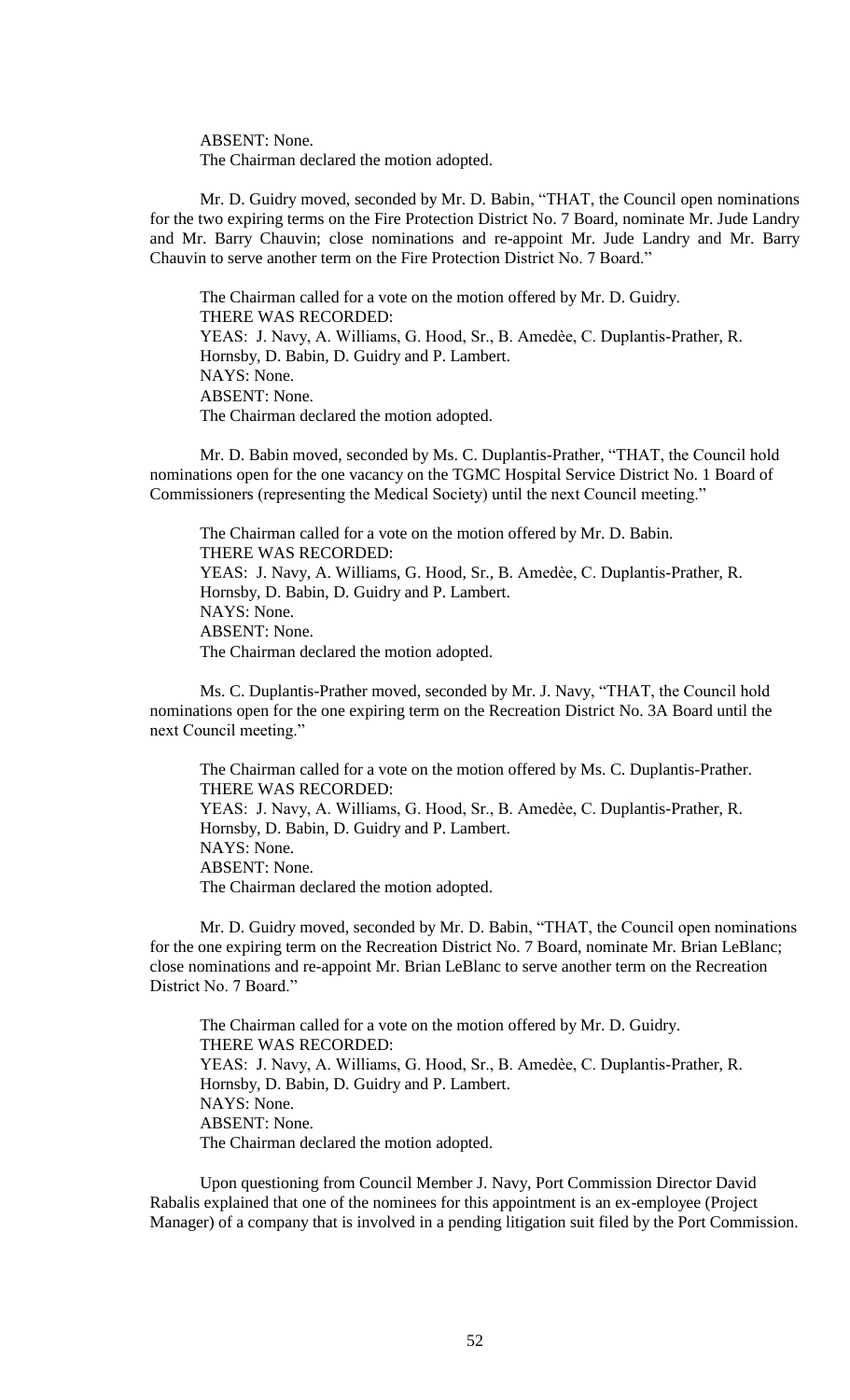Parish Attorney C. Alcock explained that without further information, the nominee should obtain written or oral confirmation from the State Ethics Board so the Council would not have to get into the particulars of the lawsuit; thus allowing the nominee to handle the particular of the lawsuit on his own.

Mr. D. Babin moved, seconded by Mr. D. Guidry, "THAT, the Council hold nominations open for the one expiring term on the Port Commission until an oral and/or written opinion is received from the State Ethic Board. *(\*\*MOTION ADOPTED AFTER DISCUSSION)*

The Chairman called for a vote on the motion offered by Mr. D. Babin. THERE WAS RECORDED: YEAS: G. Hood, Sr., B. Amedèe, R. Hornsby, D. Babin, D. Guidry and P. Lambert. NAYS: A. Williams and C. Duplantis-Prather. ABSENT: J. Navy. The Chairman declared the motion adopted.

Ms. A. Williams offered a *substitute motion*, seconded by Ms. C. Duplantis-Prather, "THAT, the Council open nominations for the one expiring term on the Port Commission and vote on the applicants who are applying for the position this evening.

The Chairman called for a vote on the motion offered by Ms. A. Williams. THERE WAS RECORDED: YEAS: J. Navy, A. Williams and C. Duplantis-Prather. NAYS: G. Hood, Sr., B. Amedѐe, R. Hornsby, D. Babin, D. Guidry and P. Lambert. ABSENT: None. The Chairman declared the motion *"failed"*.

Ms. B. Amedѐe moved, seconded by Ms. C. Duplantis-Prather, "THAT, the Council hold nominations open for the one long-standing vacancy on the Bayou Blue Fire Protection District Board until the next Council meeting."

The Chairman called for a vote on the motion offered by Ms. B. Amedèe. THERE WAS RECORDED: YEAS: G. Hood, Sr., B. Amedèe, C. Duplantis-Prather, R. Hornsby, D. Babin, D. Guidry and P. Lambert. NAYS: None. ABSENT: J. Navy and A. Williams. The Chairman declared the motion adopted.

Mr. D. Babin moved, seconded by Mr. G. Hood, Sr., "THAT, the Council hold nominations open for the one expired term on the Fire Protection No. 9 Board until the next Council meeting."

The Chairman called for a vote on the motion offered by Mr. D. Babin. THERE WAS RECORDED: YEAS: G. Hood, Sr., B. Amedèe, C. Duplantis-Prather, R. Hornsby, D. Babin, D. Guidry and P. Lambert. NAYS: None. ABSENT: J. Navy and A. Williams. The Chairman declared the motion adopted.

Mr. D. Babin moved, seconded by Mr. D. Guidry, "THAT, the Council hold nomination open for the one expiring term on the Fire Protection District No. 10 Board until the next Council meeting."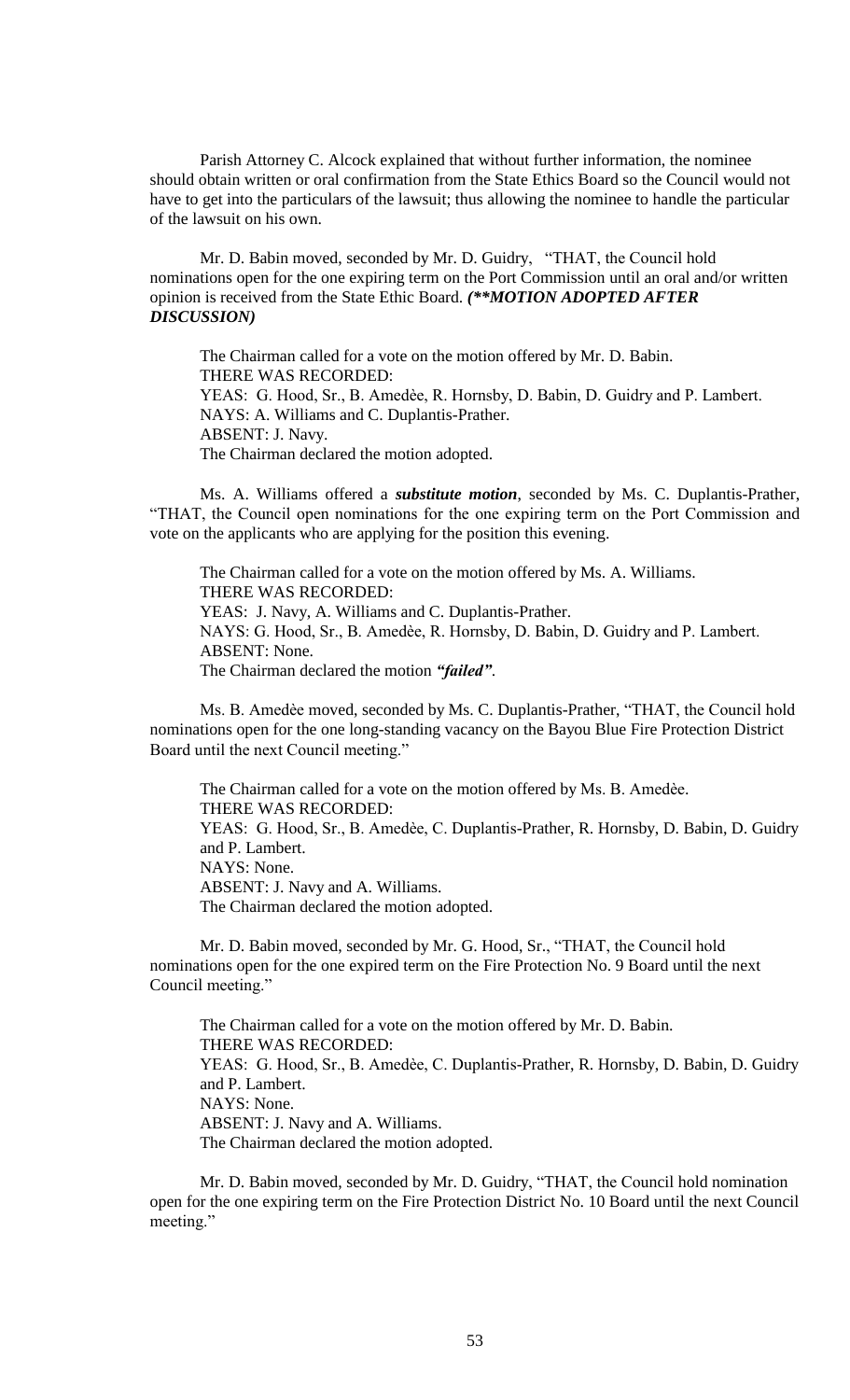The Chairman called for a vote on the motion offered by Mr. D. Babin. THERE WAS RECORDED: YEAS: G. Hood, Sr., B. Amedèe, C. Duplantis-Prather, R. Hornsby, D. Babin, D. Guidry and P. Lambert. NAYS: None. ABSENT: J. Navy and A. Williams. The Chairman declared the motion adopted.

Mr. G. Hood, Sr. moved, seconded by Ms. B. Amedèe, "THAT, the Council open nominations on the Terrebonne ARC due to a resignation, that Phyllis Toups and Karen Chauvin be nominated for said position; close nominations and that a voice vote of the Council be taken to determine who will fill said vacancy."

The Chairman called for a vote on the motion offered by Mr. G. Hood, Sr. THERE WAS RECORDED: YEAS: A. Williams, G. Hood, Sr., B. Amedèe, C. Duplantis-Prather, R. Hornsby, D. Babin, D. Guidry and P. Lambert. NAYS: None. ABSENT: J. Navy. The Chairman (woman) declared the motion adopted.

Voting to appoint Ms. Phyllis Toups:

G. Hood, Sr. B. Amedѐe D. Babin

D. Guidry

Voting to appoint Ms. Karen Chauvin: J. Navy A. Williams C. Duplantis-Prather R. Hornsby P. Lambert

Council Minute Clerk T. Triggs announced the votes tallied for the vacant position on the Terrebonne ARC and they were recorded as follows: four (4) votes for Ms. Phyllis Toups and five (5) votes for Ms. Karen Chauvin.

The Councilman stated that, as per the above voice vote, Ms. Karen Chauvin is appointed to serve a term on the Terrebonne ARC.

Ms. A. Williams moved, seconded by Mr. R. Hornsby, "THAT, the Council open nominations for the one expired term on the Fire Protection District No. 8 Board, nominate Mr. Roosevelt Seymour; close nominations and re-appoint Mr. Roosevelt Seymour to serve another term on the Fire Protection District No. 8 Board."

The Chairman called for a vote on the motion offered by Ms. A. Williams. THERE WAS RECORDED: YEAS: J. Navy, A. Williams, G. Hood, Sr., B. Amedèe, C. Duplantis-Prather, R. Hornsby, D. Babin, D. Guidry and P. Lambert. NAYS: None. ABSENT: None. The Chairman declared the motion adopted.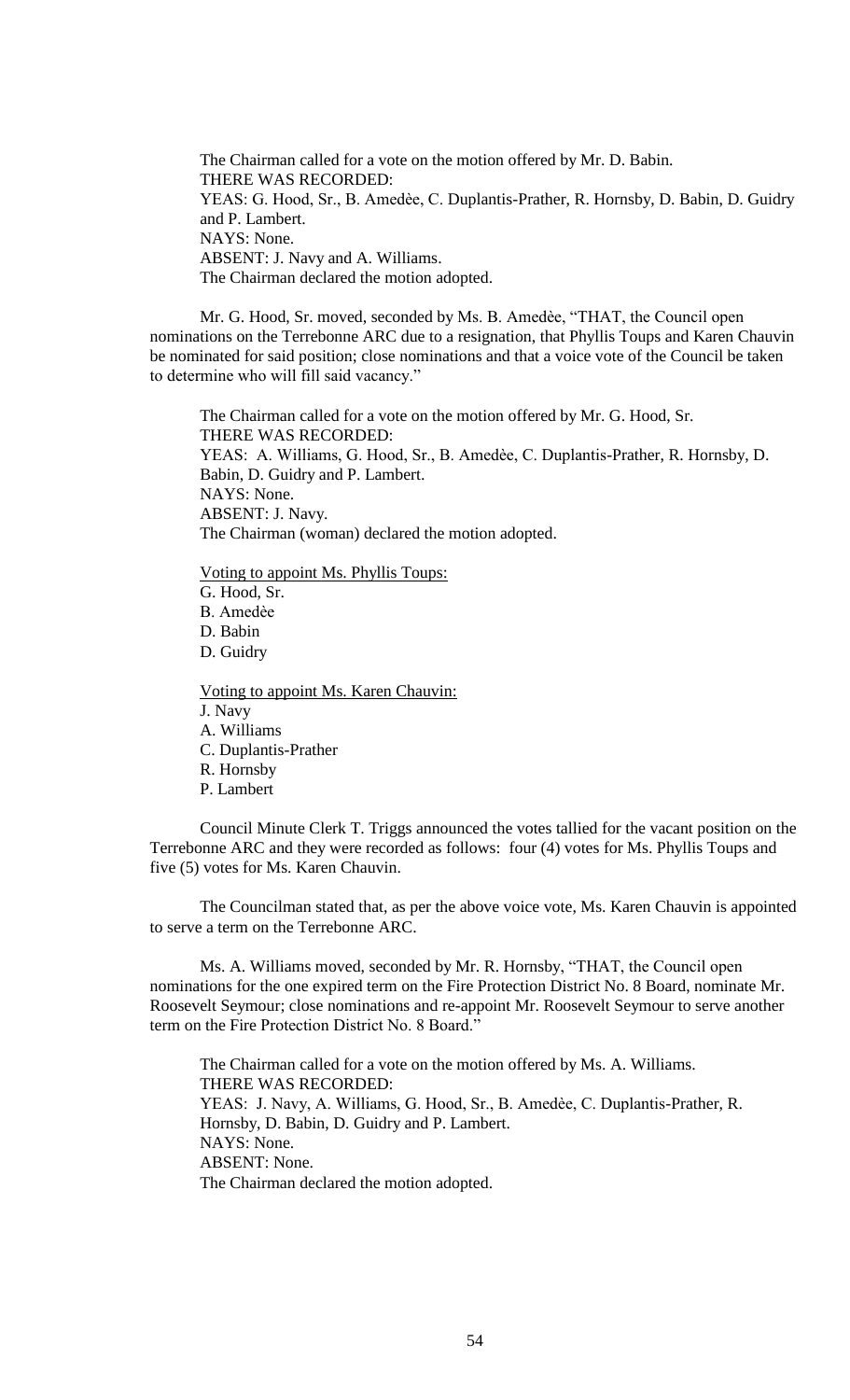The Chairman announced the following vacancies, which will he noted will be handled as per usual procedure:

- One expiring term on the Library Board of Control
- Three expiring terms on the Recreation District No. 5 Board
- One expiring term on the Recreation District No. 8 Board
- Three expiring terms on the Terrebonne Parish Tree Board

Under Agenda Item 8A – Announcements, Council Members:

- Councilwoman A. Williams wished Mr. Red Hornsby an early "Happy Birthday".
- Councilman D. Babin wished Mr. Red Hornsby a "Happy Birthday".
- Councilman G. Hood, Sr. wished Mr. Red Hornsby a "Happy Birthday".
- Councilman J. Navy announced to the public that the Dr. Martin Luther King Youth Celebration will be held on Sunday, January  $18<sup>th</sup>$  at the Dumas Auditorium and the Dr. Martin Luther King Adult Celebration will begin at the Courthouse Square in Downtown Houma on Monday, January  $19<sup>th</sup>$  beginning at 9:30 a.m. and at 1:00 p.m. at the Dumas Auditorium.
- Councilman J. Navy recognized Mr. Clifford Smith who was in the audience for tonight's proceedings.
- Councilwoman A. Williams announced that Saints Wide-Receiver Robert Meachem will be the guest speaker at the MLK Youth Celebration on Sunday, January 18th.
- Councilwoman C. Duplantis-Prather announced to every pet owner to have their pets spayed or neutered to help control the pet population and asked that is a stray animal is found, please contact the Animal Shelter at (985) 873-6709.
- Councilman D. Babin announced to the public that construction in and around the parish is moving along swiftly.
- Councilman D. Babin congratulated Mr. P. Lambert and Ms. C. Duplantis-Prather on their new Council positions.

Under Agenda Item 8B – Parish President Michel Claudet announced the following:

- Intersection improvements are being made along St. Louis Canal Road and Bayou Gardens Boulevard.
- A traffic light will be placed at the Westside Boulevard Extension and Martin Luther King Boulevard.
- The Walk-Ons Restaurant chain will be having a ground breaking ceremony for their new restaurant next week.
- Congratulations to Ms. Stephanie Alevizon, the 2015 recipient of the Teenager of the Year Award, along with all of the nominees and recipients for this year.

Ms. A. Williams moved, seconded by Mr. R. Hornsby, "THAT, the Council approve the following Monthly Engineering Reports:

A. Milford and Associates, Inc. B. Providence/GSE Associates, Inc. C. Duplantis Design Group, PC D. T. Baker Smith, LLC."

The Chairman called for a vote on the motion offered by Ms. A. Williams. THERE WAS RECORDED:

YEAS: J. Navy, A. Williams, G. Hood, Sr., B. Amedèe, C. Duplantis-Prather, R. Hornsby, D. Babin, D. Guidry and P. Lambert.